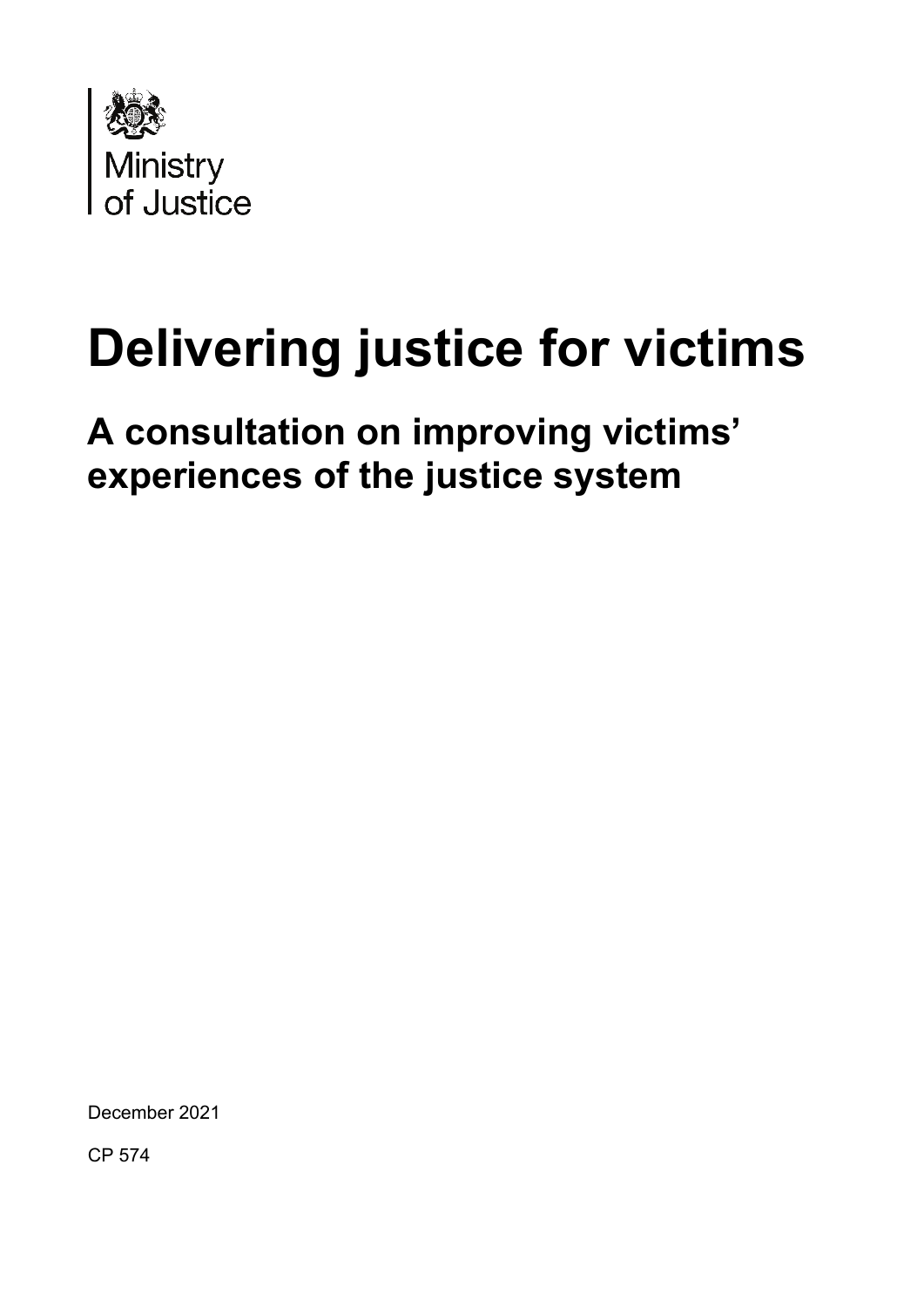

## **Delivering justice for victims**

A consultation on improving victims' experiences of the justice system

Presented to Parliament by the Deputy Prime Minister, Lord Chancellor and Secretary of State for Justice by Command of Her Majesty

December 2021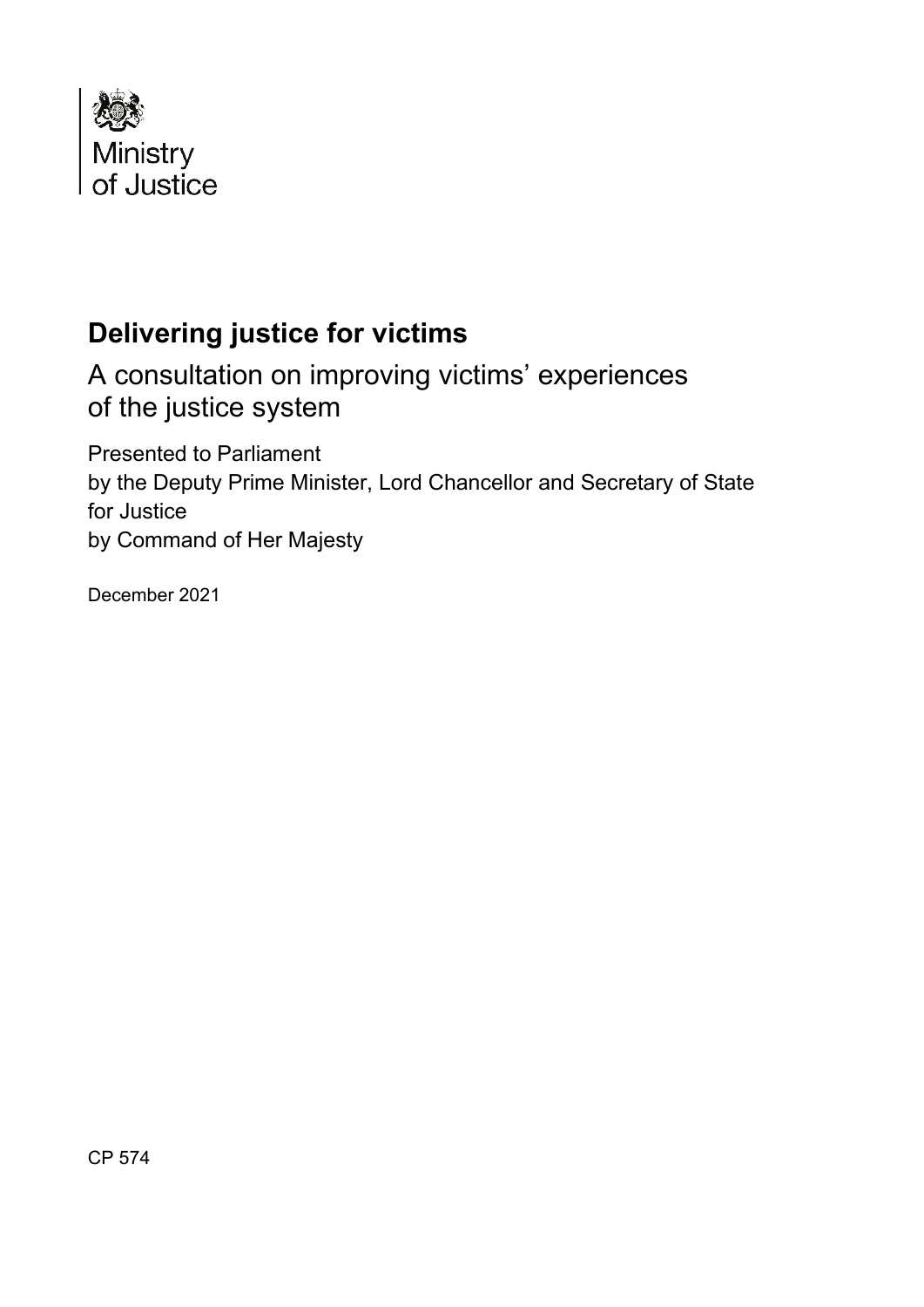

#### **© Crown copyright 2021**

This publication is licensed under the terms of the Open Government Licence v3.0 except where otherwise stated. To view this licence, visit [nationalarchives.gov.uk/doc/open](http://nationalarchives.gov.uk/doc/open-government-licence/version/3/)[government-licence/version/3](http://nationalarchives.gov.uk/doc/open-government-licence/version/3/)

Where we have identified any third party copyright information you will need to obtain permission from the copyright holders concerned.

This publication is available at [www.gov.uk/official-documents](http://www.gov.uk/official-documents)

Any enquiries regarding this publication should be sent to us at [victimsbillconsultation@justice.gov.uk](mailto:victimsbillconsultation@justice.gov.uk) 

ISBN 978-1-5286-3016-0

E02673715 12/21

Printed on paper containing 75% recycled fibre content minimum

Printed in the UK by HH Associates Ltd. on behalf of the Controller of Her Majesty's Stationery Office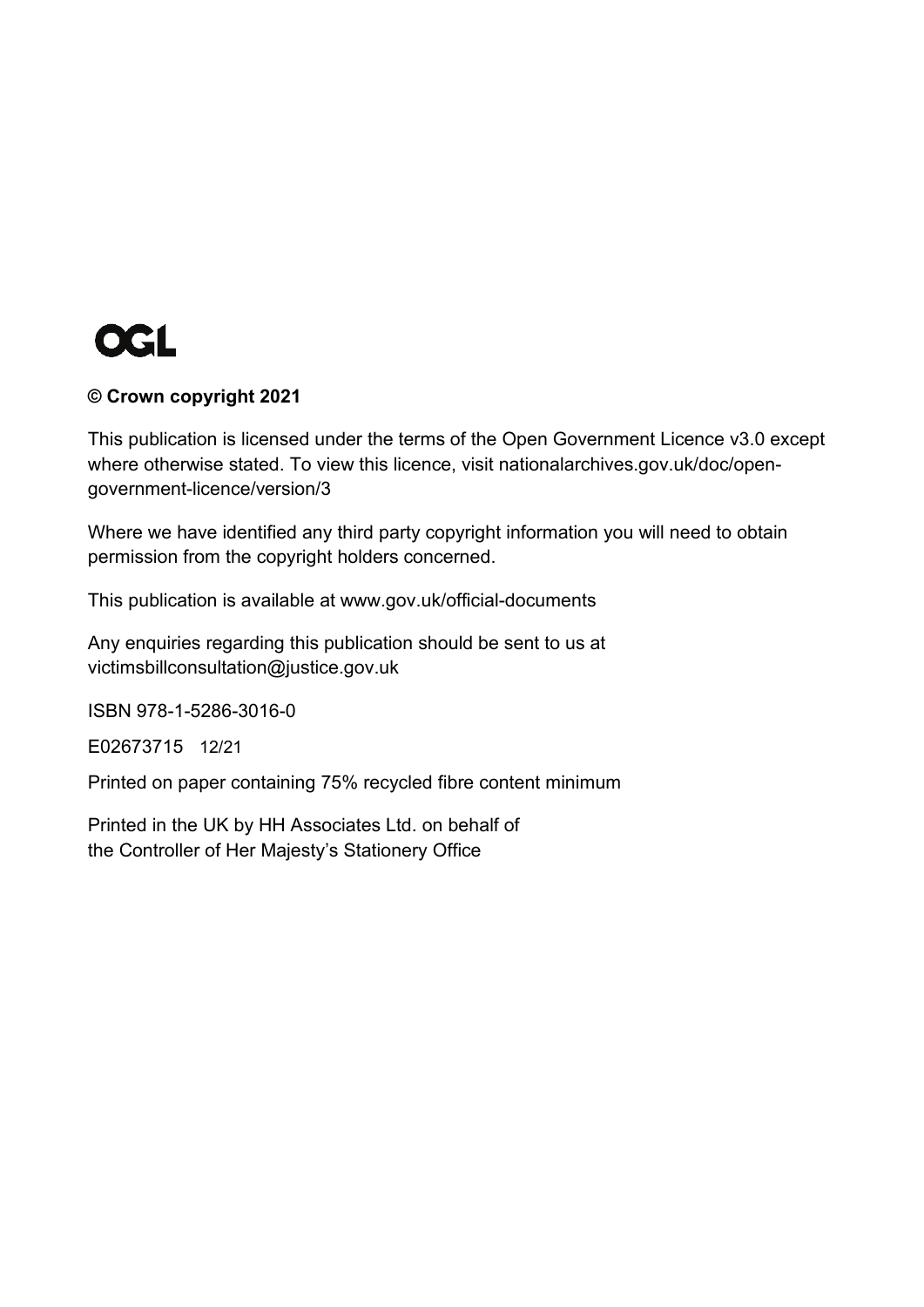## **About this consultation**

| To:                                                                                    | This consultation is open to the public. We would be<br>particularly interested to hear from victims of crime,<br>organisations representing victims, the police, criminal<br>justice practitioners, service providers, health care<br>professionals, Police and Crime Commissioners, local<br>authorities and community safety partnerships. |
|----------------------------------------------------------------------------------------|-----------------------------------------------------------------------------------------------------------------------------------------------------------------------------------------------------------------------------------------------------------------------------------------------------------------------------------------------|
| <b>Duration:</b>                                                                       | From 9 December 2021 to 3 February 2022                                                                                                                                                                                                                                                                                                       |
| <b>Enquiries (including</b><br>requests for the paper in<br>an alternative format) to: | Victim and Witness Policy and Strategy Team<br>Ministry of Justice<br>102 Petty France<br>London SW1H 9AJ                                                                                                                                                                                                                                     |
|                                                                                        | Email: victimsbillconsultation@justice.gov.uk                                                                                                                                                                                                                                                                                                 |
| How to respond:                                                                        | Please send your response by 3 February 2022 to:                                                                                                                                                                                                                                                                                              |
|                                                                                        | Victim and Witness Policy and Strategy Team<br>Ministry of Justice<br>102 Petty France<br>London SW1H 9AJ                                                                                                                                                                                                                                     |
|                                                                                        | Email: victimsbillconsultation@justice.gov.uk                                                                                                                                                                                                                                                                                                 |
| your views:                                                                            | Additional ways to feed in We will also be holding a series of events across England<br>and Wales during the consultation period to canvass views.                                                                                                                                                                                            |
| <b>Response paper:</b>                                                                 | A response to this consultation exercise will be published in<br>due course at: https://consult.justice.gov.uk/                                                                                                                                                                                                                               |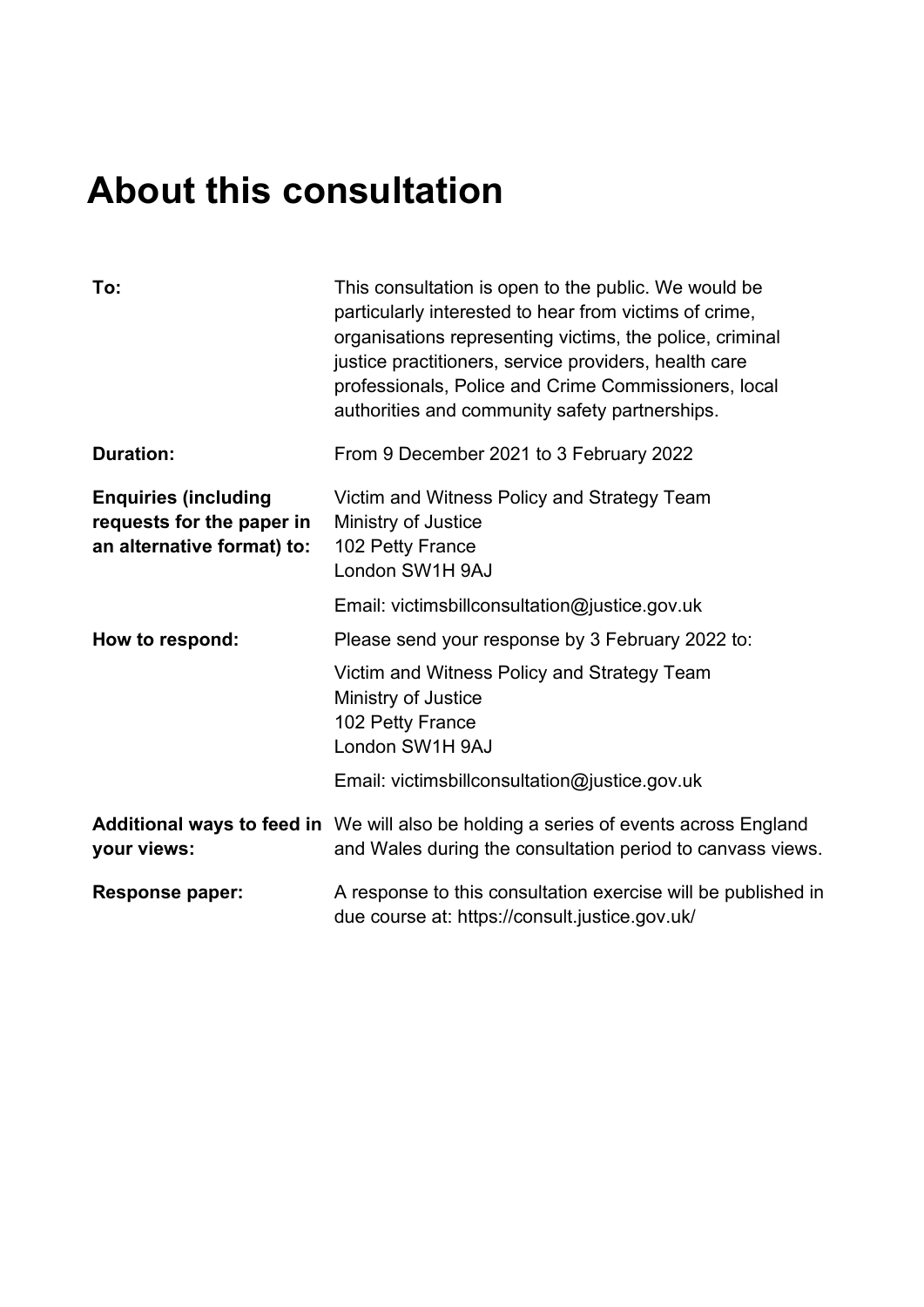## **Contents**

| Foreword                                                                             | 3  |
|--------------------------------------------------------------------------------------|----|
| Introduction                                                                         | 5  |
| Chapter 1 – Meeting victims' expectations                                            | 11 |
| Chapter 2 – Improving oversight and driving better performance                       | 20 |
| Chapter 3 – Supporting victims of crime                                              | 36 |
| Chapter 4 – Improving advocacy support                                               | 48 |
| <b>Equality considerations</b>                                                       | 56 |
| Annex A – Agencies with responsibilities to deliver services under the Victims' Code | 57 |
| About you                                                                            | 58 |
| Contact details/How to respond                                                       | 61 |
| <b>Consultation principles</b>                                                       | 63 |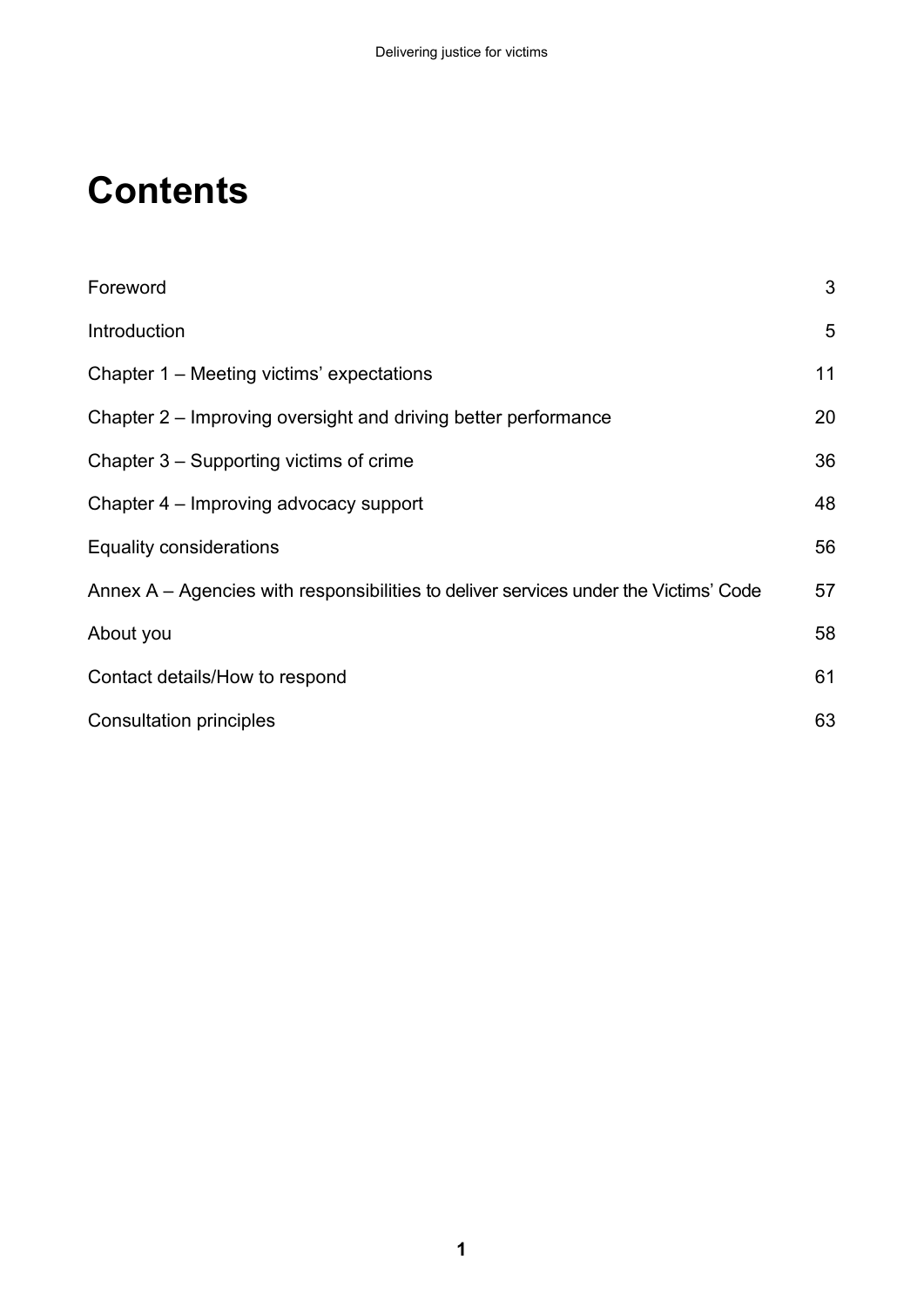Delivering justice for victims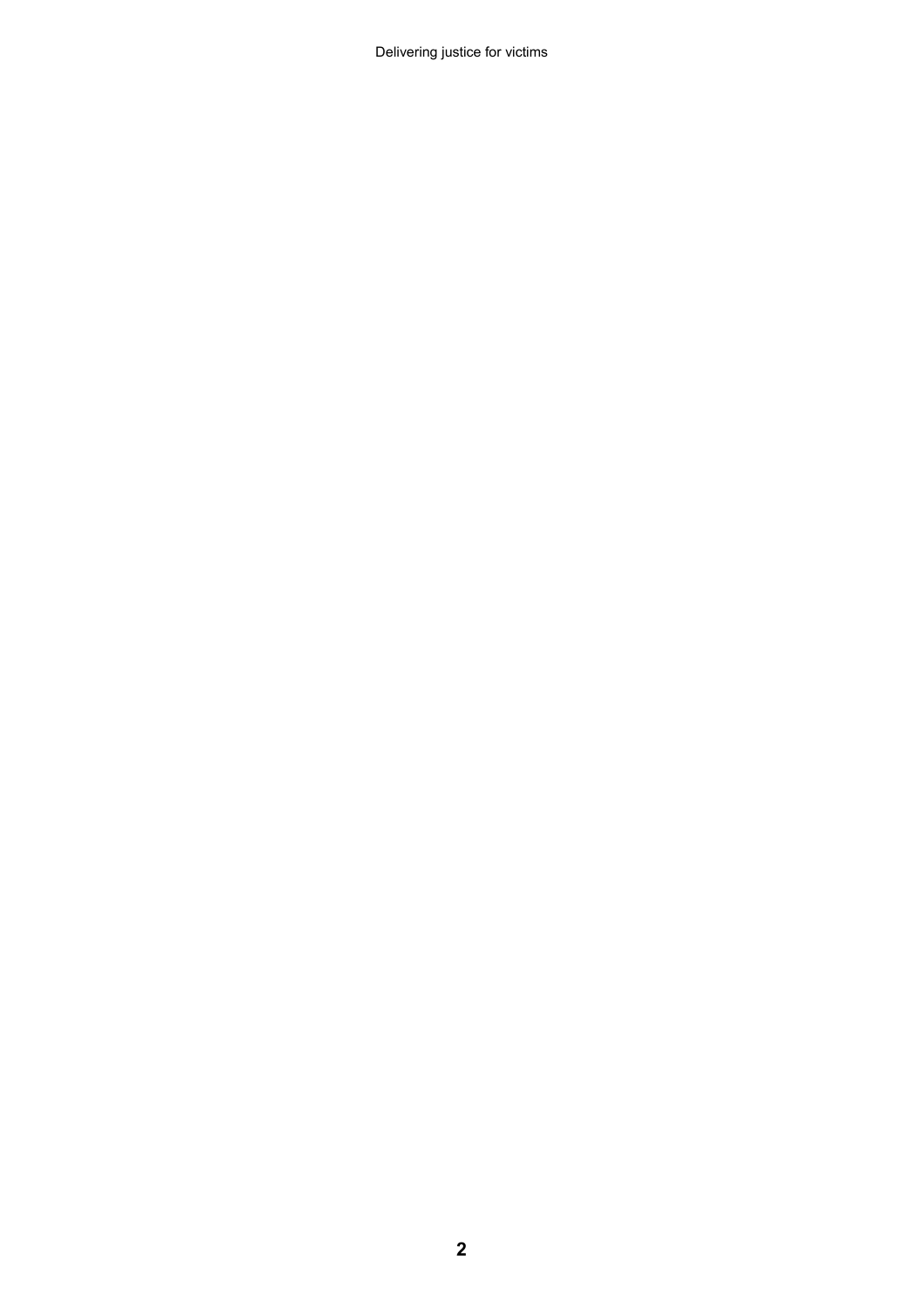## <span id="page-6-0"></span>**Foreword**

Every year, one in five people in our country will become the victim of a crime. Some will be bewildered by what's happened to them. Others will be left picking up the pieces of their lives. All victims should feel confident to pursue justice. We have a moral duty to protect these victims of crime. It is the right thing to do.

It is also essential at a practical level, in order to ensure that we have the most effective justice system. By reporting crimes to the police, engaging with prosecutors to make sure their evidence and testimony is heard in court, they enable criminal justice agencies to secure convictions and make our communities safer.

Too many victims feel that the system does not deliver justice for them. Too many feel let down by the system, which can compound the pain and suffering from the original crime. As a result, a worrying number of victims disengage from the justice process altogether, meaning that justice is not delivered in those cases, and the public is left exposed to criminals who remain free to carry on offending.

This must change, and the Government is determined to improve the service and support that victims receive – from the moment a crime is committed right the way through to their experience in the courtroom. I want to guarantee that victims are at the heart of the criminal justice system. Rather than feeling peripheral to the process, we want victims to be supported so that they can participate properly at every step.

Our plan for delivering a world-class service to victims has five critical elements.

**First, we need to amplify victims' voices in the criminal justice process.** We want to ensure agencies communicate with victims better, so, we are consulting on the requirement for the prosecutor in a case, or certain types of cases, to communicate directly with victims before they decide whether to charge a suspect and again before trial. We also want to strengthen the voice of communities, by making explicit provision for community impact statements in the Victims' Law and Code, so that their use is mainstreamed in appropriate cases and the police, CPS and court understand the wider scale and extent to which crime can blight whole neighbourhoods.

**Second, we need to increase the transparency of the performance of our criminal justice agencies.** We want to make criminal justice more open than ever, so that we can measure and manage what's important, understand the problems in the system, and address them more effectively. Alongside this consultation, I am separately publishing the first national criminal justice scorecards so we can see where in the system victims are being failed and take steps to fix it. They will bring together data to give a cross-system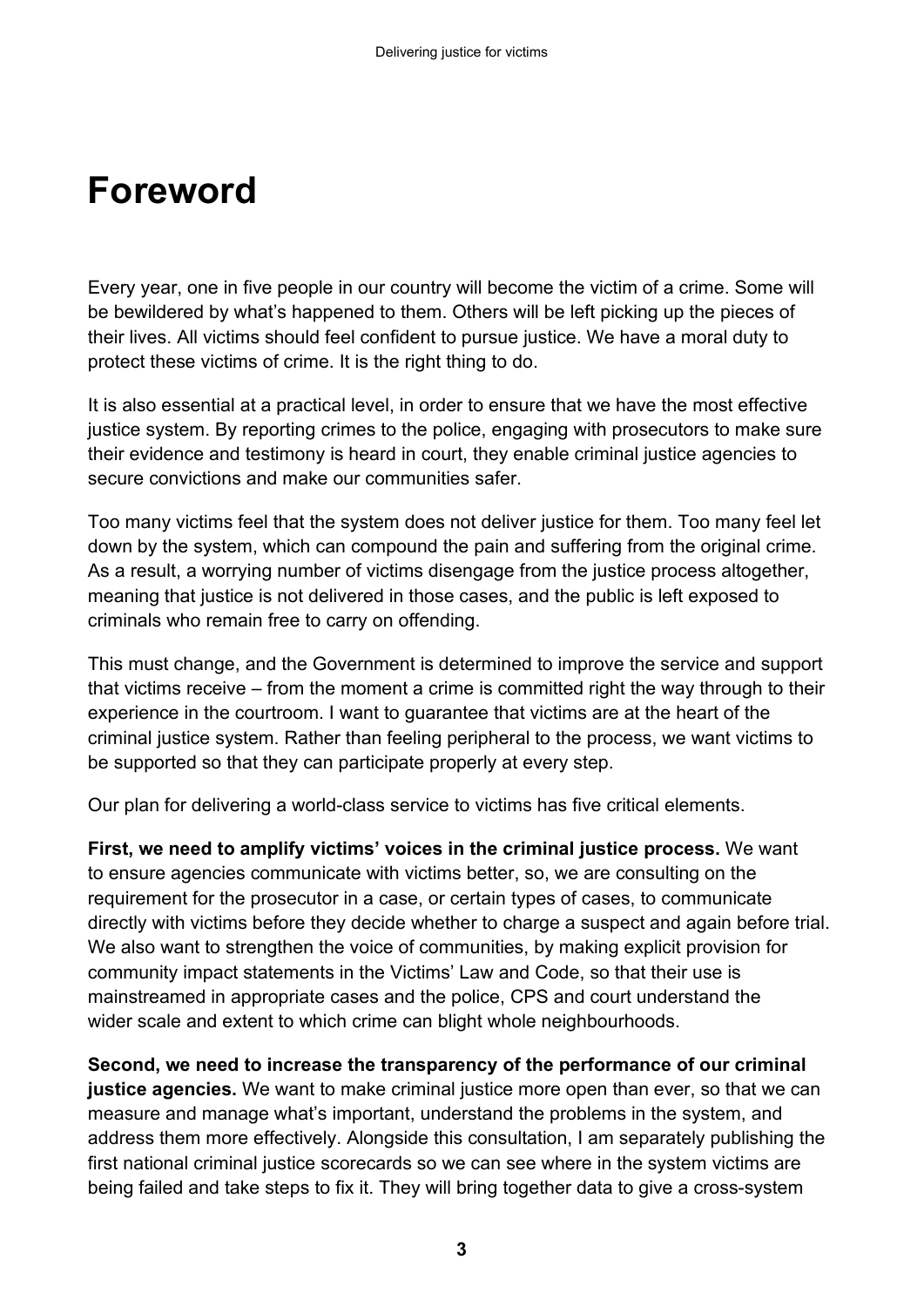view of performance, including measures that matter to victims, such as how long it takes for cases to progress across the criminal justice system. They will drive up standards, so that we can see how the system is delivering for victims and can spread the very best practice. In the new year, we will follow up with the publication of localised scorecards – to enable geographic comparisons in performance.

**Third, we need to make sure that there are clear lines of accountability for when victims do not receive the right level of service**. We will enshrine the Victims' Code in law to send a clear signal about what victims can and should reasonably expect from the criminal justice system. It follows that we must also hold the respective agencies to account for delivering for victims. We propose to strengthen oversight mechanisms and their focus on victims across the board, from complaints procedures through to reinforced inspection regimes nationally, and Police and Crime Commissioners locally. That will give victims more effective redress, when something does go wrong, and improve accountability for those responsible.

**Fourth, we want to support victims to rebuild their lives through accessible and professional services, and ensure that criminals pay more to support these services.** Under our proposals, we will increase the victim surcharge, so criminals pay millions of pounds more towards crucial victim services. This will mean criminals paying more to right their own wrongs and help victims to recover from what has been done to them. We want to improve the commissioning and co-ordination of support services, and strengthen the support available from Independent Sexual Violence Advisors (ISVAs) and Independent Domestic Violence Advisors (IDVAs), which we know make victims almost 50% more likely to stay engaged with the criminal justice process.

**And finally, we want to ensure there are better tools to protect victims and prosecute culprits.** We have already begun to improve the trial experience for victims, by rolling out pre-recorded cross-examination (known as Section 28) for vulnerable victims. That way, those who want to, can give evidence earlier and outside of the courtroom, subject to judicial discretion – to make the process less traumatic. I now plan to expand this provision for sexual and modern slavery victims to all Crown Courts nationwide, with the specific priority to make sure that any victim of rape, subject to the permission of the court, has the opportunity to record their evidence without the ordeal of having to take part in a live trial. This has the potential to increase successful prosecutions and earlier guilty pleas. We will be guided by ongoing evaluation of data from courts already trialling section 28, and we will work carefully with the judiciary and criminal justice agencies on a national roll-out.

Delivering a Victims' Bill will meet our manifesto commitment, giving victims the justice they deserve as we build back better, stronger and fairer after the pandemic.

#### **Rt Hon Dominic Raab MP**

Deputy Prime Minister and Secretary of State for Justice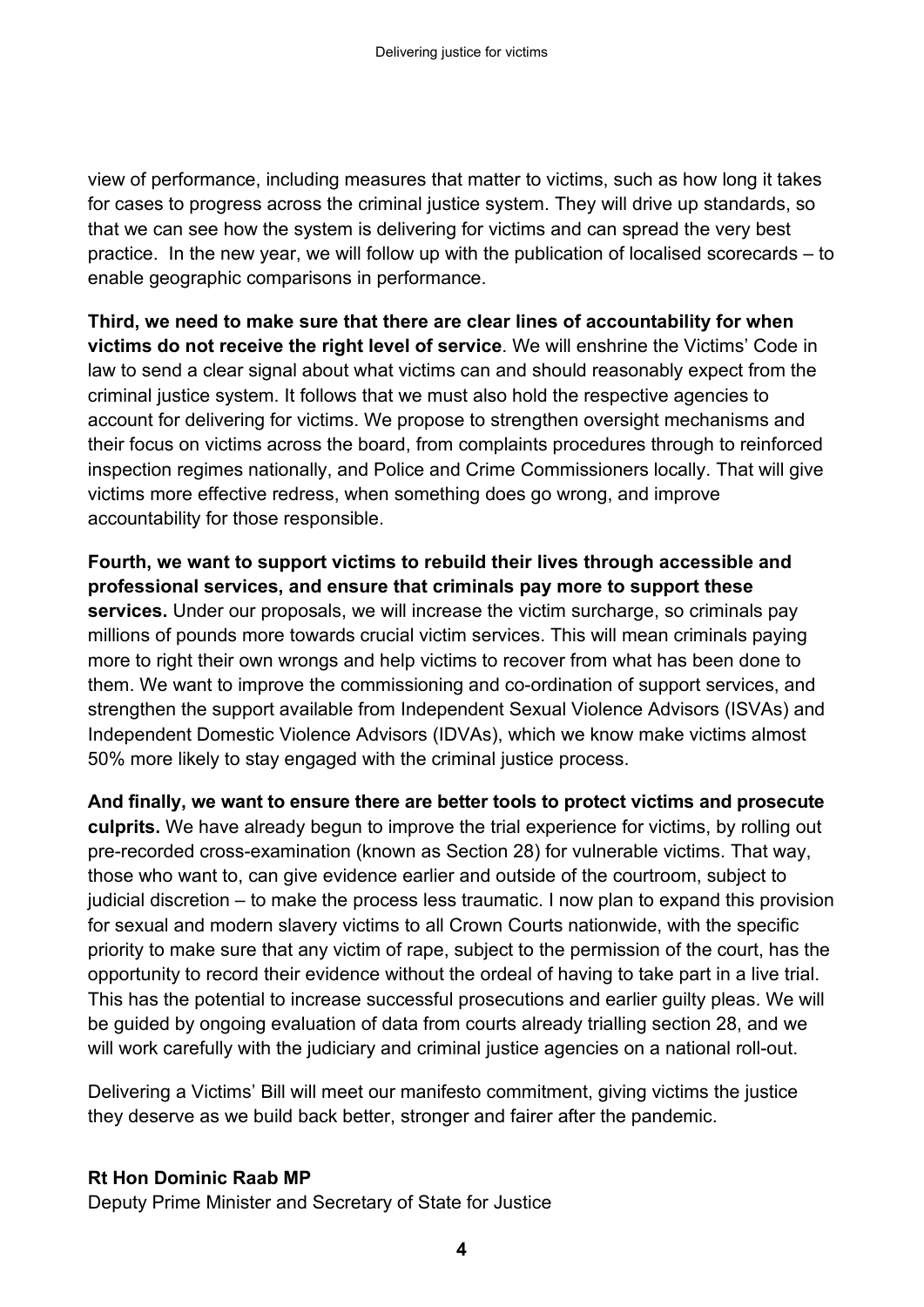## <span id="page-8-0"></span>**Introduction**

After every crime, there are victims dealing with the consequences – physical, emotional, psychological and financial.[1](#page-8-1) Sometimes these effects can last a lifetime. In 2019/20, it was estimated that 6.6% of 10-15 year olds and around one in five adults (19.3%) in England and Wales were victims of crime.<sup>[2](#page-8-2)</sup>

Whatever the nature and circumstances of the crime that victims have experienced, they should know that there is the right support available and that if they report their crime, the criminal justice system will deliver them a fair and timely outcome. Their needs must be met, and their voices must be heard. Society is reliant on victims' confidence in the criminal justice system to enable police and prosecutors to fulfil their role of investigating crimes and prosecuting cases. Without this, we will never be able to win the fight against crime.

The Victims' Code entitles victims "to be treated with respect, dignity, sensitivity, compassion and courtesy".<sup>[3](#page-8-3)</sup> Sadly, not all victims are treated with this dignity, nor do they all receive the quality service that they deserve when they take the brave step to report a crime or seek help to deal with its impact.<sup>[4](#page-8-4)</sup> As a society, we must do better.

This consultation is the first significant step towards a landmark 'Victims' Law' – a Bill which will build on the foundations provided by the Victims' Code to substantially improve victims' experiences of the criminal justice system. It will make a tangible difference to ensuring they receive the support they need, whether they report a crime or not. We want to understand how victims can be better supported through and beyond the criminal justice process.

<span id="page-8-1"></span><sup>1</sup> The definition of 'victim(s)' is taken from the Government's Victims' Code of Practice; The Code of Practice for Victims of Crime in England and Wales and supporting public information materials – GOV.UK (2021) [https://www.gov.uk/government/publications/the-code-of-practice-for-victims-of-crime,](https://www.gov.uk/government/publications/the-code-of-practice-for-victims-of-crime)  which acknowledges that the terms 'complainant' and 'survivor' are also often used in the criminal justice system. A 'victim' is a person who has suffered harm, including physical, mental or emotional harm or economic loss which was directly caused by a criminal offence, or a close relative (or nominated family spokesperson) of a person whose death was directly caused by a criminal offence.

<span id="page-8-2"></span><sup>&</sup>lt;sup>2</sup> For the April 2019 to March 2020 period. Crime in England and Wales: Appendix tables, summary table 2 and table A11 – Office for National Statistics, [https://www.ons.gov.uk/peoplepopulationandcommunity/](https://www.ons.gov.uk/peoplepopulationandcommunity/crimeandjustice/datasets/crimeinenglandandwalesappendixtables) [crimeandjustice/datasets/crimeinenglandandwalesappendixtables](https://www.ons.gov.uk/peoplepopulationandcommunity/crimeandjustice/datasets/crimeinenglandandwalesappendixtables)

<span id="page-8-3"></span><sup>&</sup>lt;sup>3</sup> The Code of Practice for Victims of Crime in England and Wales and supporting public information materials – GOV.UK (April 2021) [https://www.gov.uk/government/publications/the-code-of-practice-for](https://www.gov.uk/government/publications/the-code-of-practice-for-victims-of-crime)[victims-of-crime](https://www.gov.uk/government/publications/the-code-of-practice-for-victims-of-crime)

<span id="page-8-4"></span><sup>4</sup> Victims statistics, year ending March 2019: victims services, restorative justice, and information, advice and support – Victims' Commissioner, [https://victimscommissioner.org.uk/published-reviews/victims](https://victimscommissioner.org.uk/published-reviews/victims-statistics-year-ending-march-2019-victims-services-restorative-justice-and-information-advice-support/)[statistics-year-ending-march-2019-victims-services-restorative-justice-and-information-advice-support/](https://victimscommissioner.org.uk/published-reviews/victims-statistics-year-ending-march-2019-victims-services-restorative-justice-and-information-advice-support/)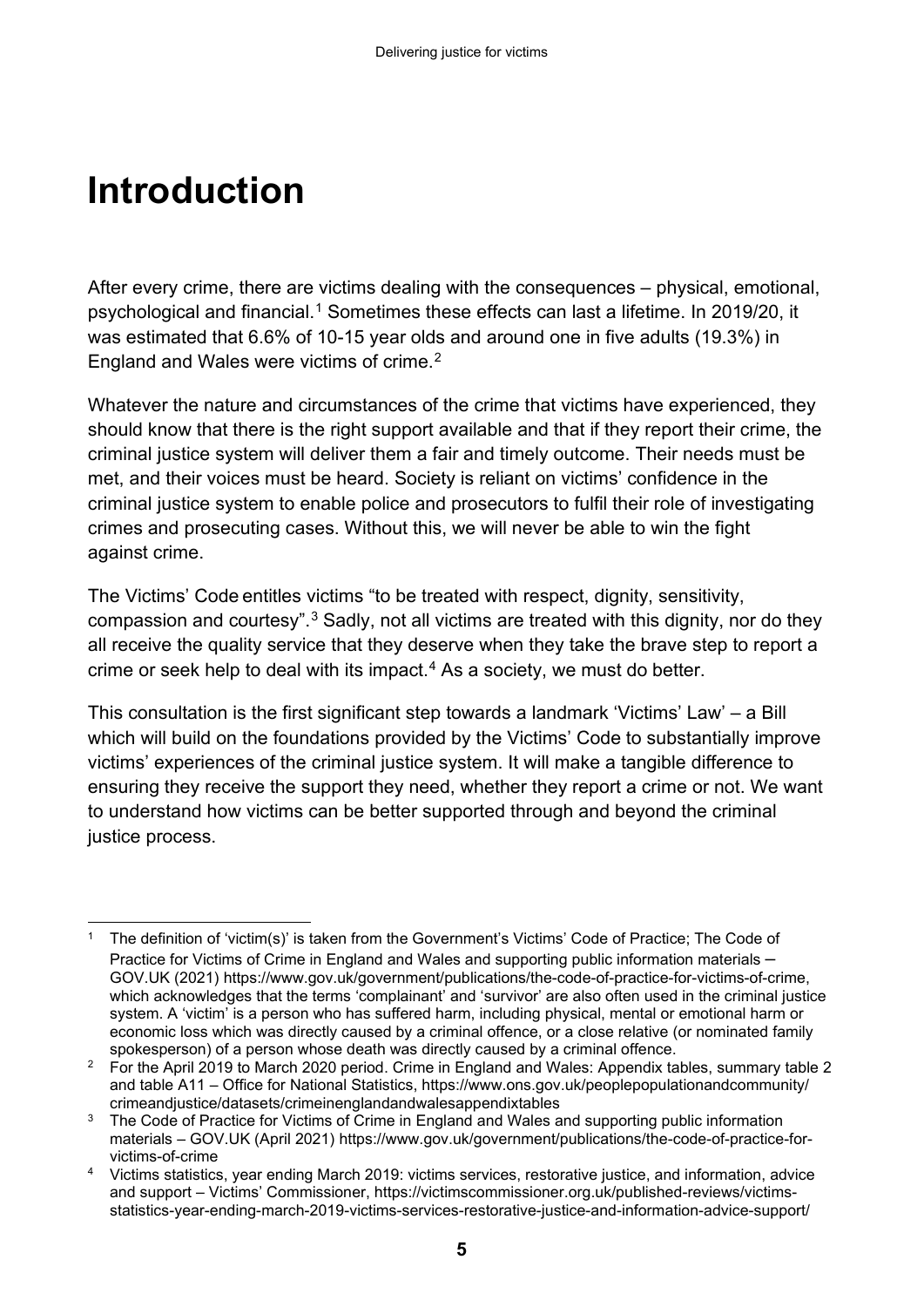The resulting legislation will be a Bill for all victims of crime. It will be the cornerstone of our work across government to ensure that victims' needs lie at the heart of the criminal justice system.

## **Our vision to help victims**

Our vision is for a cultural shift so that victims' experiences are central to the way our society thinks about and responds to crime. We want every crime recorded to be treated as an opportunity to prevent further crimes. We want to ensure that this Bill tackles the things that victims care about most. We want to make sure that all victims:

- receive the treatment and service they need, and benefit from consistent and highquality engagement with criminal justice agencies so that their voices are heard at every stage
- know that there is a clear path if they do not receive a quality service, and that there is consistent oversight of the organisations that are there to help them
- are supported to rebuild their lives and recover from the impacts of crime through accessible, professional and well-co-ordinated services that receive funding from the Victim Surcharge

The Beating Crime Plan set out this government's vision for less crime, fewer victims and safer neighbourhoods, and a blueprint for achieving it. This included plans to cut homicide, serious violence and neighbourhood crime, expose hidden harms (such as domestic abuse and sexual violence), build capability and capacity to deal with fraud and online crime, and give the public a clear view of the performance of the criminal justice system through scorecards.[5](#page-9-0) The Victims' Bill will play a critical part in achieving these aims by ensuring that victims are properly engaged throughout the justice system, empowering them to come forward and be confident that offenders will be brought to justice.

COVID-19 has complicated the Government's efforts to improve the justice system for victims and reduce crime. The pandemic meant that fewer cases reached court and victims had to wait longer to see justice served. It is our ambition to put this right, recovering the courts so that victims see tangible improvements in waiting times so that we keep our promise to deliver swift justice. The Victims' Bill will be a critical part of the Government's work to build back a better justice system.

<span id="page-9-0"></span><sup>5</sup> Beating Crime Plan – GOV.UK (July 2021), p.38 [https://assets.publishing.service.gov.uk/government/](https://assets.publishing.service.gov.uk/government/uploads/system/uploads/attachment_data/file/1015382/Crime-plan-v10.pdf) [uploads/system/uploads/attachment\\_data/file/1015382/Crime-plan-v10.pdf](https://assets.publishing.service.gov.uk/government/uploads/system/uploads/attachment_data/file/1015382/Crime-plan-v10.pdf)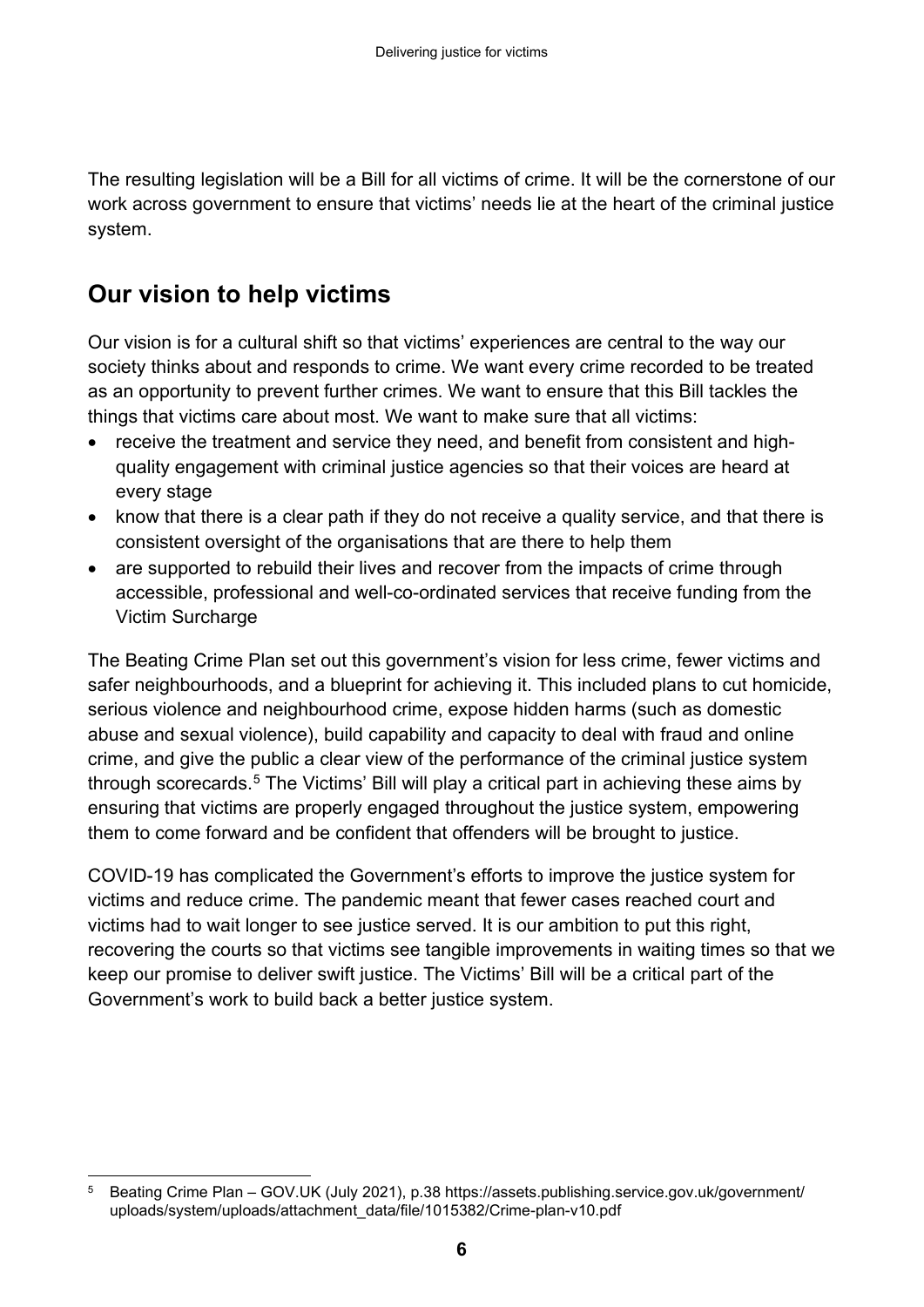### **What we have done so far**

This government has worked tirelessly to better support victims. Through increased investment, targeted legislation and improved ways of working across operational partners, we have ensured that the needs of victims have become a priority and received sustained attention.

The landmark 2018 Victims' Strategy was the first ever cross-government and agency strategy that considered the way in which a victim experienced crime and the criminal justice process, setting out a vision that a victim's journey – whatever the path and outcome – should not result in them becoming a victim of the process, as well as the crime.

This government has continued the vital work of the strategy, making significant progress on delivering this vision. We have:

- **strengthened the Victims' Code** by focusing on 12 key rights so that it is clearer for victims what they can expect as a minimum standard from organisations
- **invested significantly in victim support services,** spending £300 million this year across government and securing £185 million per year by 2024/25 for Ministry of Justice-funded services
- **improved the court experience for victims,** including the full roll-out of pre-recorded cross-examination (known as Section 28) for vulnerable witnesses, and piloting it further in seven Crown Courts for sexual and modern slavery offence complainants with the aim of further expansion
- **introduced several new offences across key areas** such as 'upskirting', non-fatal strangulation and 'revenge porn'
- **proposed tougher punishments for the worst offenders** in the Police, Crime, Sentencing and Courts Bill, including abolishing automatic halfway release for an additional cohort of serious sexual and violent offenders, building on changes already made through legislation last year
- **run critical public information campaigns,** including the 'It Still Matters' campaign on sexual violence and abuse and the 'You are not alone' campaign on domestic abuse
- **led global conversations with world leaders,** including on high-harm crimes at the June 2021 G7 Summit
- **set up a Crime and Justice Task Force chaired by the Prime Minister** to help reduce crime and improve outcomes for victims
- **published an end-to-end rape review and started rolling out the action plan** for a programme of work to improve every stage of the process for victims of sexual violence, and increase the low level of cases being charged so victims get justice
- **passed the Domestic Abuse Act 2021,** which will help to protect victims and their children and bring perpetrators to justice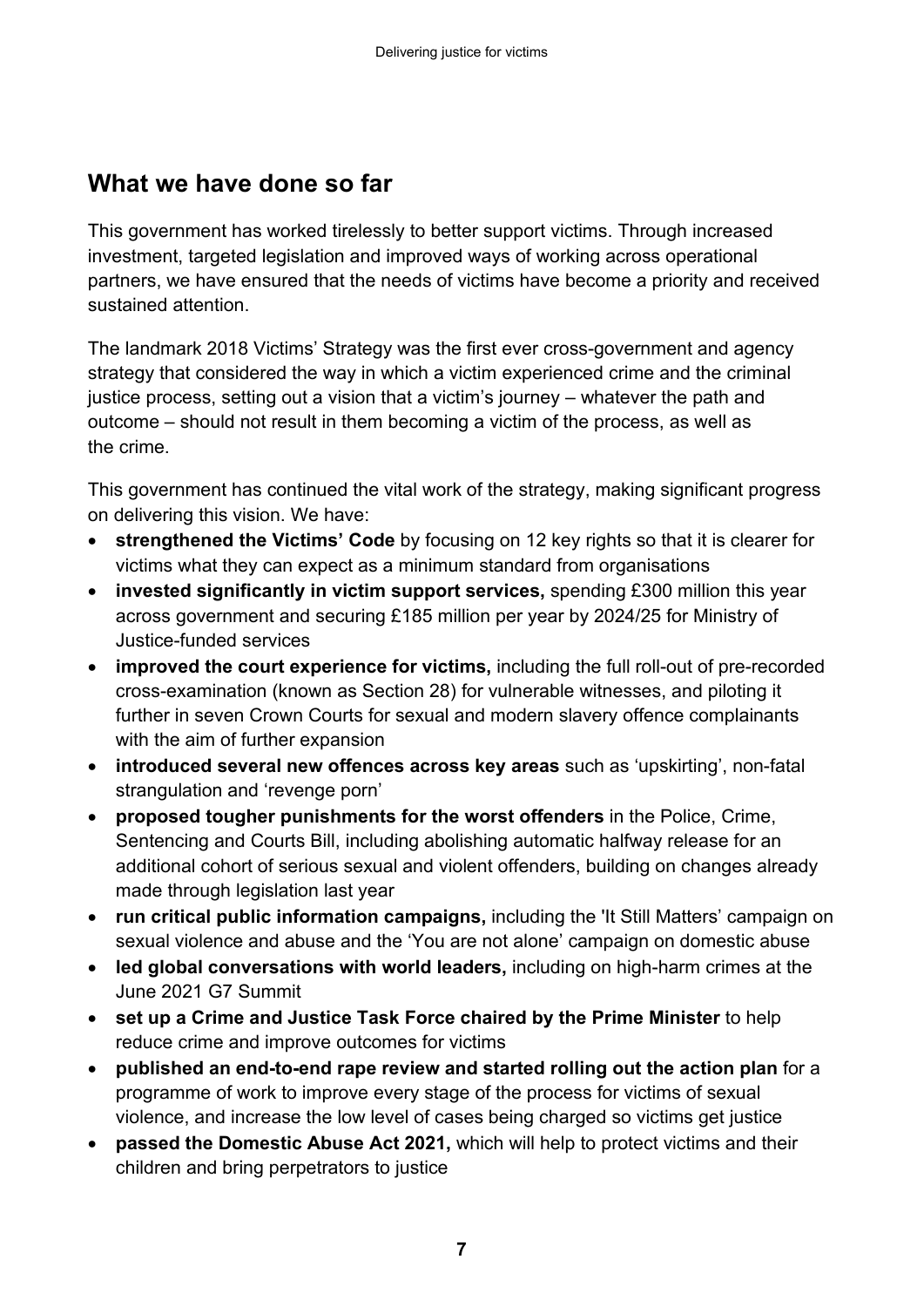• **published key strategies to support victims of particular crimes,** including the Tackling Child Sexual Abuse Strategy, the National Disability Strategy and the Tackling Violence Against Women and Girls Strategy [6](#page-11-0) [7](#page-11-1) [8](#page-11-2) 

The future Victims' Bill will not act in isolation. It will be just one part of a multi-pronged effort to improve the criminal justice system for victims of crime.

One of the key pillars of this work is the new criminal justice system scorecards. These bring together data to give a cross-system view of performance. The scorecards will measure victim experience by looking at victim engagement at each stage of the system – from arrest to charge through to court. The scorecards will also measure other things that matter to victims, including how long it takes for cases to be investigated and charged, and how long cases are waiting in the courts before they go to trial. The scorecards will ensure transparency. They will allow us to identify where things need to improve, and to learn from areas where things work well. The first scorecards, providing a national picture, will be published in December 2021 and regional scorecards will be published in early 2022.

Section 28 will be an important part of our work to support victims. We recognise that pre-recorded evidence increasingly can help to improve the experience of victims, who might prefer to give their evidence earlier in the process and outside of the courtroom. This is why we are committed to extending the provision of Section 28 to ensure that complainants in sexual and modern slavery offences, where a successful application has been made by the Prosecution and subject to judicial discretion, can pre-record their cross-examination in all Crown Courts nationwide.

We are undertaking the next steps required to press ahead with a full roll-out, working with criminal justice system partners to make the operational changes needed to increase Section 28 availability to all Crown Courts as soon as practicable.

We are also making progress on a number of issues and plans, which include:

• targeted and improved support for victims of a range of different crime types and experiences – for example, through a new strategy for domestic abuse to build on the landmark Domestic Abuse Act 2021, a new strategy for tackling hate crime, a new strategy for tackling modern slavery and consideration of ways to better tackle antisocial behaviour through Beating Crime Plan commitments

<span id="page-11-0"></span><sup>6</sup> Tackling Child Sexual Abuse Strategy – GOV.UK (January 2021) <https://www.gov.uk/government/publications/tackling-child-sexual-abuse-strategy>

<span id="page-11-1"></span><sup>7</sup> National Disability Strategy (July 2021) [https://assets.publishing.service.gov.uk/government/uploads/](https://assets.publishing.service.gov.uk/government/uploads/system/uploads/attachment_data/file/1006098/National-Disability-Strategy_web-accesible-pdf.pdf) [system/uploads/attachment\\_data/file/1006098/National-Disability-Strategy\\_web-accesible-pdf.pdf](https://assets.publishing.service.gov.uk/government/uploads/system/uploads/attachment_data/file/1006098/National-Disability-Strategy_web-accesible-pdf.pdf)

<span id="page-11-2"></span><sup>&</sup>lt;sup>8</sup> Tackling Violence Against Women and Girls Strategy – GOV.UK (July 2021) <https://www.gov.uk/government/publications/tackling-violence-against-women-and-girls-strategy>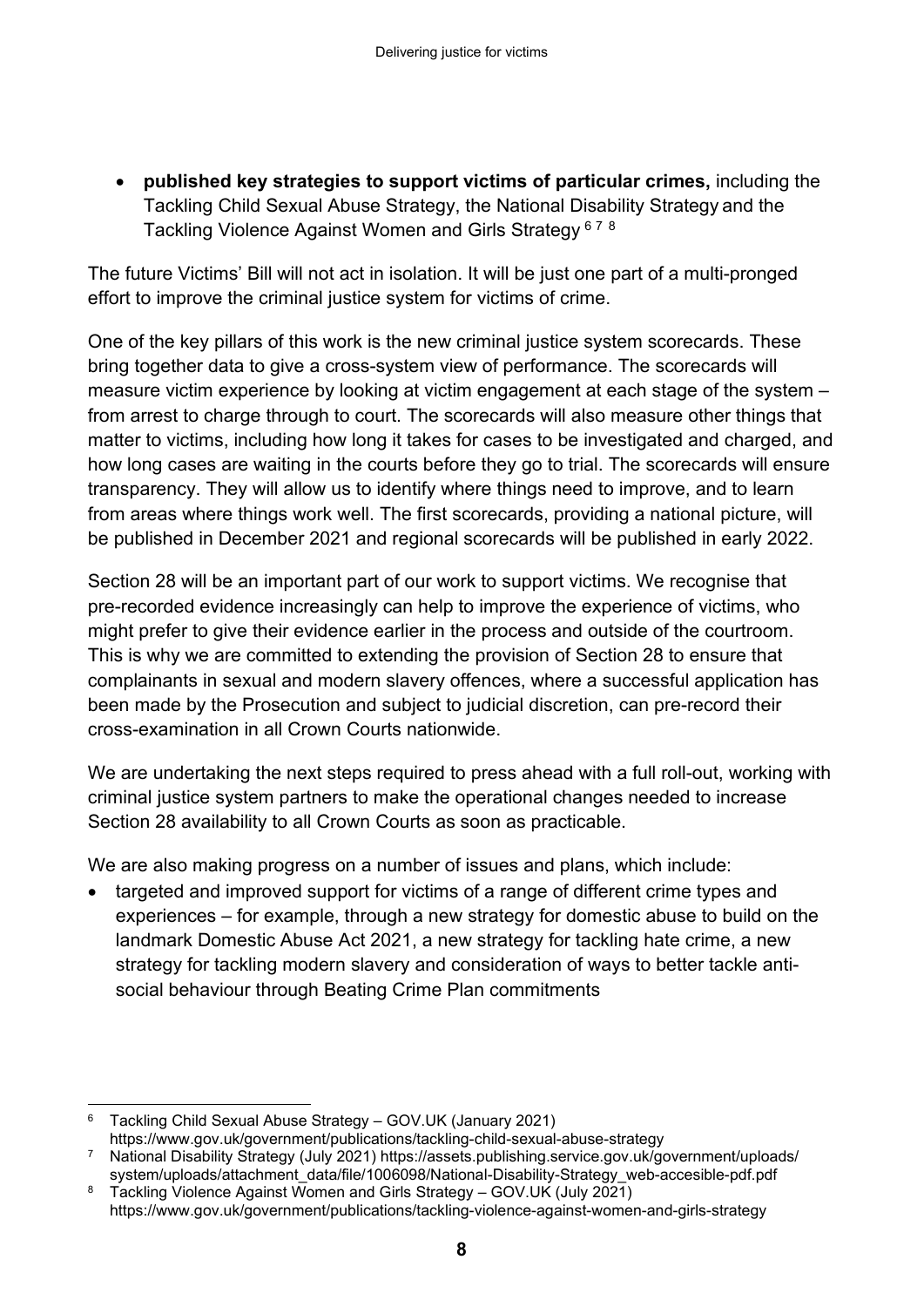• delivering NHS England's five-year strategy for trauma-informed and integrated sexual assault and abuse services<sup>[9](#page-12-0)</sup>

## **Where we need to go further – this consultation**

We have made significant progress, but we know that problems remain and we need to go further to achieve our vision. We think legislation and the surrounding work will be a critical piece of the puzzle to deal with the challenges we face.

This is an open consultation that seeks to gather information and data about victims' experiences and knowledge of the justice system so that the Bill and surrounding work is well evidenced. We will carefully consider and engage with victims, their families, those that support them and other experts. We will also consult criminal justice partners, their agencies, the judiciary and a range of professionals who work with victims every day.

This consultation considers how we can make concrete improvements to victims' experience of and confidence in the criminal justice system, and the support they receive. We are consulting on the issues that really matter to victims, focusing on:

- **What victims should expect**: we are consulting on how to enshrine the Victims' Code in law, sending a clear signal that the justice system must deliver for victims. We are considering whether and how to strengthen what victims should expect in key areas – in particular how the Crown Prosecution Service (CPS), police and other agencies communicate with victims, how victims might engage with the parole process and how to mainstream the use of Community Impact Statements in appropriate cases.
- **Performance and accountability:** criminal justice agencies work hard for victims. But we know that not all victims consistently receive the service to which they are entitled, and there is more to do to ensure that the Victims' Code is universally applied. The structures to monitor the Victims' Code are fragmented and insufficient. We think a bolstered oversight framework is necessary so that agencies can be better held to account for delivering a quality service to victims. We are looking closely at the role of different oversight mechanisms to see where improvements can be made. This will build on the work of the criminal justice scorecards, which will increase transparency and help to improve performance across the whole system. We are also looking at how we can better use victims' feedback to drive improvements, in particular by examining the use of surveys and data collection.
- **The Victim Surcharge**: we are consulting on further increases to ensure that criminals take greater responsibility for the cost of supporting victims, and to reinforce funding for victims' services.

<span id="page-12-0"></span>Strategic direction for sexual assault and abuse services; Lifelong care for victims and survivors, 2018-2023 – NHS England (April 2018) [https://www.england.nhs.uk/wp-content/uploads/2018/04/strategic](https://www.england.nhs.uk/wp-content/uploads/2018/04/strategic-direction-sexual-assault-and-abuse-services.pdf)[direction-sexual-assault-and-abuse-services.pdf](https://www.england.nhs.uk/wp-content/uploads/2018/04/strategic-direction-sexual-assault-and-abuse-services.pdf)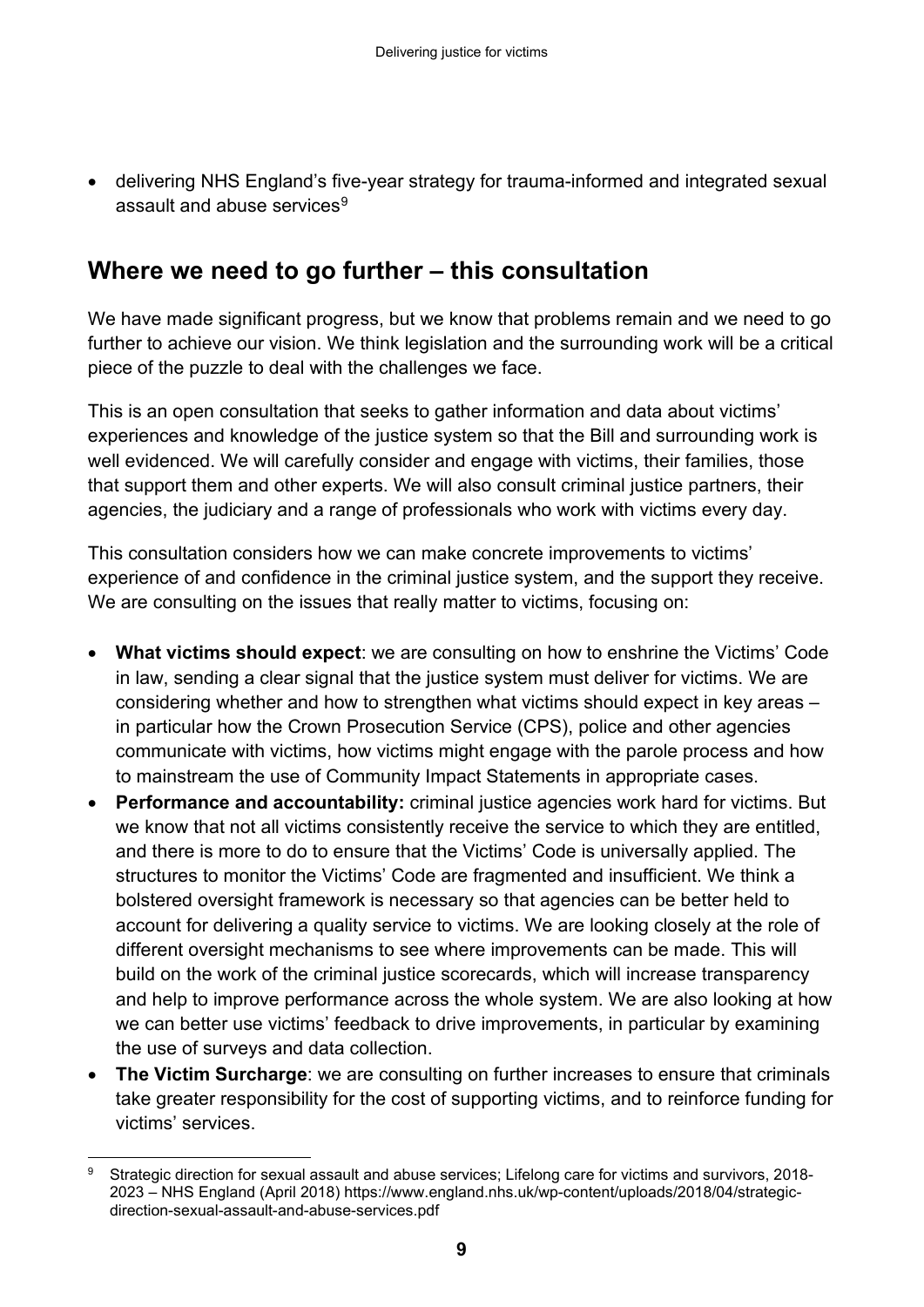- **Community-based support services**: we want to understand how to improve aspects of community-based support services (that is, services accessed by those not living in refuge or safe accommodation), particularly for victims of traumatic crimes that are often hidden from view such as domestic abuse, sexual violence and other serious violence offences. The effects of these crimes on victims are clearly severe and we want to make sure that they feel fully supported. We are looking closely at the commissioning and co-ordination of community-based services.
- **Improved advocacy support:** we are looking at ways to improve support from independent advocates for victims of traumatic and often hidden crimes, to help them recover and stay engaged in the criminal justice system.

### **Devolved administrations**

The areas examined within this green paper consultation document broadly apply to England or England and Wales only, including some relating to health and care, education and local authorities that are devolved matters in Wales.

As we move forward with a package of legislative and non-legislative proposals, we will continue to discuss them with the Welsh Government. In the normal way, the Government of the United Kingdom will seek a legislative consent motion for any legislative measures that may impact or fall within the legislative competence of the Welsh Parliament/Senedd Cymru. Any resulting legislation is intended to apply to both England and Wales, other than devolved social and health matters which will apply only to England. During the consultation period, we intend to engage with Welsh victims, criminal justice partners and third sector organisations to make sure that we hear their voices and understand their views on how this legislation will distinctly affect Wales.

The matters dealt with in this consultation are generally devolved to the Scottish Parliament and Northern Ireland Assembly. Nonetheless, responses to this consultation are invited from individuals and organisations throughout the UK. We will continue to discuss with the Scottish Government and Northern Ireland Department of Justice whether any legislative measures should also apply to Scotland and Northern Ireland respectively, subject to a legislative consent motion where appropriate.

A Welsh language consultation paper is available at [https://consult.justice.gov.uk/victim](https://consult.justice.gov.uk/victim-policy/delivering-justice-for-victims)[policy/delivering-justice-for-victims](https://consult.justice.gov.uk/victim-policy/delivering-justice-for-victims)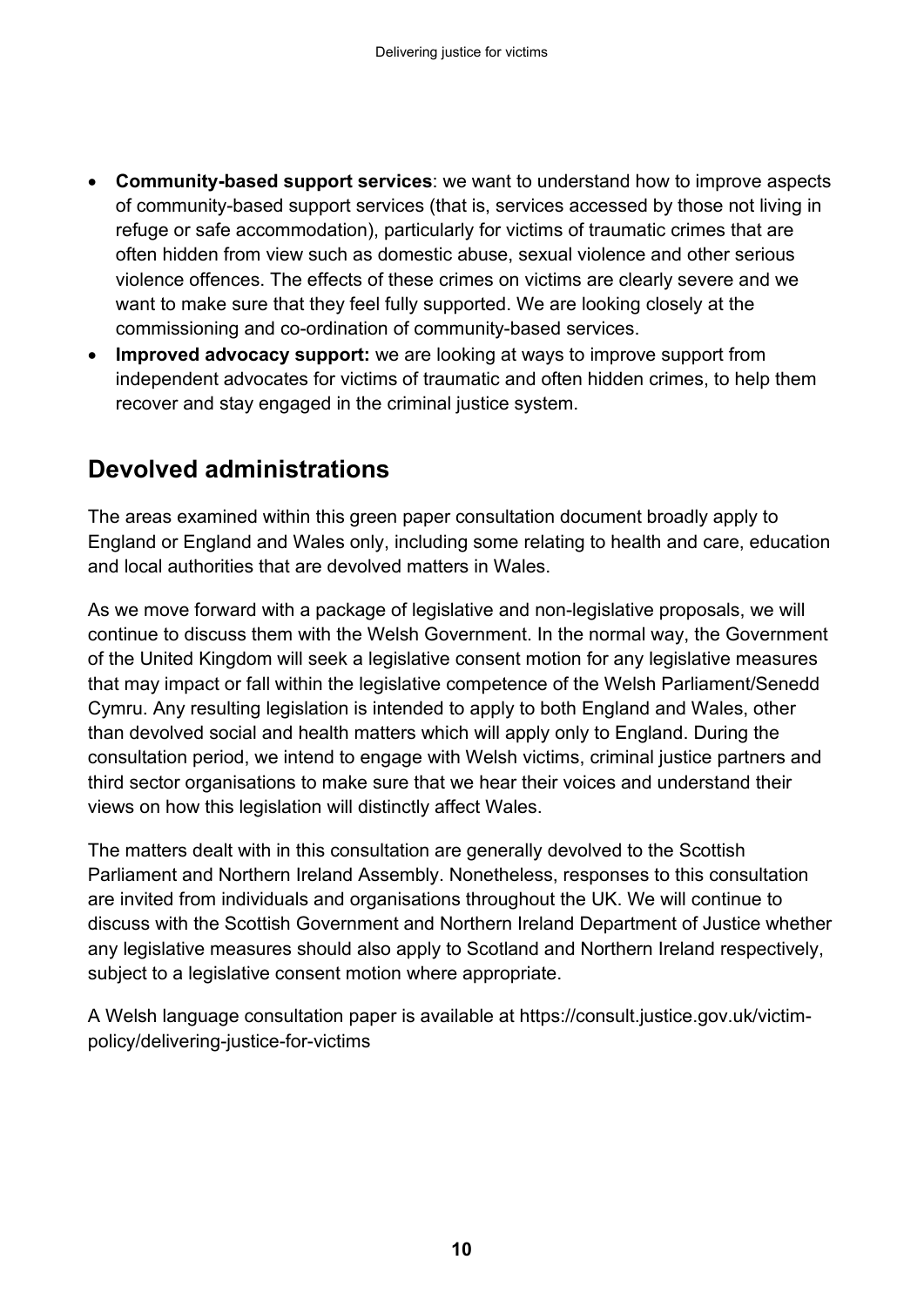## <span id="page-14-0"></span>**Chapter 1 – Meeting victims' expectations**

## **Our vision**

Our vision is for a cultural shift so that victims' experiences are central to the way our society thinks about and responds to crime. We want to ensure that the criminal justice system delivers for victims, so that all victims are treated with dignity and receive the level of service that the Victims' Code ('the Code') requires.<sup>10</sup>

We want every professional across the criminal justice system and beyond to understand what is required of them and deliver a high-quality service. And we want every victim to know the treatment and services they should expect.

We aim to empower victims and want them to know the importance of their role in bringing offenders to justice. We want them to be kept informed at key points throughout the case, and for their voices to be heard and embedded into the criminal justice system. We propose to use the Victims' Bill to enshrine the key principles of the Code in primary legislation, sending a clear signal that the justice system must deliver for victims (Chapter 2 discusses strengthening how this delivery will be held to account), and we will seek views on further key expectations.

In this chapter we seek views on:

- **existing expectations for victims (the Code)** considering our commitment to enshrine the Code in law and how to ensure that every professional and victim is made aware of what is expected for victims
- **new expectations for victims** considering whether and how to strengthen processes to ensure that victims are heard and informed at key points, in particular communications from the police, CPS and other agencies, victim engagement in the parole process, the use of Community Impact Statements and the arrangements for victims of mentally disordered offenders

## **Existing expectations for victims: the Code**

#### **Background and where we are now**

All victims of crime have legitimate expectations which are set out in the Code. These are the minimum levels of service that victims can and should expect from criminal justice agencies such as the police, CPS, Her Majesty's Courts and Tribunals Services (HMCTS)

<span id="page-14-1"></span><sup>10</sup> Victims' Code – GOV.UK (April 2021), p.4, [https://assets.publishing.service.gov.uk/government/uploads/](https://assets.publishing.service.gov.uk/government/uploads/system/uploads/attachment_data/file/974376/victims-code-2020.pdf) [system/uploads/attachment\\_data/file/974376/victims-code-2020.pdf](https://assets.publishing.service.gov.uk/government/uploads/system/uploads/attachment_data/file/974376/victims-code-2020.pdf)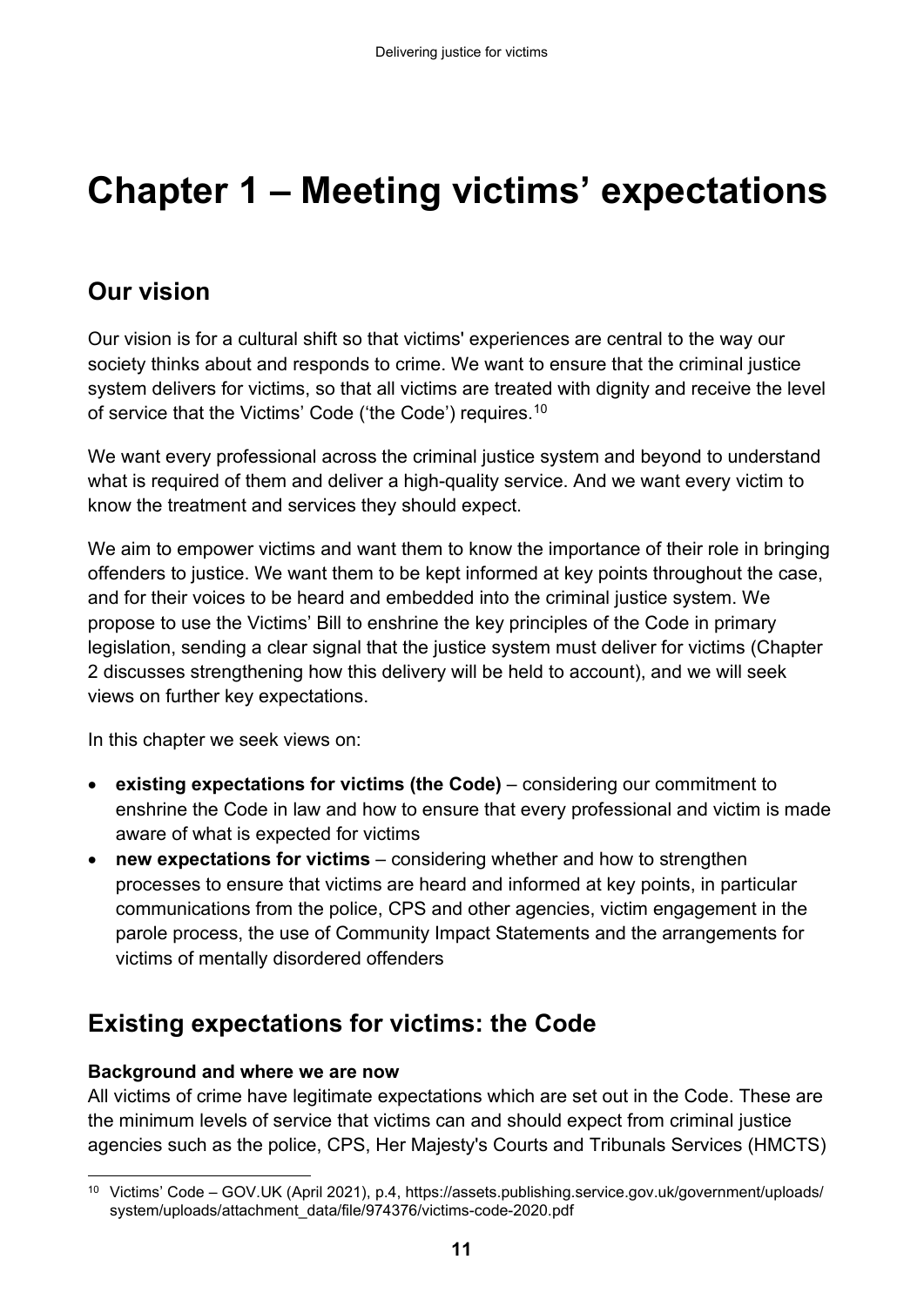and Her Majesty's Prison and Probation Service (HMPPS). Other partners, such as the National Health Service (NHS), also have a vital role in providing support for victims of crime. A list of agencies that have responsibilities under the Code can be found in Annex A.

The Code was revised following two years of extensive work with victims and victims' groups, and this came into effect in April 2021. It sets out the following key rights:

- to be able to understand and to be understood
- to have the details of the crime recorded without unjustified delay
- to be provided with information when reporting the crime
- to be referred to services that support victims and have services and support tailored to your needs
- to be provided with information about compensation
- to be provided with information about the investigation and prosecution
- to make a Victim Personal Statement
- to be given information about the trial, trial process and your role as a witness
- to be given information about the outcome of the case and any appeals
- to be paid expenses and have property returned
- to be given information about the offender following a conviction
- to make a complaint about your rights not being met

Agencies responsible for delivering the Code are working hard to embed it. However, we know that there is a long way to go to ensure comprehensive delivery.

Office for National Statistics data shows that only 18% of victims recalled being given the opportunity to make a Victim Personal Statement, and only 45% felt that the police and other criminal justice agencies kept them informed.<sup>[11](#page-15-0)</sup> The Code specifies that vulnerable and intimidated victims be asked their views on which special measures will suit their needs, but a survey of rape victims showed only two-thirds (32 out of 51 victims) who appeared in court recalled being given this choice.<sup>[12](#page-15-1)</sup>

We want victims to understand the level of service they can expect so that they are confident to engage with the criminal justice system and hold agencies to account when the standards haven't been met. The revised Code is intended to be easier to understand

<span id="page-15-0"></span><sup>&</sup>lt;sup>11</sup> Experience of the criminal justice system for victims of crime, England and Wales, year ending March 2020; Office for National Statistics, GOV.UK [https://www.ons.gov.uk/file?uri=/peoplepopulationandcommunity/crimeandjustice/adhocs/13635experienc](https://www.ons.gov.uk/file?uri=/peoplepopulationandcommunity/crimeandjustice/adhocs/13635experienceofthecriminaljusticesystemforvictimsofcrimeenglandandwalesyearendingmarch2009toyearendingmarch2020/awarenessofthevictimscodefinaloctoberreview.xlsx) [eofthecriminaljusticesystemforvictimsofcrimeenglandandwalesyearendingmarch2009toyearendingmarch2](https://www.ons.gov.uk/file?uri=/peoplepopulationandcommunity/crimeandjustice/adhocs/13635experienceofthecriminaljusticesystemforvictimsofcrimeenglandandwalesyearendingmarch2009toyearendingmarch2020/awarenessofthevictimscodefinaloctoberreview.xlsx) [020/awarenessofthevictimscodefinaloctoberreview.xlsx](https://www.ons.gov.uk/file?uri=/peoplepopulationandcommunity/crimeandjustice/adhocs/13635experienceofthecriminaljusticesystemforvictimsofcrimeenglandandwalesyearendingmarch2009toyearendingmarch2020/awarenessofthevictimscodefinaloctoberreview.xlsx)

<span id="page-15-1"></span><sup>&</sup>lt;sup>12</sup> Next steps for special measures: A review of the provision of special measures to vulnerable and intimidated witnesses – Victims' Commissioner (2021), p.17,

<https://victimscommissioner.org.uk/published-reviews/next-steps-for-special-measures/>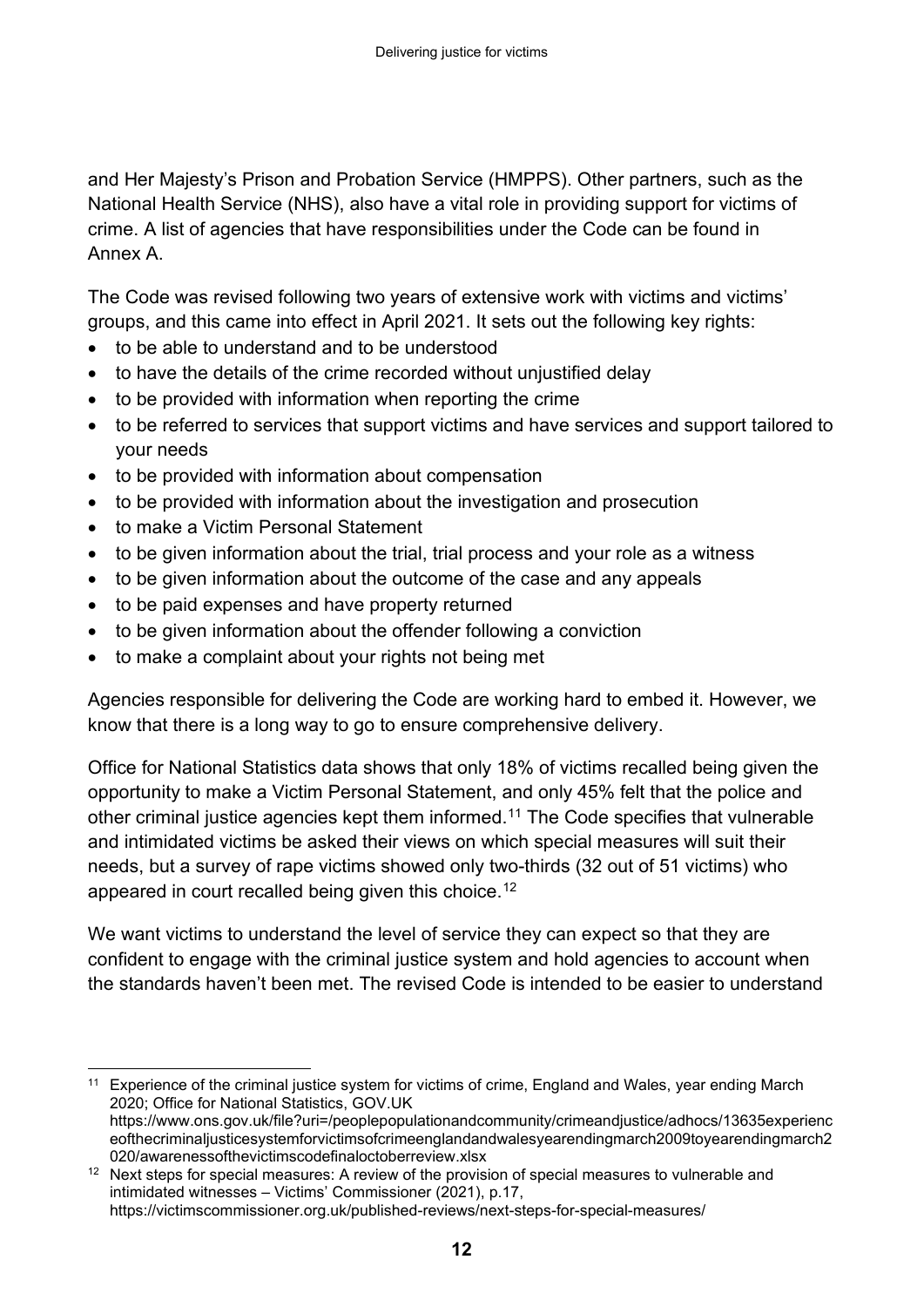and has been made widely available for victims and professionals, but we know that most victims of crime in recent years were unaware of their rights under the Code.<sup>[13](#page-16-0) [14](#page-16-1)</sup>

## **What government action might address**

We want to test the best way of meeting our commitment to enshrine the Code in law.

The Code currently takes the form of a Code of Practice. We propose placing the key principles of the Code in primary legislation to send a clear signal to all listed agencies that they must comply with delivering it.<sup>[15](#page-16-2)</sup> We also want to make sure that the legislation allows us a degree of flexibility to strengthen the specific minimum expectations if policies and practices change in the future. This may be best achieved by placing the detail of the Code in accompanying regulations and/or guidance. We think the key principles are:

- **ensuring victims are informed** to ensure that victims can fully understand the criminal justice process, criminal justice agencies must pay due consideration to providing victims with the information they need throughout the entirety of their case, from reporting through to post-conviction
- **ensuring victims are supported** although victims do not have to report a crime to access support, when they do, the Code stipulates that victims must be referred to a service that helps them cope and recover, supported during their journey at court, and assessed as to whether they need any specialised assistance, such as eligibility for special measures
- **ensuring victims have their voices heard** victims must have their voices heard in the criminal justice process and be offered the opportunity to make a Victim Personal Statement to explain how the crime has had an impact on them
- **Victims' right to review** victims must be able to challenge decisions that directly impact them, and the Code specifies that they have the right to ask for a review under the National Police Chiefs' Council or CPS Victims' Right to Review Schemes, which allow complainants to request a review of certain decisions not to pursue a prosecution or to stop a prosecution

<span id="page-16-0"></span><sup>&</sup>lt;sup>13</sup> To ensure that the Code is comprehensible for all victims, we are also developing an easy-read version of the Code and resources for children and young people.

<span id="page-16-1"></span><sup>14</sup> Victim Statistics, year ending March 2019: police, courts and criminal justice system – Victims' Commissioner (March 2019), [https://victimscommissioner.org.uk/published-reviews/victims-statistics](https://victimscommissioner.org.uk/published-reviews/victims-statistics-year-ending-march-2019/)[year-ending-march-2019/.](https://victimscommissioner.org.uk/published-reviews/victims-statistics-year-ending-march-2019/) 80.2% of victims had not heard of the Code of Practice for Victims of Crime in 2017-18 – a minimal reduction from 82.7% of victims in 2014-15. Awareness of the Code of Practice for Victims of Crime, Crime Survey for England and Wales, year ending March 2020: In 2019-20, 23.4% of victims were aware of the Code of Practice for Victims of Crime.

<span id="page-16-2"></span><sup>15</sup> See Annex A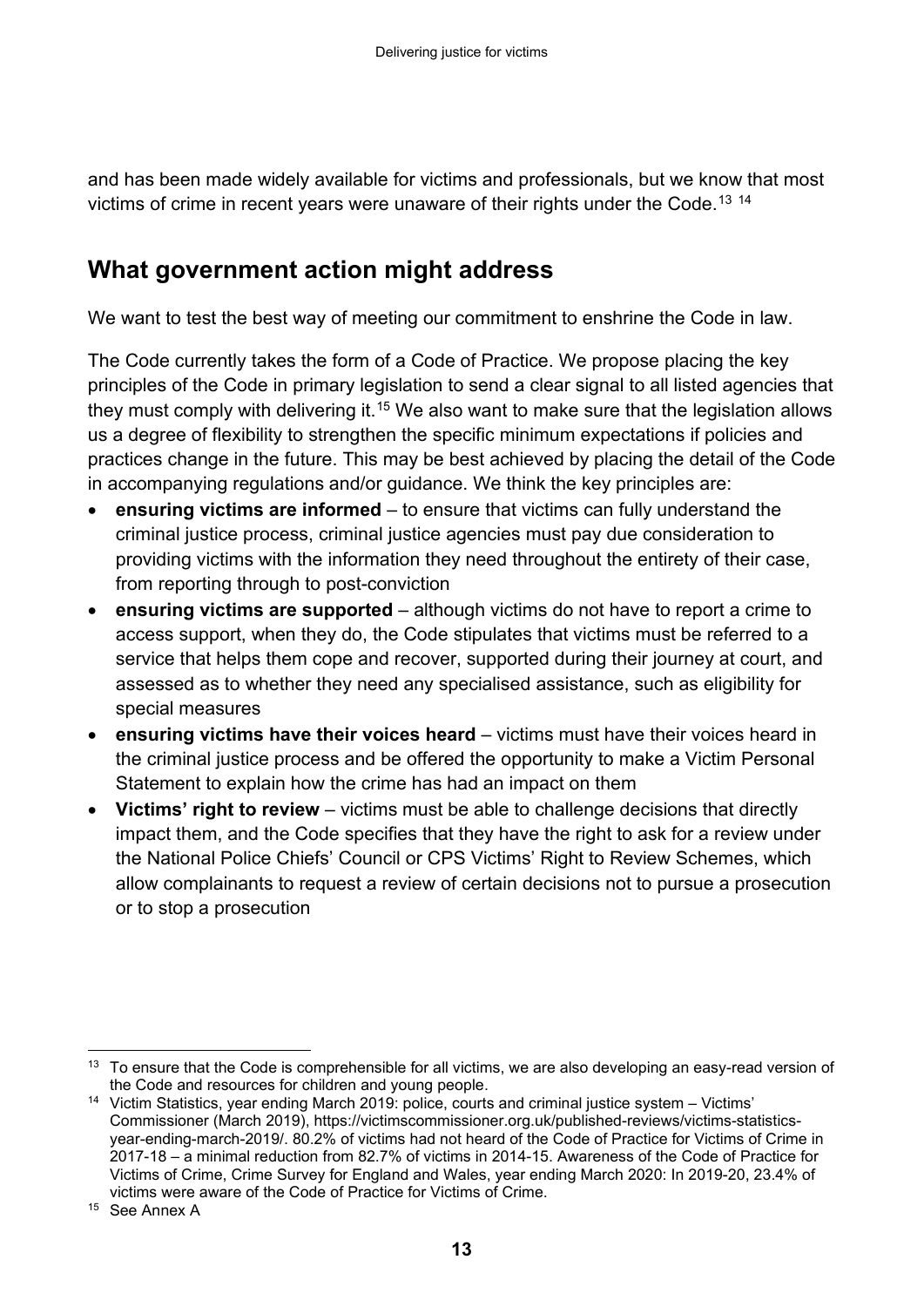### **Questions**

**Question 1:** Do you agree that the key principles set out in the consultation are the right ones? If not, do you have any other suggestions?

**Question 2:** What more can government and agencies listed in the Code do to ensure that frontline professionals are aware of what is required of them under the Code?

**Question 3:** What more can government and agencies listed in the Code do to ensure every victim is made aware of the Code and the service they should expect to receive under it?

## **Additional support for victims**

#### **Background and where we are now**

We want to ensure that victims know that they are at the heart of the criminal justice system. The police and CPS will take into account the circumstances of a particular case before ultimately deciding whether or not to investigate or prosecute an offence. We know that it is important to victims to be heard and have their views taken into account during this process, and to be kept informed at key points throughout the case.

There are existing processes in place aiming to achieve this. For example, under the Code, victims have a right to make a Victim Personal Statement. [16](#page-17-0) This allows them to explain in their own words how the crime has affected them and is different from a witness statement. It is considered by the judge or magistrate when determining what sentence the offender should receive, and can help service providers consider the right support needed. It can help victims to have a voice in the system and means that those making decisions about offenders take account of their views. Victims must be provided with information about the Victim Personal Statement when they report a crime. Victims should be offered the opportunity when they give a witness statement. However, they can choose to make a Victim Personal Statement at any time prior to the sentencing of the offender. The Parole Board may also consider a Victim Personal Statement as part of the parole review process. We have heard that the use of Victim Personal Statements can be inconsistent, leaving victims feeling that they are not always listened to.

<span id="page-17-0"></span><sup>16</sup> Victims' Code right 7, [https://www.gov.uk/government/publications/the-code-of-practice-for-victims-of](https://www.gov.uk/government/publications/the-code-of-practice-for-victims-of-crime)[crime](https://www.gov.uk/government/publications/the-code-of-practice-for-victims-of-crime)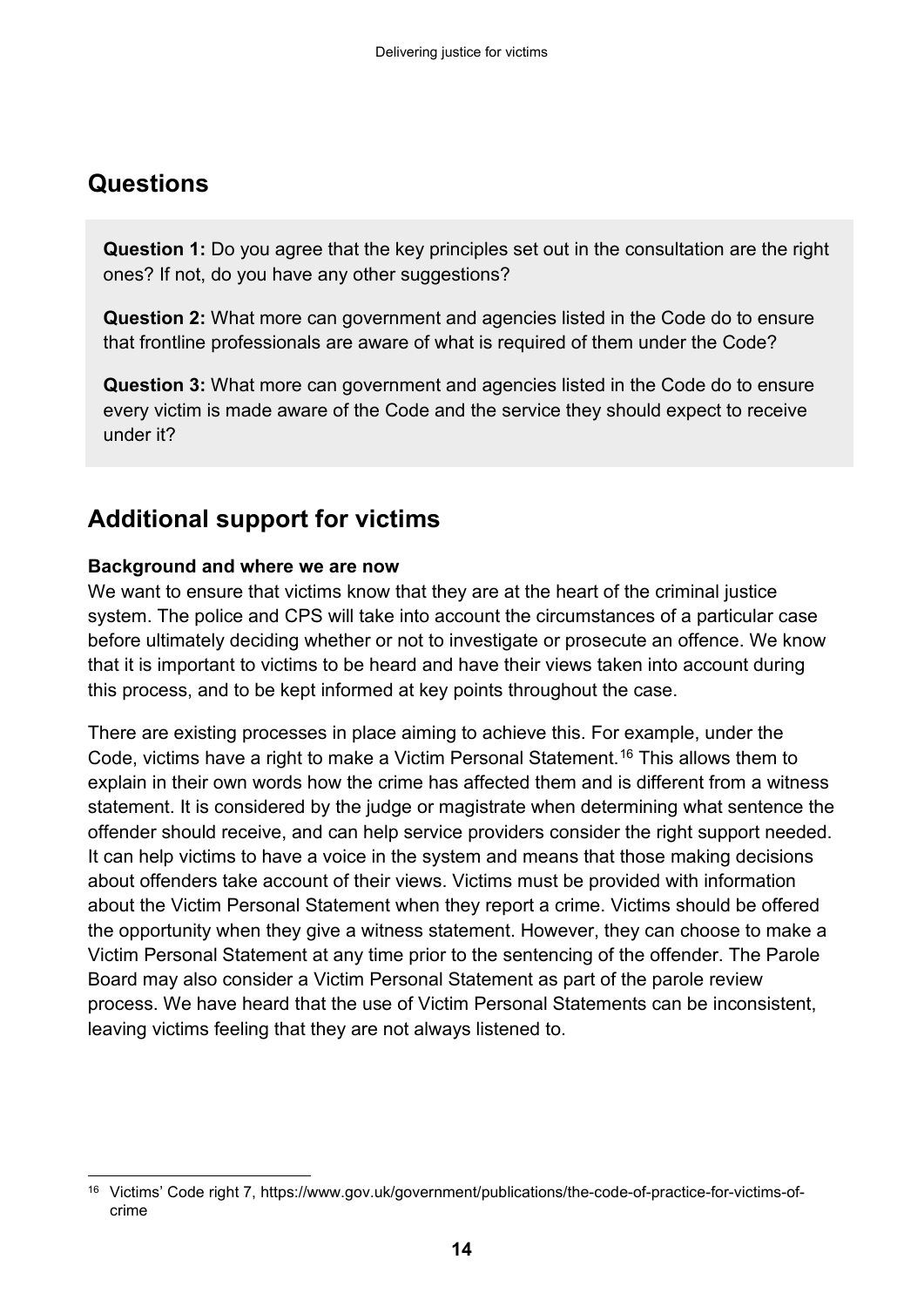Victims also have the right to be provided with information about the investigation and prosecution and, where applicable, to have the reasons for key decisions explained.[17](#page-18-0) Under this, victims have:

- the right to have their views taken into account when the police or CPS are considering dealing with a case without taking it to court (an 'out of court disposal')
- the right to be told if the police or CPS decide not to investigate or prosecute the suspect, change the charge or stop the case
- the right in specified cases only (such as child abuse, sexual offences and offences aggravated by hostility based on protected characteristics) to be offered a meeting with the CPS following a decision not to charge, unless the CPS decide it would not be appropriate

Bereaved close relatives in other cases (such as murder and manslaughter) also have the right to be offered a meeting with the CPS before or after a decision about whether to charge a suspect.

The Code also sets out the right to ask for a review of a police or CPS decision not to prosecute, or to stop the case, under the National Police Chiefs' Council or CPS Victims' Right to Review Schemes.

Finally, Crown Prosecutors (who are independent from the police, agencies and individuals, including the victim) consider – alongside the evidence against the defendant – whether it is in the public interest to bring the case to court. The factors considered are set out in the Code for Crown Prosecutors (which is issued by the Director of Public Prosecutions under Section 10 of the Prosecution of Offences Act 1985 and is out of the scope of this consultation). These include the circumstances of and harm caused to the victim, and the impact on the community.[18](#page-18-1) As part of this, prosecutors should take into account the views expressed by the victim, and sometimes their family, about the impact that the offence has had.

We are seeking views on how this works in practice and whether more should be done to take victims' views into account. In particular, we wish to consult on whether there should be a more explicit requirement for the relevant prosecutor in a case or certain types of cases to have met with the victim before the charging decision, and before a case proceeds to trial.

#### **Informing victims and taking account of their views**

Being given timely information about the progress of a case is hugely important to victims, as is the quality and manner in which criminal justice agencies communicate with victims. The Code indicates how quickly victims need to be informed about key decisions made in

<span id="page-18-0"></span><sup>17</sup> Victims' Code right 7,<https://www.gov.uk/government/publications/the-code-of-practice-for-victims-of-crime>

<span id="page-18-1"></span><sup>18</sup> The Code for Crown Prosecutors (2018),<https://www.cps.gov.uk/publication/code-crown-prosecutors>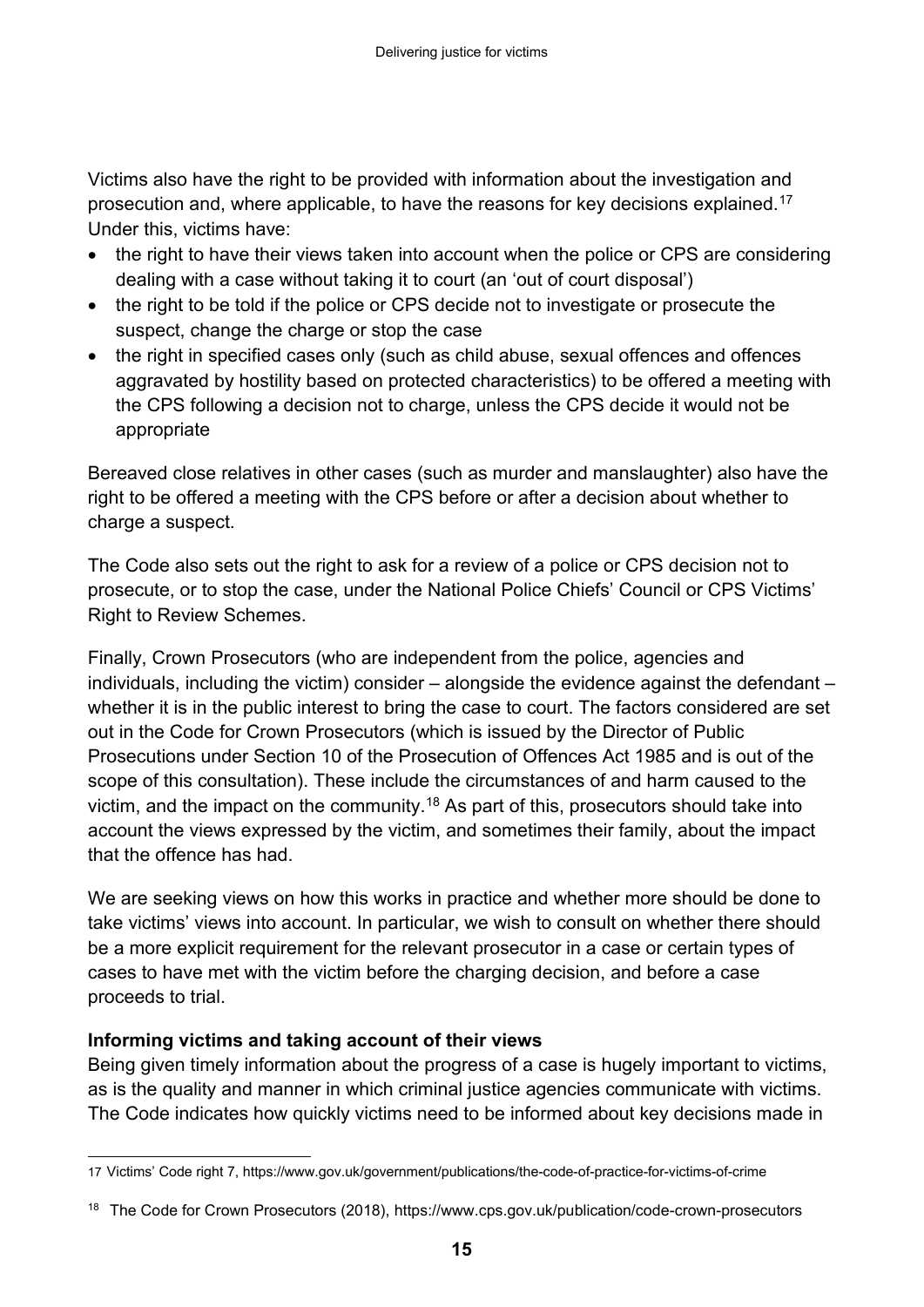the case.<sup>[19](#page-19-0)</sup> We want to know if the current structures in place work for victims, or if there are key points where it would be beneficial for victims to receive communications earlier or in a different way. This could take the form of ensuring agencies take victims' views into account at key points in the process, or enabling victims to better understand the reasons behind agency decision-making – for example, before the decision on whether to charge the suspect is finalised.

We also want to understand what works in the ways that victims are involved in reviews of police and CPS decisions. The National Police Chiefs' Council and CPS Victims' Right to Review Schemes allow victims to ask for a review of certain decisions, as set out above. In 2019/20, the CPS made 91,912 decisions that could have been subject to review; they received 1,996 requests for reviews and overturned 288 decisions (this means that decisions were overturned in 14% of requests, and in 0.25% of overall decisions)[.20](#page-19-1) The scheme allows the victim to make representations within the review, which will be considered if submitted within the relevant timescales.[21](#page-19-2) However, there is currently no duty on either the CPS or police to invite the victim to make representations within that review.<sup>[22](#page-19-3)</sup> We are interested in understanding whether there are changes to the Code that could help ensure that victims' voices are more clearly and effectively heard within this process.

#### **Parole Board review process**

Victims have the right to submit a Victim Personal Statement and to read out their statement in person at a parole hearing if they wish. This statement provides victims with the opportunity to directly tell the Parole Board about the impact the offending had on them and their families, the impact it continues to have and to express their concerns about the risk the offender may present if the Board were to direct release. The statement also helps to inform the need for any licence conditions which may be placed on the offender if they are released.

Victims are not currently allowed to stay for the duration of the hearing and cannot hear any of the evidence. Following previous consultations on the parole process in 2020, we have already announced our intention to introduce public parole hearings in some cases

<span id="page-19-0"></span><sup>&</sup>lt;sup>19</sup> This is set out for each right, usually within 5 working days (1 working day under Enhanced Rights): <https://www.gov.uk/government/publications/the-code-of-practice-for-victims-of-crime>

<span id="page-19-1"></span><sup>&</sup>lt;sup>20</sup> Victims' Right to Review Data 2019-2020 – The Crown Prosecution Service (March 2020), <https://www.cps.gov.uk/underlying-data/victims-right-review-data-2019-2020>

<span id="page-19-2"></span><sup>&</sup>lt;sup>21</sup> Victims' Right to Review Scheme – The Crown Prosecution Service (May 2021), <https://www.cps.gov.uk/legal-guidance/victims-right-review-scheme>

<span id="page-19-3"></span><sup>&</sup>lt;sup>22</sup> The role and rights of victims of crime in adversarial criminal justice system: Recommendations for reform in England and Wales – Victims' Commissioner (December 2020), [https://victimscommissioner.org.uk/news/victims-need-to-be-acknowledged-as-participants-in-the](https://victimscommissioner.org.uk/news/victims-need-to-be-acknowledged-as-participants-in-the-criminal-justice-system-says-victims-commissioner/)[criminal-justice-system-says-victims-commissioner/](https://victimscommissioner.org.uk/news/victims-need-to-be-acknowledged-as-participants-in-the-criminal-justice-system-says-victims-commissioner/)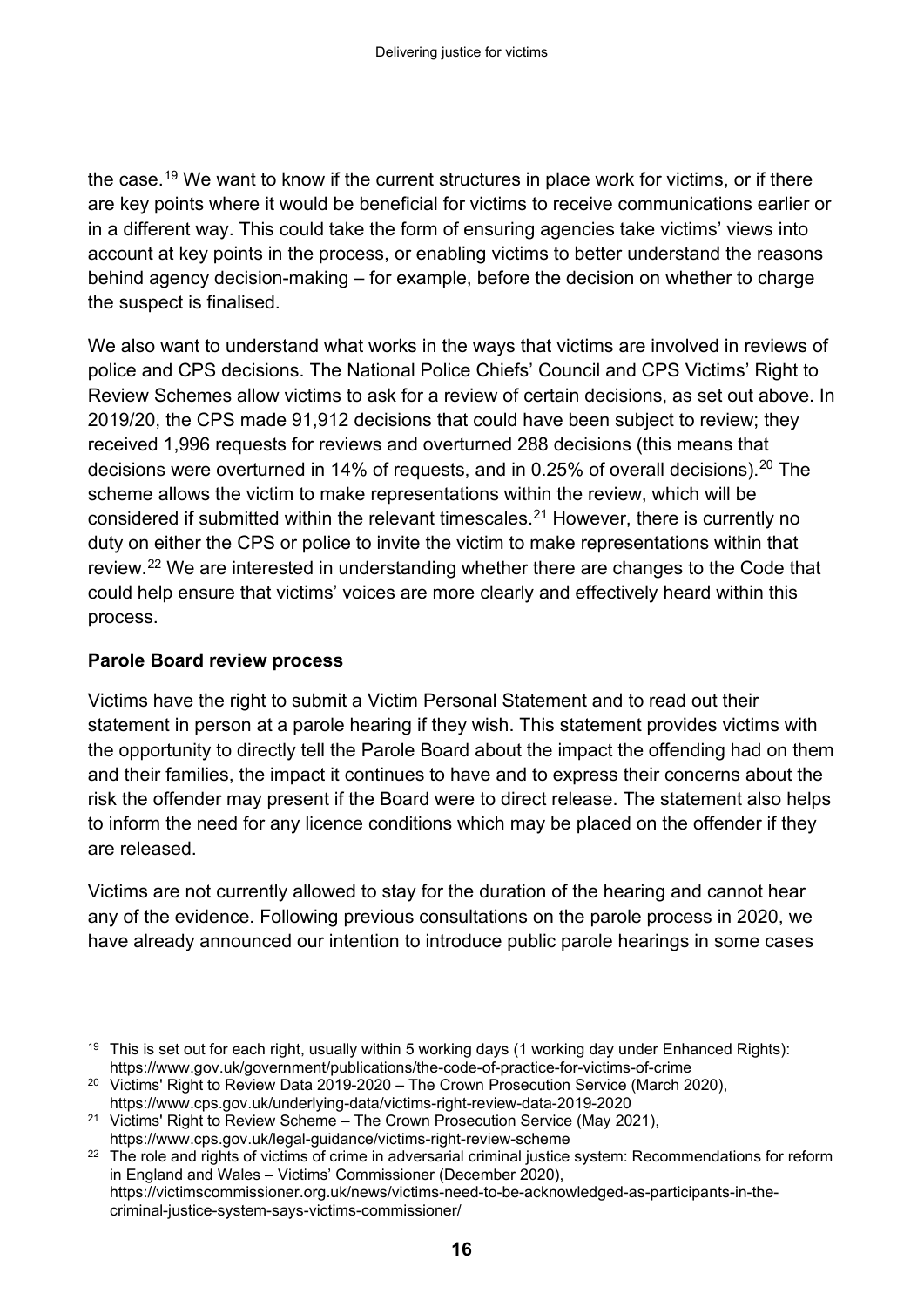and allow victims to attend hearings in full for the first time at the Parole Board's discretion. Some evidence, such as a prisoner's medical information will likely need to remain private.

The Root and Branch Review of the parole system is considering further ways to make the process more transparent and accessible for victims. We want to explore whether there is more we could do to enable victims to engage in the parole process and to feed any findings into the work of the Review.

#### **Community Impact Statements**

We know that the effects of crime can be far-reaching, and communities can be directly or indirectly the victim of an offence.<sup>[23](#page-20-0)</sup> This might involve offences such as attacks on public places, hate crimes or anti-social behaviour.

There is provision in Criminal Practice Directions for Community Impact Statements, which can allow the community to explain to the court and the offender how a crime has affected them.[24](#page-20-1) The CPS can make use of them to inform charging decisions and the court can make use of them to inform sentencing decisions.

The statement could be in relation to the specific offence being prosecuted and applied to the case involving the noted case (a 'specific statement'). Or it could be in relation to a type of offence that has caused harm to a particular community, and the statement could be attached to numerous cases where the type of offence committed matches that described in the statement (a 'generic statement').<sup>[25](#page-20-2)</sup> We have heard from the Centre for Social Justice that this could be useful in cases where the crime might otherwise appear 'victimless', such as in cases of child sexual abuse material online. They cite an example in Canada, where a Community Impact Statement was produced by many victims of child sexual abuse material, with the ambition for it to be made use of in the courts to facilitate appropriate sentencing for that offence.<sup>[26](#page-20-3)</sup>

However, the option to make a Community Impact Statement is not included in the Code or expressly provided for in legislation. As far as we know, they are rarely used. We think that there could be benefit in increasing their use to amplify the voice of communities and ensure that the police, CPS and court understand the wider scale and extent to which crime can blight whole neighbourhoods and communities. This could be done through revising their status in legislation – within the Victims' Law and Code – so that there is

<span id="page-20-0"></span><sup>&</sup>lt;sup>23</sup> We are using the CPS guidance definition of community: "A community does not just have to be determined by geographic areas. A community can also be defined as a group of people who interact and share certain characteristics, experiences or backgrounds, and/or are located in proximity to each other." <https://www.cps.gov.uk/legal-guidance/community-impact-statements>

<span id="page-20-1"></span><sup>24</sup> Criminal Practice Directions Sentencing (2013), p.79, [https://www.judiciary.uk/wp](https://www.judiciary.uk/wp-content/uploads/JCO/Documents/Practice+Directions/Consolidated-criminal/criminal-practice-directions-2013.pdf)[content/uploads/JCO/Documents/Practice+Directions/Consolidated-criminal/criminal-practice-directions-](https://www.judiciary.uk/wp-content/uploads/JCO/Documents/Practice+Directions/Consolidated-criminal/criminal-practice-directions-2013.pdf)[2013.pdf](https://www.judiciary.uk/wp-content/uploads/JCO/Documents/Practice+Directions/Consolidated-criminal/criminal-practice-directions-2013.pdf)

<span id="page-20-2"></span><sup>&</sup>lt;sup>25</sup> See 'generic' and 'specific' statements: Community Impact Statements – The Crown Prosecution Service (2019), <https://www.cps.gov.uk/legal-guidance/community-impact-statements>

<span id="page-20-3"></span><sup>&</sup>lt;sup>26</sup> Centre for Social Justice, Unsafe Children: Driving up our country's response to child sexual abuse and exploitation (2021) p.87, [CSJJ8804-Unsafe-Children-210325-WEB.pdf \(centreforsocialjustice.org.uk\)](https://www.centreforsocialjustice.org.uk/wp-content/uploads/2021/03/CSJJ8804-Unsafe-Children-210325-WEB.pdf)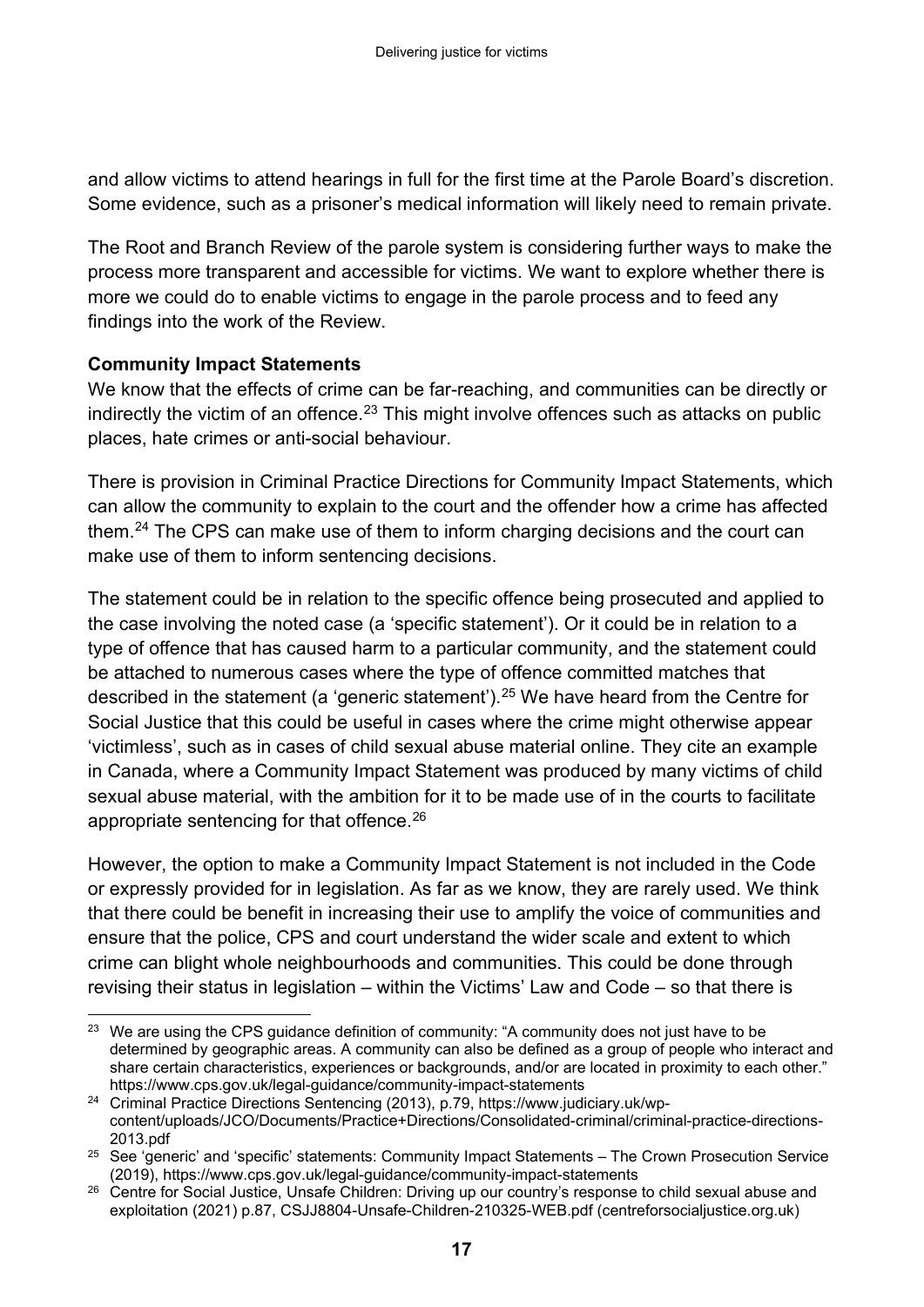more explicit provision for them. We want to hear more about when they are beneficial, in what sort of cases, and how they might be used more in practice.

#### **Victim Personal Statements for victims of mentally disordered offenders**

Mentally disordered offenders can be detained in mental health hospitals, and the need for their ongoing detention is reviewed by the First-Tier Tribunal (Mental Health). Victims of mentally disordered offenders are not currently able to submit a Victim Personal Statement as part of this process, nor can they attend the tribunal hearing to read the statement. This means that these victims are not on an equal footing with other victims, because victims whose offenders are serving prisoners and are in the Victim Contact Scheme have a right under the Code to submit a Victim Personal Statement, allowing them to share the impact of the offence as part of the parole review process.<sup>27</sup>

We have heard that allowing Victim Personal Statements at Mental Health Tribunals would be cathartic and empowering for victims, and allow them to explain to the tribunal the impact of the patient's offending on them.<sup>[28](#page-21-1)</sup> It could assist the tribunal in understanding the context of the offence and why victims have requested certain conditions be attached to the patient's discharge. This could still be considered in a way that is consistent with the statutory test, which the tribunal has to apply when considering discharging a detained patient[.29](#page-21-2)

## **What government action might address**

We want to explore whether what victims can expect can be strengthened in key areas to ensure that victims' voices are clearly heard in the criminal justice system. This includes: considering how and when the CPS, police and other agencies communicate with victims and take their views into account; how victims might engage with the parole process; whether more explicit provision for Community Impact Statements can mainstream their use in appropriate cases to ensure that the wider impact of crime is understood by the police, CPS and court; and how victims of the crimes of mentally disordered offenders can be put on a more equal footing with other victims.

<span id="page-21-0"></span><sup>&</sup>lt;sup>27</sup> [Victims Strategy](https://assets.publishing.service.gov.uk/government/uploads/system/uploads/attachment_data/file/746930/victim-strategy.pdf) – GOV.UK (2018), p. 40, [https://assets.publishing.service.gov.uk/government/uploads/system/uploads/attachment\\_data/file/74693](https://assets.publishing.service.gov.uk/government/uploads/system/uploads/attachment_data/file/746930/victim-strategy.pdf)

<span id="page-21-1"></span><sup>0/</sup>victim-strategy.pdf<br>
<sup>28</sup> Victims' Commissioner (2018), p.1, p.6, https://victimscommissioner.org.uk/published-<br>
28 reviews/entitlements-and-experiences-of-victims-of-mentally-disordered-offenders/

<span id="page-21-2"></span><sup>&</sup>lt;sup>29</sup> Mental Health Act 1983, legislation.gov.uk, [https://www.legislation.gov.uk/ukpga/1983/20/contents:](https://www.legislation.gov.uk/ukpga/1983/20/contents) The tribunal can only take into account criteria relating to whether the patient is suffering from a mental disorder of a nature or degree which makes it appropriate for them to be detained in hospital for medical treatment; that it is necessary for the health and safety of the patient and protection of others that they should receive that treatment; and that appropriate medical treatment is available.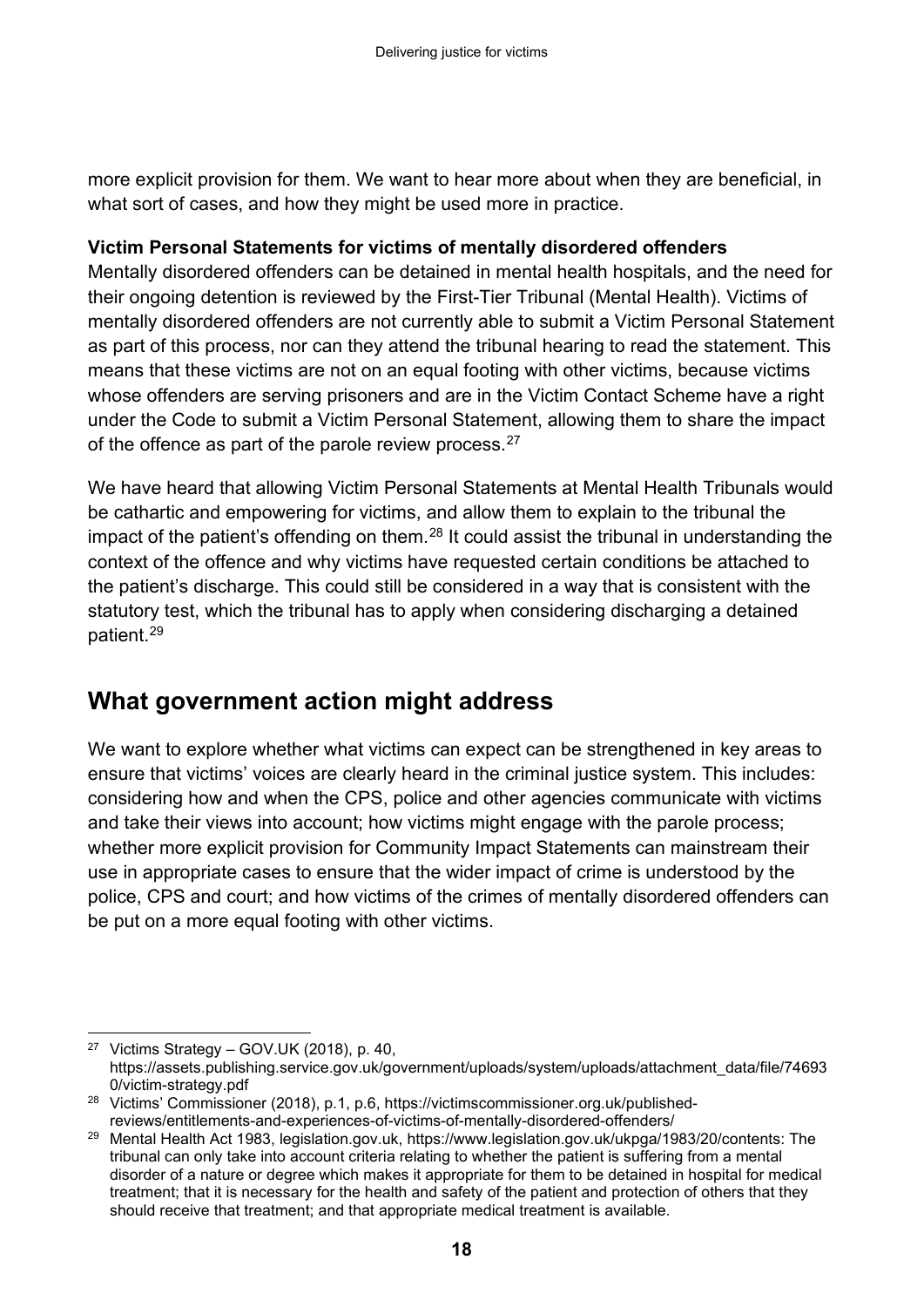## **Questions**

**Question 4:** Do the current procedures around timing and method of communication between the police/CPS and victims about key decisions work for victims? Are there any changes that could be beneficial?

#### **Question 5:**

- **a)** Should the police and CPS do more to take victims' views into account in the course of their duties, particularly around decisions to proceed with cases?
- **b)** Should there be an explicit requirement for the relevant prosecutor in a case or types of cases to have met with the victim before the charging decision, and before a case proceeds to trial?
- **c)** What changes, if any, could be made to the Code in relation to information about the Victims' Right to Review Scheme?

#### **Question 6:**

- **a)** What are the benefits and costs to greater or different use of Community Impact Statements?
- **b)** Can you provide an example of where one has been used effectively?

#### **Question 7:**

- **a)** What changes, if any, could we make to allow victims to be more engaged in the parole process?
- **b)** What do you think would be the advantages and any risks of implementing those changes?

**Question 8:** Should victims of mentally disordered offenders be allowed to make and submit a Victim Personal Statement when the offender's detention is being reviewed by the Mental Health Tribunal? Please explain your answer.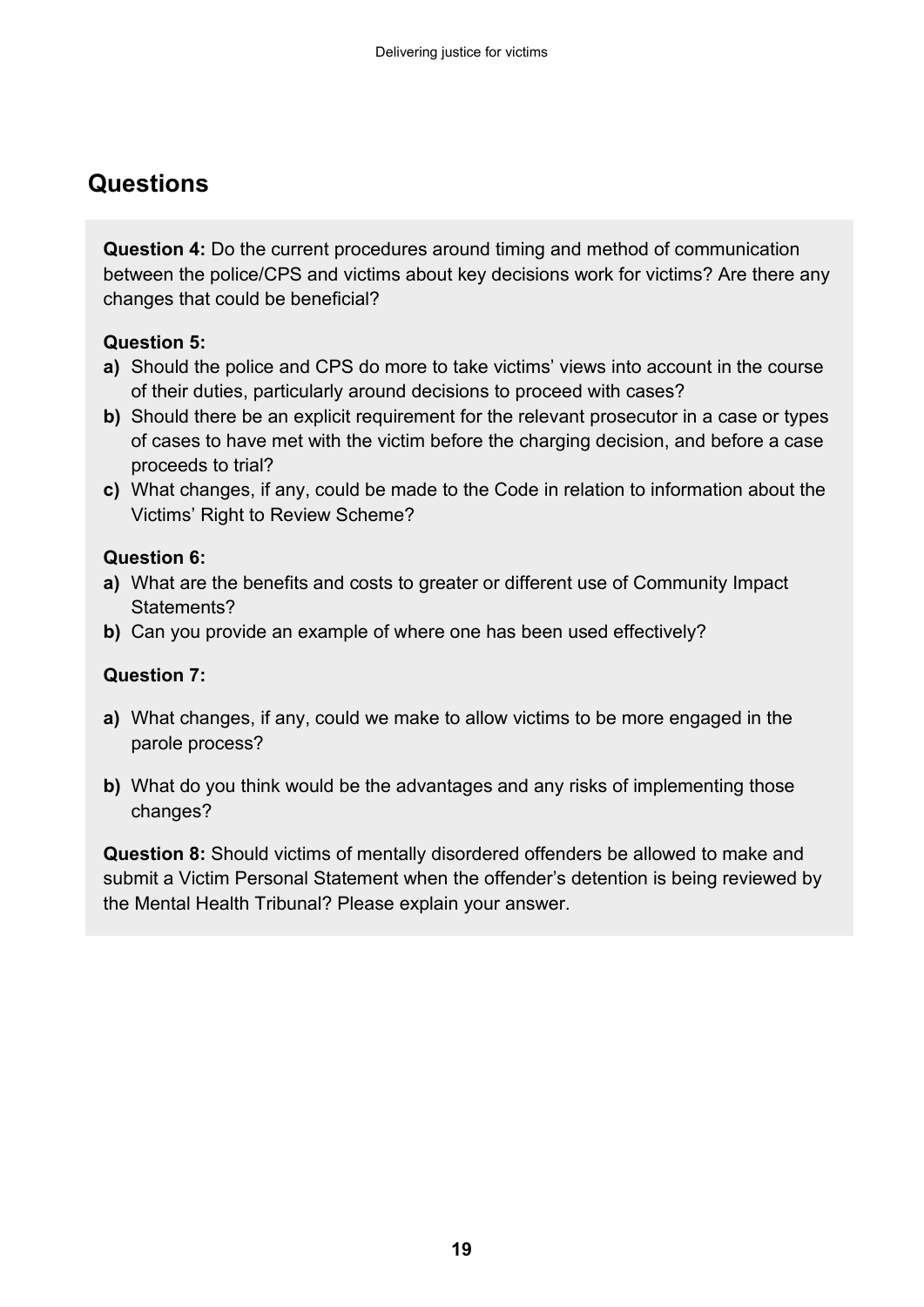## <span id="page-23-0"></span>**Chapter 2 – Improving oversight and driving better performance**

## **Our vision**

We know that while criminal justice agencies work hard to deliver the Code and provide an excellent service to victims, it can be challenging to understand how well the system is working, especially as data and feedback from victims is not systematically collected.

It is our mission to ensure that victims receive a good service from all parts of the criminal justice system. To do this, we want effective and consistent oversight of agencies responsible for interacting with victims, and want to consider whether and how existing structures for reporting into Parliament have sufficient focus on victims. We want to ensure that victims trust that the oversight mechanisms in place make sure that agencies consistently provide a quality service. We want to collate and use data more effectively to enable us to build up a better picture of performance across the criminal justice system, so that we can identify and robustly address issues.

This should be underpinned by an improved understanding of victims' experiences. We will make better use of victims' feedback, enabling frontline professionals, agencies and government to deliver a better service for victims locally and nationally.

We have heard that complaints processes about the service delivered to victims are not clear, not transparent and not easy to navigate. We want clear and swift mechanisms to, as far as possible, remedy failures and prevent future recurrence on an individual and systemic level. It should be clear to victims how to seek redress to problems if they do not receive the service they are entitled to, and they should know that they will receive the appropriate outcome promptly and effectively. We want to ensure that there are consistently robust processes in place for the handling of victims' complaints and that there is public confidence in those processes.

We will achieve this by:

- strengthening the prioritisation of victims' experiences in oversight mechanisms so that component parts of the system, including Police and Crime Commissioners (PCCs), are relentlessly focused on these issues
- creating an easy-to-use, transparent process for victims to raise complaints about their experience, with consistency across their justice system journey and across the different criminal justice agencies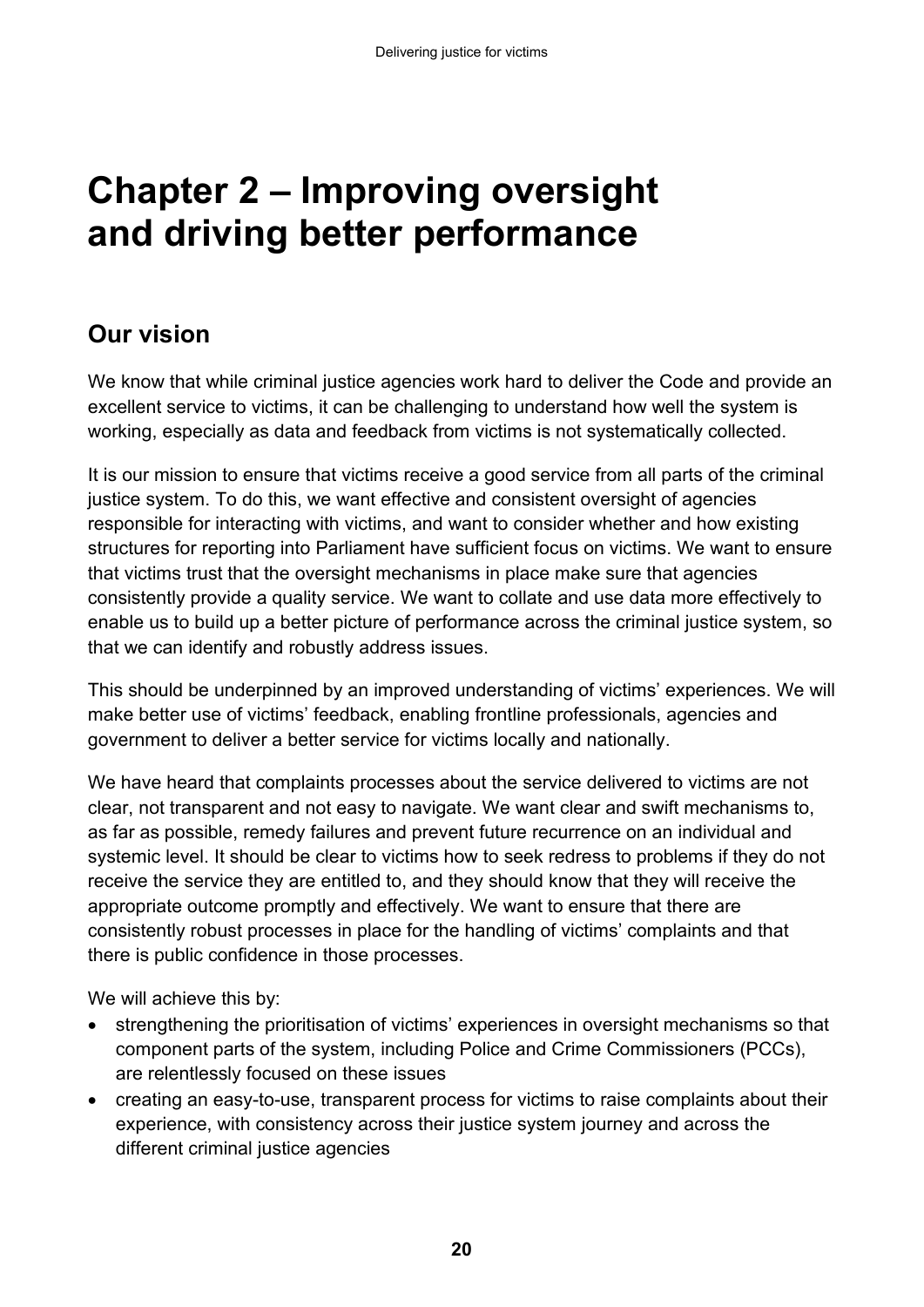• ensuring that the voices of victims drive our improvements of victims' experiences, providing them with the opportunity to feed back at key and regular points in the lifecycle of their case and across criminal justice agencies

In this chapter we seek views on:

- **oversight mechanisms and structures,** examining how effectively the current system oversees victims' experiences and what an improved system might look like
- **ensuring delivery of a quality service,** examining how we can better incentivise delivery of a quality service and ensure that action is taken to drive improvements, as well as imposing consequences if it is not
- **embedding the victim's voice,** examining how we can better collect local and national data about victims so that we can monitor and assess how victims are treated within the system, and use this to drive improved performance
- **complaints about the application of the Code,** examining how to make it easier for victims to complain when things go wrong

This work will complement measures outlined in Chapter 1 and the work we have already done across government to ensure that there are mechanisms in place across the criminal justice system to increase transparency and drive up performance.

We will also be increasing transparency across the criminal justice system through published scorecards. Not only will these directly measure victim engagement (where they feel able to progress their case through the criminal justice system), but they will also monitor performance on things that we know matter to victims, like the time it takes for cases to get through the criminal justice system. In 2022, regional scorecards will give us a more granular view, allowing us to identify areas for improvement and to find areas of good performance and cascade good practice.

## **Oversight mechanisms and structures**

#### **Background and where we are now**

A variety of criminal justice partners work to collect performance data, identify issues and address potential problems with victims' experiences. It is a complex landscape made up of different agencies who are operationally independent from each other and from the Government. This operational independence works to maintain public confidence in the criminal justice system and its fairness. Ministers are then accountable to Parliament for criminal justice agencies through superintendence structures.

However, as the responsibility for the issues relating to victims' experiences is spread across many different areas and organisations, it can be challenging to establish an overview of how well the system is working for victims and to identify and address key concerns.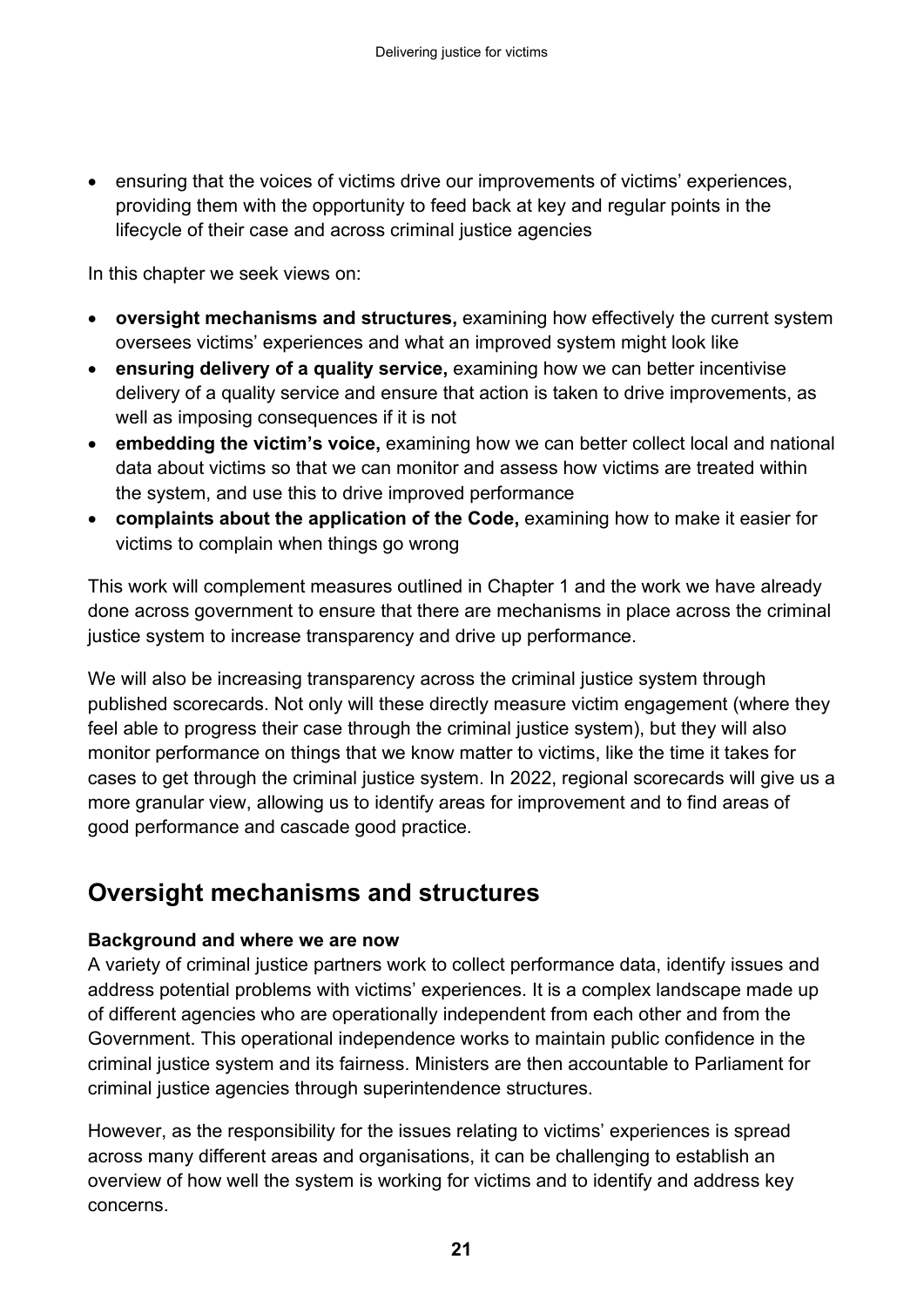Most agencies do not systematically collect data on victims, including delivery of the Code, which leaves us with blind spots about victims' experiences and agencies' compliance. However, from the data that we do have, we know that most victims of crime in recent years did not feel that some rights under the Code were delivered. In 2019/20, 45% of victims felt that the police and other criminal justice agencies kept them informed, and only 18% of victims recalled being offered the opportunity to make a Victim Personal Statement.<sup>[30](#page-25-0)</sup>

This tells us that delivery of Code rights is inconsistent, and that we need to improve the current approach to ensuring performance and delivery. Below we examine the current oversight mechanisms in turn.

#### **The Victims' Commissioner for England and Wales**

The Victims' Commissioner is a powerful voice for victims. The Victims' Commissioner is appointed by the Secretary of State but is independent of the Government. The functions of the Victims' Commissioner are set out in statute and are as follows.[31](#page-25-1)

The Victims' Commissioner must:

- promote the interests of victims and witnesses
- encourage good practice in the treatment of victims and witnesses
- keep the operation of the Code under review
- publish an annual report, to be shared with the Justice Secretary, Home Secretary and Attorney General
- give advice to ministers on particular issues when asked to do so

The Victims' Commissioner may:

- make recommendations around changes to the Code
- make a report to the Secretary of State for Justice
- make recommendations to an authority within their remit
- consult anyone as appropriate

The Victims' Commissioner must not:

- act in relation to a particular victim or witness
- act in particular legal proceedings
- do anything in relation to acts done by the judiciary or on their instruction

<span id="page-25-0"></span><sup>&</sup>lt;sup>30</sup> Experience of the criminal justice system for victims of crime, Crime in England and Wales: Appendix [tables – Office for National Statistics](https://www.ons.gov.uk/peoplepopulationandcommunity/crimeandjustice/datasets/crimeinenglandandwalesappendixtables) (March 2020), [https://www.ons.gov.uk/file?uri=/peoplepopulationandcommunity/crimeandjustice/adhocs/13635experienc](https://www.ons.gov.uk/file?uri=/peoplepopulationandcommunity/crimeandjustice/adhocs/13635experienceofthecriminaljusticesystemforvictimsofcrimeenglandandwalesyearendingmarch2009toyearendingmarch2020/awarenessofthevictimscodefinaloctoberreview.xlsx) [eofthecriminaljusticesystemforvictimsofcrimeenglandandwalesyearendingmarch2009toyearendingmarch2](https://www.ons.gov.uk/file?uri=/peoplepopulationandcommunity/crimeandjustice/adhocs/13635experienceofthecriminaljusticesystemforvictimsofcrimeenglandandwalesyearendingmarch2009toyearendingmarch2020/awarenessofthevictimscodefinaloctoberreview.xlsx) [020/awarenessofthevictimscodefinaloctoberreview.xlsx](https://www.ons.gov.uk/file?uri=/peoplepopulationandcommunity/crimeandjustice/adhocs/13635experienceofthecriminaljusticesystemforvictimsofcrimeenglandandwalesyearendingmarch2009toyearendingmarch2020/awarenessofthevictimscodefinaloctoberreview.xlsx)

<span id="page-25-1"></span><sup>31</sup> [Domestic Violence, Crime and Victims Act 2004, legislation.gov.uk,](https://www.legislation.gov.uk/ukpga/2004/28/contents) Section 49, (2004) <https://www.legislation.gov.uk/ukpga/2004/28/contents>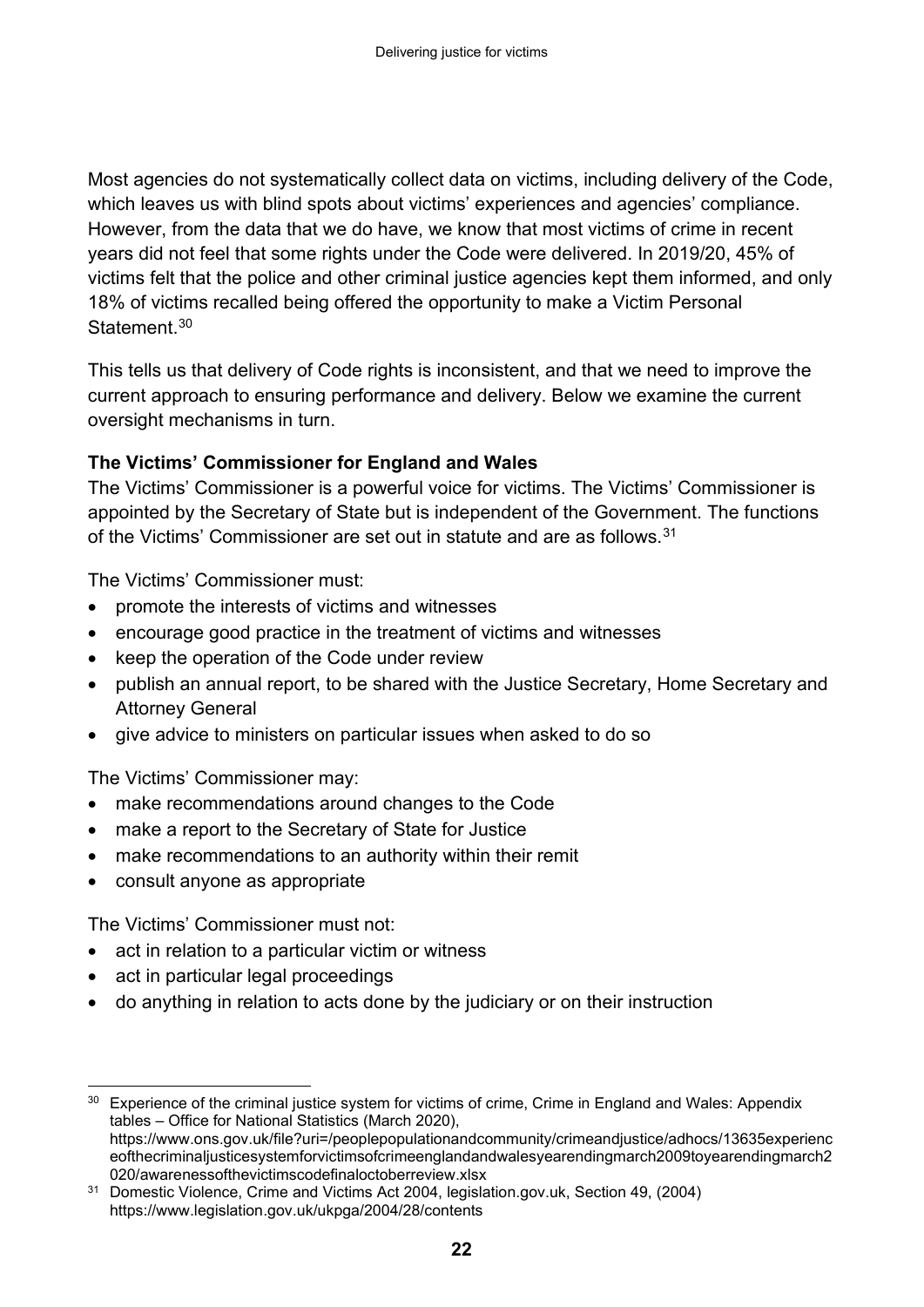The Victims' Commissioner's office carries out detailed research into victims' services and produces comprehensive reviews to highlight issues, recommending changes aimed at improving the support offered to victims. For example, recent reviews by the Victims' Commissioner have covered:

- the provision of special measures to vulnerable and intimidated witnesses $32$
- rape survivors and the criminal justice system  $33$
- $\bullet$  children's experience of domestic abuse and criminality<sup>[34](#page-26-2)</sup>
- $\bullet$  entitlements and experiences of bereaved families following homicide abroad<sup>[35](#page-26-3)</sup>

The Victims' Commissioner does not have the powers to fully oversee the delivery of the Code by keeping its operation under review. There is no requirement for criminal justice agencies to co-operate with the Victims' Commissioner, and no duty on them to provide the Victims' Commissioner with performance data or to respond to any recommendations for improvement. The Victims' Commissioner's recommendations are often not implemented as they are advisory in nature.<sup>36</sup>

The position of the Victims' Commissioner should also now be seen alongside that of the Domestic Abuse Commissioner, provided for by the Domestic Abuse Act 2021, whose role is to provide public leadership on domestic abuse issues and to play a key part in overseeing and monitoring the provision of domestic abuse services in England and Wales. A range of public authorities will have statutory duties under the new legislation to co-operate with, and respond to, recommendations made by the Domestic Abuse Commissioner.[37](#page-26-5)

#### **Local and national agency performance and accountability**

Responsibility for the delivery of the Code lies with a number of different agencies and organisations. It is crucial that these agencies work together to effectively deliver the Code and provide victims with a good service across the board. PCCs work in partnership across agencies at the local and national level to ensure a joined-up approach, and are responsible for compiling and monitoring performance data and measuring criminal justice

<span id="page-26-0"></span><sup>&</sup>lt;sup>32</sup> Next steps for special measures: A review of the provision of special measures to vulnerable and intimidated witnesses – Victims' Commissioner (May 2021), p.56,<br>https://victimscommissioner.org.uk/published-reviews/next-steps-for-special-measures/

<span id="page-26-1"></span> $33$  [Rape survivors and the criminal justice system – Victims' Commissioner](https://victimscommissioner.org.uk/published-reviews/rape-survivors-and-the-criminal-justice-system/) (October 2020), https://victimscommissioner.org.uk/published-reviews/rape-survivors-and-the-criminal-justice-system/

<span id="page-26-2"></span><sup>&</sup>lt;sup>34</sup> [Sowing the seeds: Children's experience of domestic abuse and criminality – Victims' Commissioner](https://victimscommissioner.org.uk/published-reviews/sowing-the-seeds-childrens-experience-of-domestic-abuse-and-criminality/) (April 2020), [https://victimscommissioner.org.uk/published-reviews/sowing-the-seeds-childrens](https://victimscommissioner.org.uk/published-reviews/sowing-the-seeds-childrens-experience-of-domestic-abuse-and-criminality/)[experience-of-domestic-abuse-and-criminality/](https://victimscommissioner.org.uk/published-reviews/sowing-the-seeds-childrens-experience-of-domestic-abuse-and-criminality/)

<span id="page-26-3"></span><sup>&</sup>lt;sup>35</sup> Struggling for justice: Entitlements and experiences of bereaved families following homicide abroad – Victims' Commissioner (October 2019), [https://victimscommissioner.org.uk/published-reviews/struggling-](https://victimscommissioner.org.uk/published-reviews/struggling-for-justice-entitlements-and-experiences-of-bereaved-families-following-homicide-abroad/)

<span id="page-26-4"></span> $36$  [Constitutional powers of the Victims' Commissioner for England and Wales – Victims' Commissioner](https://victimscommissioner.org.uk/published-reviews/constitutional-powers-of-the-victims-commissioner-for-england-and-wales/) (December 2020), [https://victimscommissioner.org.uk/published-reviews/constitutional-powers-of-the](https://victimscommissioner.org.uk/published-reviews/constitutional-powers-of-the-victims-commissioner-for-england-and-wales/)[victims-commissioner-for-england-and-wales/](https://victimscommissioner.org.uk/published-reviews/constitutional-powers-of-the-victims-commissioner-for-england-and-wales/)

<span id="page-26-5"></span><sup>&</sup>lt;sup>37</sup> The Domestic Abuse Commissioner's full functions and others' duties to cooperate etc are set out in Part 2 of the Domestic Abuse Act 2021, which is due to be commenced shortly, although the Designate Commissioner has been in post since 2019.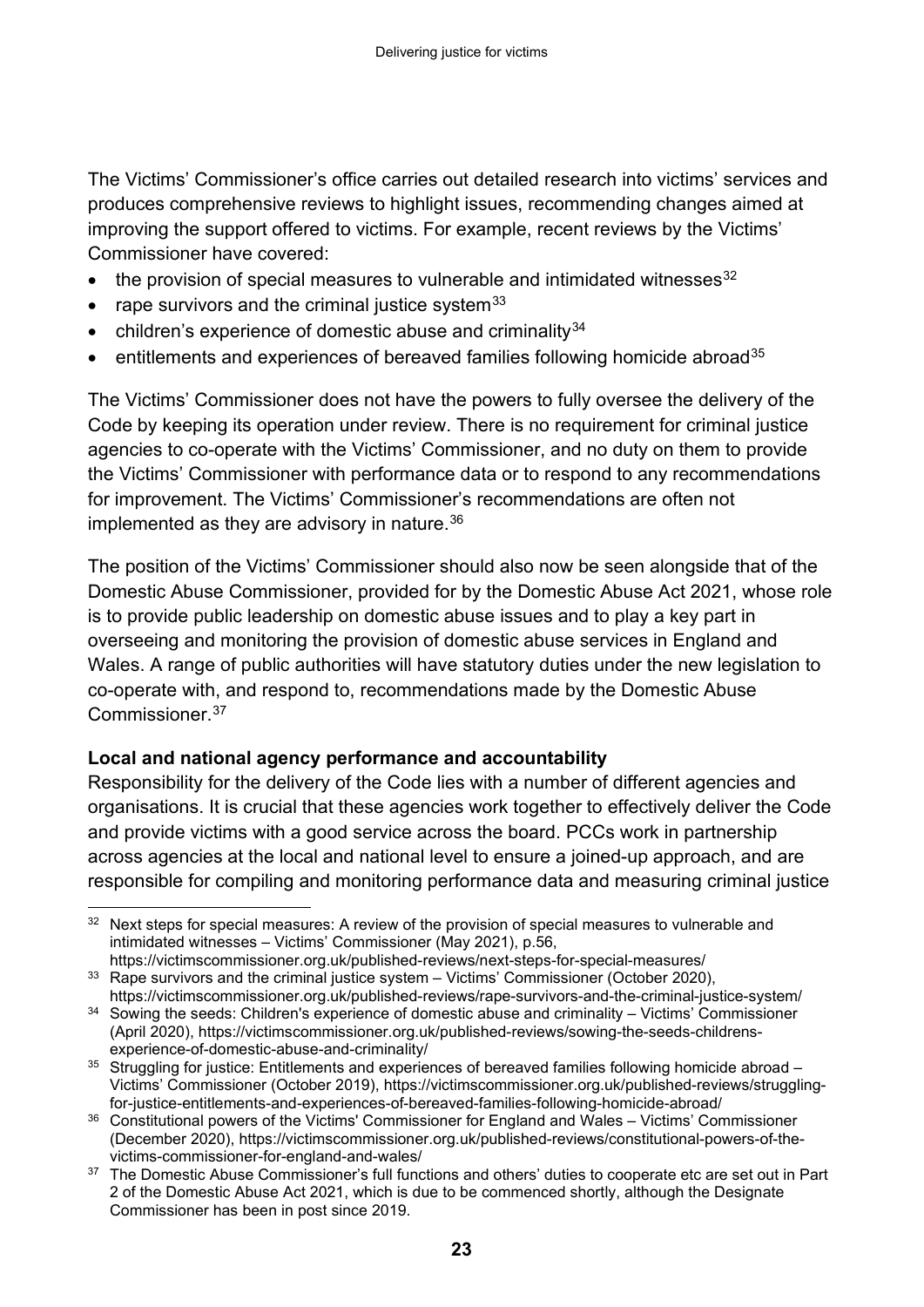partners' compliance with the Code at a local level. Findings are discussed at Local Criminal Justice Boards (LCJBs) to identify issues and determine effective local intervention. This has been taken forward by most PCCs. However, as this model is still in its infancy, it is difficult to assess its efficacy.

The necessary independence of respective players in the criminal justice system can, in some circumstances, make local criminal justice partnership working challenging. For example, PCCs have a co-ordination and oversight role, so they cannot compel criminal justice partners to provide information as only local police forces are accountable to PCCs. This can lead to data-sharing issues which impact the ability of areas to measure compliance with the Code and drive improvements meaningfully. Additionally, some agencies do not routinely share data at a local level. This is, in part, because as national agencies, they consider the responsibility for compliance to rest with the agency as a whole and not at the local level. Furthermore, there are also practical difficulties as regional areas do not map directly onto the PCC areas but instead cover multiple PCC areas.

#### **The role of PCCs**

PCCs are elected by the public and have a vital role in improving and championing services for victims. They do this directly through their commissioning of support services, and indirectly by offering local democratic accountability and chairing LCJBs in many areas. Victim support services are commissioned at both national and local levels by various bodies, including PCCs who are allocated local funding to commission emotional and practical support services for victims in their area. The range of bodies involved in victim support commissioning makes the landscape complex.

PCCs consult with local people to understand the community's needs and must produce Police and Crime Plans that set out their key priorities. Although not a requirement, Police and Crime Plans often include measures to improve victims' experiences with the police and the delivery of services to victims. [38](#page-27-0) Additionally, PCCs are required to produce an annual report to highlight the progress made in delivering the objectives of their Police and Crime Plans.[39](#page-27-1) Each PCC's work and decisions are scrutinised publicly at local police and crime panels.[40](#page-27-2)

The Government's manifesto committed to strengthening and expanding the role of PCCs to help carry out their duties effectively and continue to provide local communities with a stronger voice. To help achieve this, last year this government launched a two-part review

<span id="page-27-0"></span><sup>38</sup> Police Reform and Social Responsibility Act 2011, Section 5, <https://www.legislation.gov.uk/ukpga/2011/13/contents>

<span id="page-27-1"></span><sup>39</sup> Police Reform and Social Responsibility Act 2011, Section 12, <https://www.legislation.gov.uk/ukpga/2011/13/contents>

<span id="page-27-2"></span><sup>40</sup> Police Reform and Social Responsibility Act 2011, schedule 6, <https://www.legislation.gov.uk/ukpga/2011/13/contents>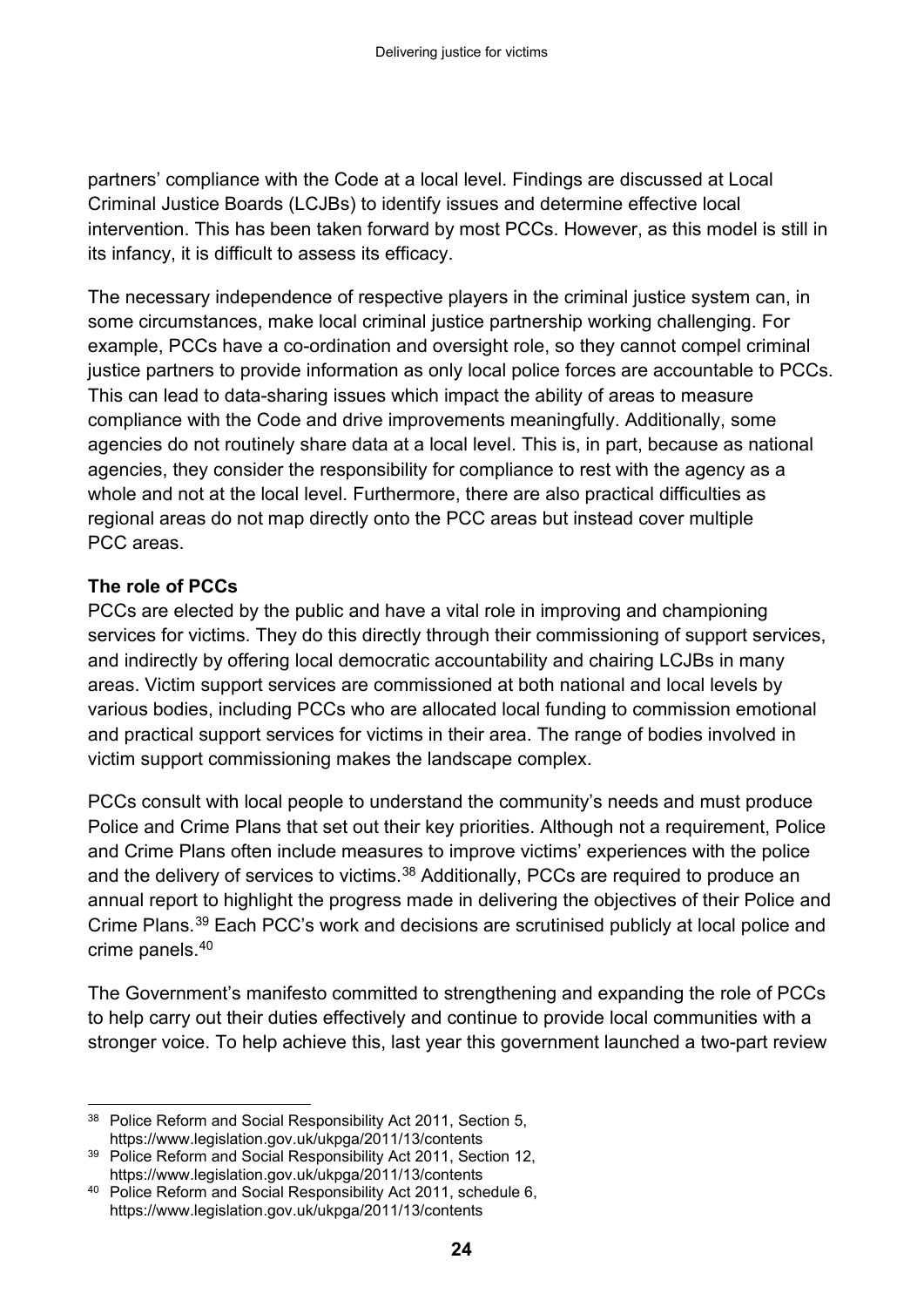into the role, and the first stage of the review delivered recommendations to sharpen the accountability, visibility and transparency of PCCs.

#### **Agency inspectorates**

Inspectorates are independent bodies which assess the efficiency and effectiveness of different criminal justice agencies, working to promote improvements in the services provided. The inspectorates monitor and report on the relevant agencies within their remit on a rolling basis over varying timeframes. They conduct inspections where they collate relevant evidence and ask questions that they believe the public would wish to have answered. Following this, they publish their findings, conclusions and recommendations in reports, to which the agencies usually respond with action plans on how they intend to address the recommendations, although these are not binding and are not necessarily always implemented.

All four criminal justice inspectorates (Her Majesty's Inspectorate of Constabulary and Fire and Rescue Services (HMICFRS), Her Majesty's Crown Prosecution Service Inspectorate (HMCPSI), Her Majesty's Inspectorate of Prisons (HMI Prisons) and Her Majesty's Inspectorate of Probation (HMI Probation) monitor the treatment of victims in different ways. The scope of their assessments in relation to victims' experiences is as follows.

- HMICFRS's assessment framework for police forces looks at how good the force's service for victims of crime is, how good the force is at engaging with the people it serves and treating them fairly, appropriately and respectfully, and how good the force is at protecting vulnerable people.
- HMCPSI's assessment framework for the CPS and the Serious Fraud Office covers whether reviews and decisions contribute to successful outcomes and provide an effective service to support victims and witnesses and the public. It assesses, amongst other things, the appropriate use of remand or bail conditions, Victim Personal Statements and ancillary orders at sentencing.
- HMI Probation inspects probation and youth offending services. Their assessment framework covers whether initial contact with the victim(s) encourages engagement with the Victim Contact Scheme and provides information about sources of support, and whether there is effective information exchange to support the safety of victims.<sup>[41](#page-28-0)</sup>
- HMI Prisons' assessment framework looks at whether prisons and young offender institutions provide relevant and accurate information in a timely manner in statutory victim contact cases.[42](#page-28-1)

<span id="page-28-0"></span><sup>&</sup>lt;sup>41</sup> The Victim Contact Scheme is available to victims or bereaved relatives where the offender was convicted of a specified violent or sexual offence and sentenced to 12 months or more in prison (or detained in a hospital for treatment under the Mental Health Act 1983 with or without a restriction order). Under the Victim Contact Scheme, those eligible are entitled to receive information at key stages of the offender's sentence.

<span id="page-28-1"></span> $42$  This list is not exhaustive – it does not describe all the victim-related assessment criteria used by the criminal justice inspectorates.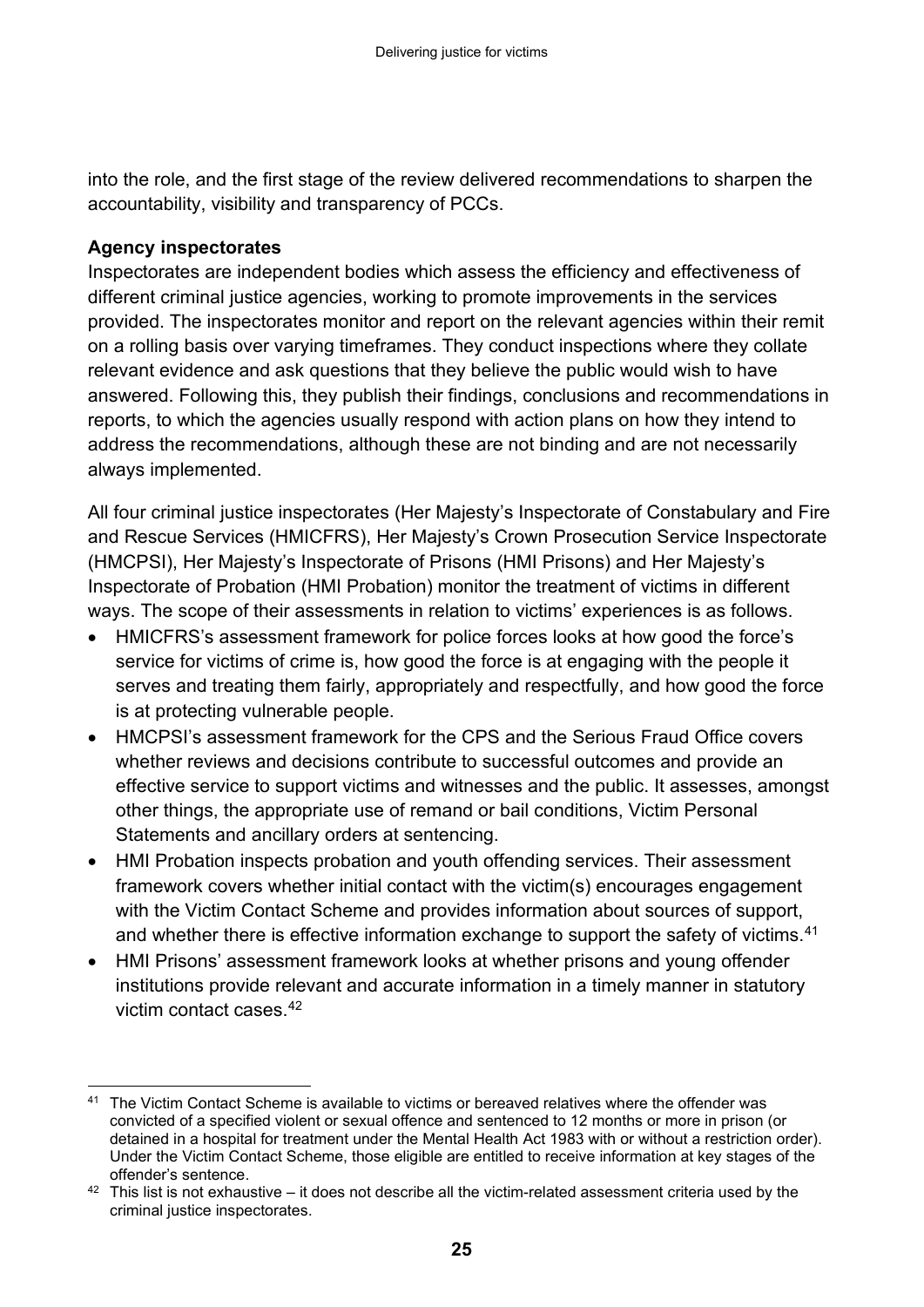The inspectorates also play a role in promoting best practice on thematic issues, producing reports on broad topics within their remit and undertaking relevant research and analysis. The Chief Inspectors also collaborate to carry out criminal justice joint inspections, working together to address complex issues that involve multiple parts of the criminal justice system. They use their joint inspections to focus on end-to-end and crosscutting justice processes, including on victim and witness experience. The Criminal Justice Joint Inspectorates Programme delivers two main types of inspection: core programmes (a series of localised inspections each year on the same core subject) and joint thematic inspections (usually a one-off bespoke inspection visiting several localities to contribute to a single final report on a thematic issue – for example, rape investigation and prosecution)[.43](#page-29-0)

The inspectorates do not directly cover all the agencies that have a role in delivery of the Code. For example, their remit does not extend to delivery partners such as the NHS (although inspectorates will co-operate with bodies such as the Care Quality Commission), nor is there dedicated oversight of HMCTS (although the Public Bodies Act 2011 enabled ministers to transfer its powers to other inspectorates).

The work of the inspectorates is well established and, as detailed above, does include assessing victims' experiences to differing degrees. However, victims' issues form just one part of a broader assessment framework (and in some cases are a smaller part of this framework, for example for HMI Prisons), and so are not their sole or higher priority focus. Information on victims is not typically collated in a systematic way, nor routinely brought together across the inspectorates for overall analysis, except in the case of thematic reports. Approaches to assessment, rating and performance improvement also vary, and often focus less on delivery (i.e. investigating the detail around Code compliance) and more on service delivered and outcomes achieved.

## **What government action might address**

Government work already underway on criminal justice scorecards is designed to make a tangible difference towards improving victims' experiences of the criminal justice system. However, we believe that we need to go further to ensure that a quality service is delivered to victims and we need to build a better picture of victims' experiences across the system. To do this, we will examine the current oversight mechanisms.

PCCs have a unique directly elected role in ensuring that their community's needs are met. They commission services for victims and improve local relationships through building confidence and restoring trust in the criminal justice system. They work in partnership

<span id="page-29-0"></span> $43$  To note that recommendations are also made by other bodies as to what joint inspections could take place, for example the Independent Inquiry into Child Sexual Abuse recommended in their Interim Report of 2019 that there should be a joint inspection of compliance with the Code in relation to victims and survivors of child sexual abuse.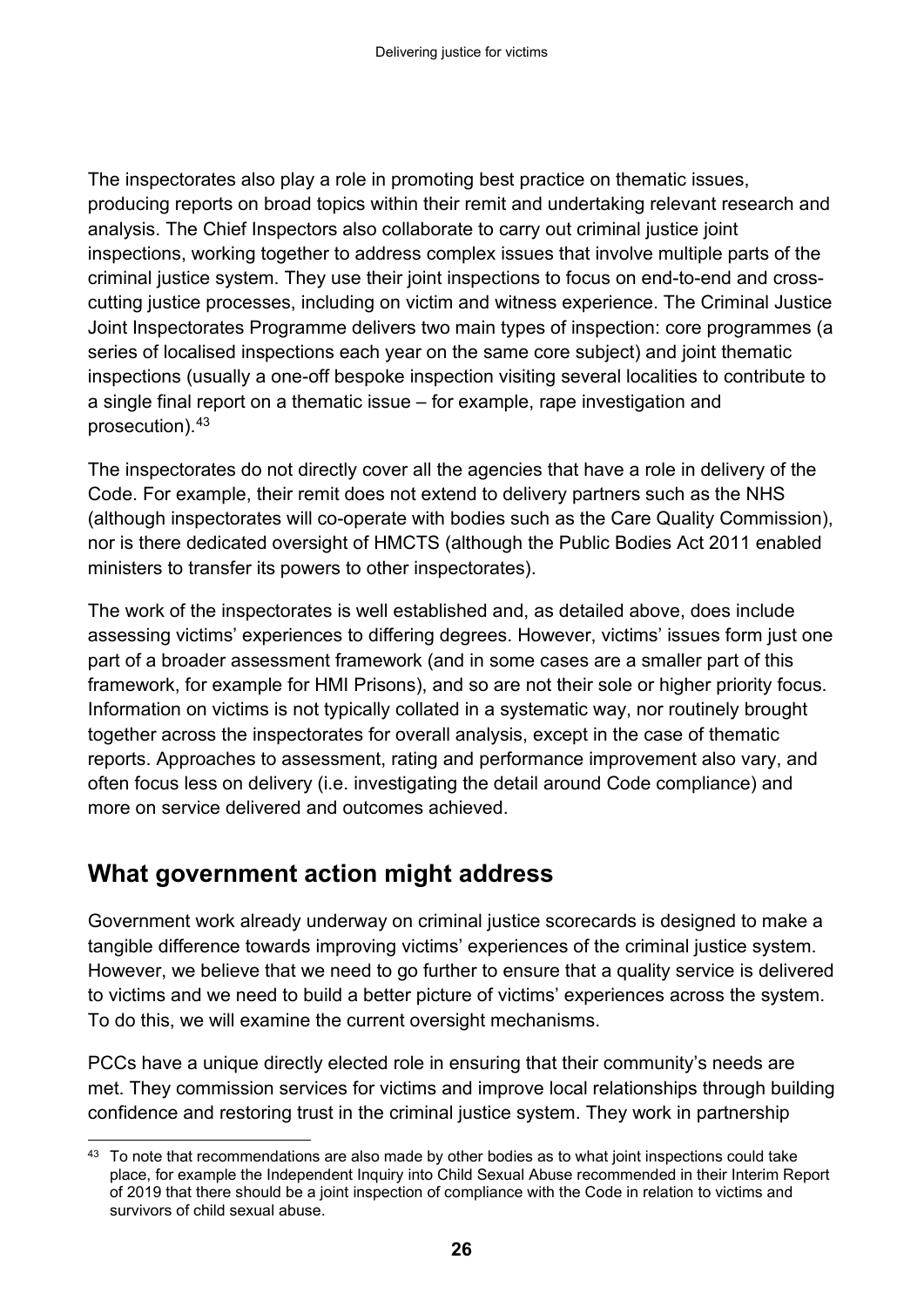across a range of agencies at the local and national level to ensure there is a unified approach. We want to consider PCCs' role and duties concerning victims, establishing what works well and what could be improved. The current review of the role of PCCs and its findings will feed into the formulation of our policy.

We want to understand what works and what could be improved about the current inspectorate regime in terms of their oversight of, focus on and approach to victims' issues, and the way in which they collate and report on victims' issues across the inspectorates. We will consider whether there is scope to do things differently.

We want to gather views on the benefits of the current role of the Victims' Commissioner. Through this consultation we will:

- explore what measures we could take to improve PCCs' commissioning of support services, and collaboration and data-sharing at a local level to ensure agencies are effectively empowered to drive improvements for victims in their area
- consider where the Government can do more to bolster existing functions to enable a greater focus on, and more consistent approach towards, assessing and improving the service delivery to victims
- consider options for more effectively collating victim data and ensuring it is reported on in detail on a regular basis.

## **Questions**

#### **Question 9:**

- **a)** Local-level partnership working is vital to ensuring the delivery of a quality service to victims. How can agencies better collaborate locally to deliver and monitor compliance with the Code?
- **b)** How could agencies be encouraged to consistently share data at local and national levels to support monitoring of Code compliance and drive improvements?

**Question 10:** What should the role of PCCs be in relation to the delivery of a quality service and commissioning victims' support services, and what levers could be given to PCCs to deliver this role and enhance victims' experiences of the criminal justice system at a local level?

#### **Question 11:**

- **a)** Do you think the current inspectorate frameworks and programmes adequately focus on and prioritise victims' issues and experiences and collaborate effectively across the criminal justice system to do so?
- **b)** Could inspectorates be reinforced further in relation to victims?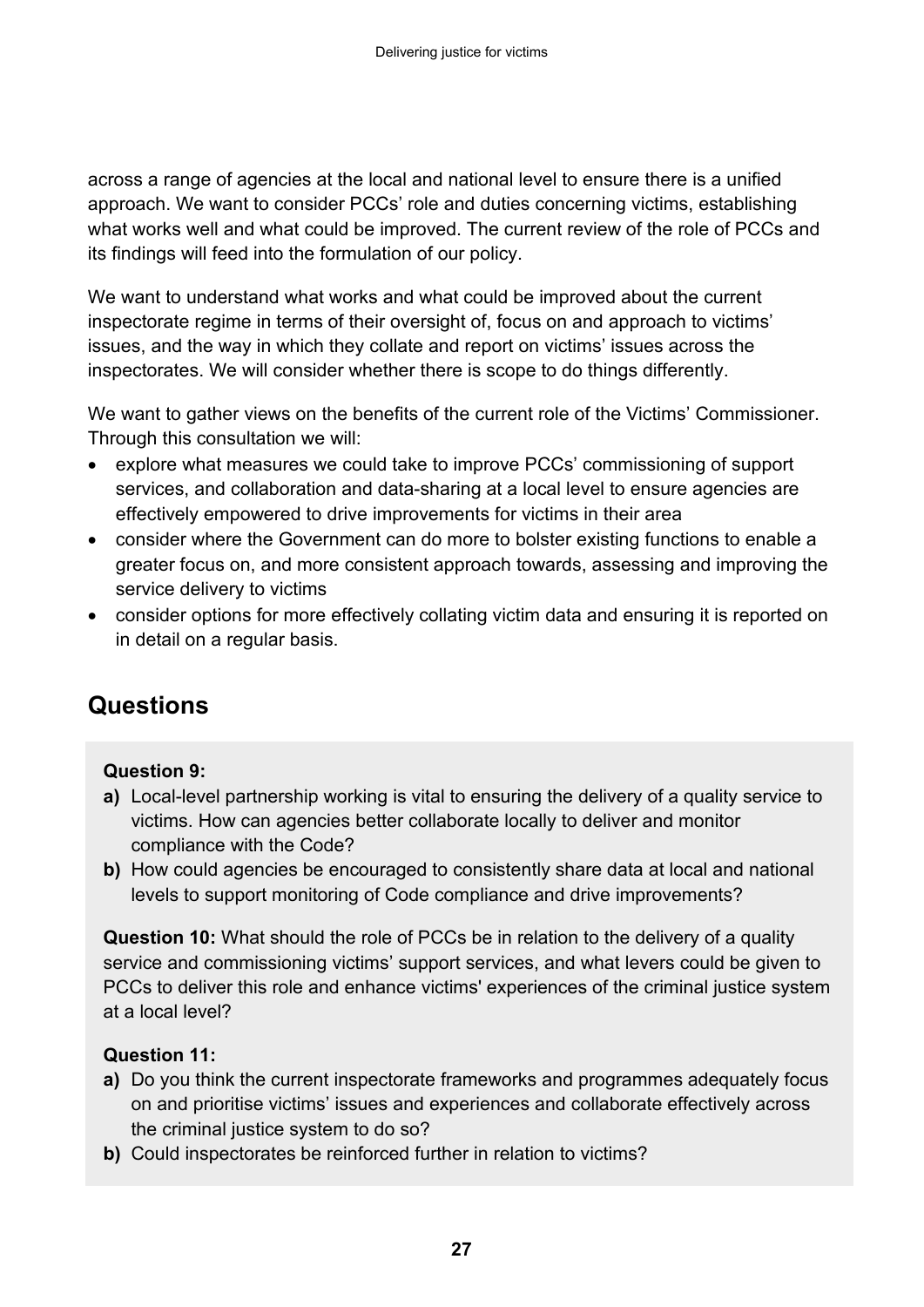**Question 12:** Do you think that the current inspectorate arrangements allow sufficient collation of, and reporting on, victims' data and issues across the criminal justice system? Could they be utilised further for this?

**Question 13:** What are the most critical functions to enable an effective Victims' Commissioner?

## **Ensuring delivery of victim support**

#### **Background and where we are now**

We need to ensure that oversight bodies and structures incentivise and support criminal justice agencies, individually and collectively, and those that work within them, to consistently deliver a quality service to victims.

Currently, criminal justice inspectorates have varying means to ensure that action is taken to address issues identified.

As a first step, relevant parties have to respond to the report in question. For example, PCCs are required to publish their comments on a HMICFRS report within 56 days of publication, and include an explanation of the steps to be taken in response to each recommendation. CPS responds to HMCPSI reports by commenting on each recommendation and explaining what action has already been undertaken and will be undertaken to address the issue. HMPPS also responds to HMI Prisons and HMI Probation recommendations with an action plan on how they will address each recommendation.

The inspectorates also have options to escalate either very serious concerns, or cases in which they feel a lack of progress has been made in addressing recommendations. For example, HMI Prisons can undertake 'independent reviews of progress' to assess how far prisons have implemented recommendations following a particularly concerning inspection. In more serious cases, 'urgent notifications' flagging significant concerns can be issued to the Secretary of State for Justice, to which they must respond within 28 calendar days, although this is typically not used for victim-related matters.

In the case of HMICFRS, if a force is not responding to a cause of concern, or if it is not succeeding in managing, mitigating or eradicating a cause of concern, this will be escalated to the Police Performance Oversight Board and it is probable the force will be moved to the 'engage' phase – an advanced phase of monitoring whereby the force will develop an improvement plan and may receive support from external organisations such as the College of Policing or the National Police Chiefs' Council.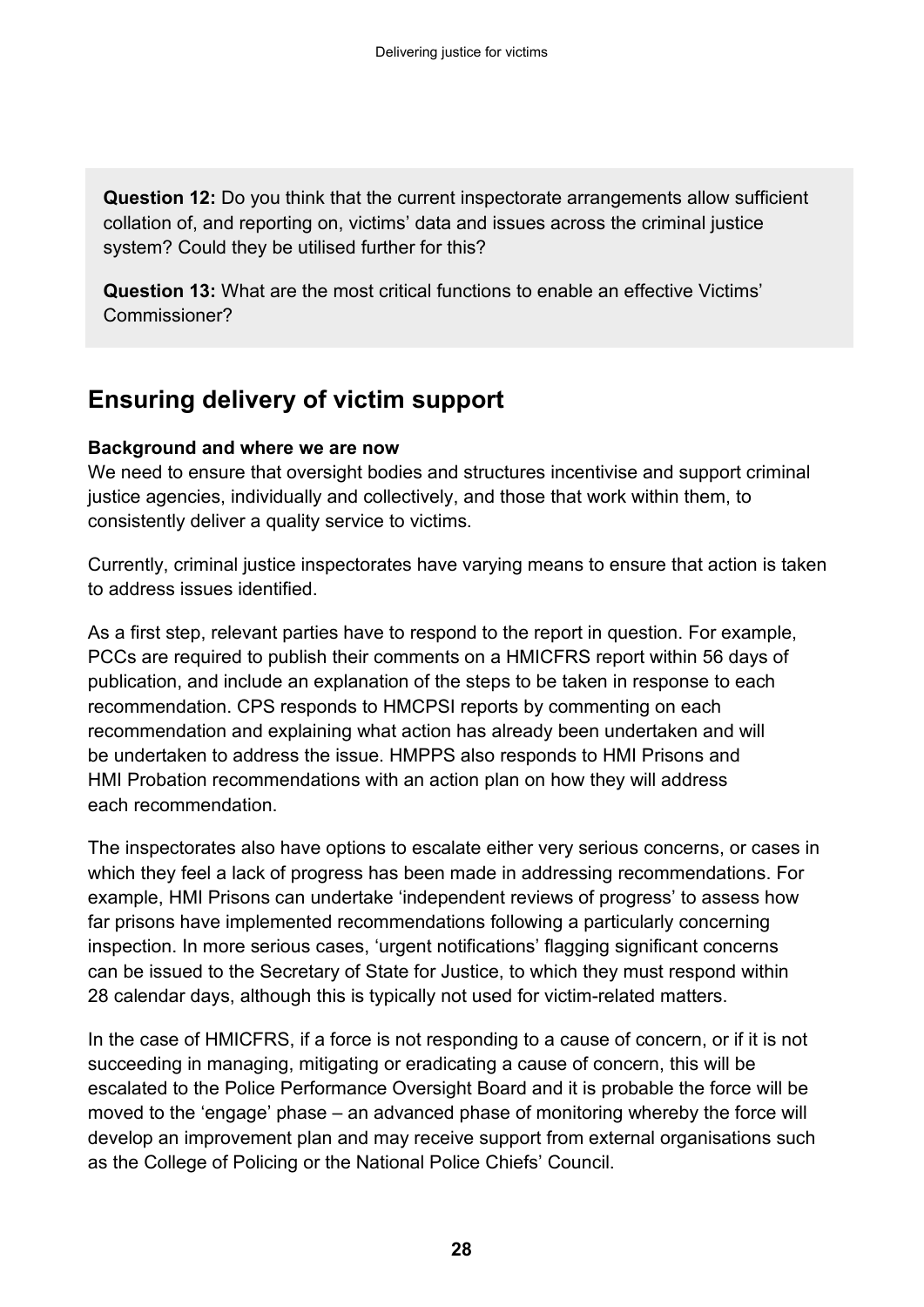However, as inspectorates are not regulators, they lack the power to ultimately enforce compliance with their recommendations.[44](#page-32-0)

Some inspectorates use different methods to incentivise good practice. HMI Probation use a rating system across the probation service. It will rate probation providers on their overall performance as either 'outstanding', 'good', 'requires improvement', or 'inadequate', alongside individual standards level ratings (although this does not apply to all parts of their assessment framework). They then use these to create ratings tables that show performance across services. This is similar to approaches taken in other sectors, such as health and education.

In other sectors, we have seen the development of robust inspection and oversight frameworks with stronger powers to ensure that the relevant organisations co-operate and respond to recommendations, with consequences for those that fail to do so. Although, we are mindful that these operate in very distinct sectors from the criminal justice system, and do not include constitutionally independent agencies. In some cases, these consequences for failures or non-compliance will fall on individuals. In others, the consequences fall at an organisational level.

- The Care Quality Commission (CQC) has a robust rating system and a wide set of powers, both criminal and civil, that allow them to protect the public and hold registered providers and managers to account. [45](#page-32-1)
- Ofsted provides transparent ratings and assessment of services providing education and skills for learners of all ages, as well as inspecting and regulating services that care for children and young people. Ofsted also has broad remedial options, including bringing in new leadership or terminating funding where significant issues are identified.
- The Financial Conduct Authority (FCA) is the conduct regulator for financial service firms and financial markets in the UK, and the prudential supervisor for firms. It sets specific standards for many, aiming to make markets work well and to promote the safety and soundness of firms. It uses a wide range of enforcement powers (criminal, civil and regulatory), including withdrawing a firm's authorisation, suspending firms and individuals from undertaking regulated activities, issuing fines against firms or individuals who breach the FCA's rules or commit market abuse, and applying to courts for injunctions, restitution orders, winding-up and other insolvency orders.

<span id="page-32-0"></span><sup>44</sup> Care Quality Commission: Driving improvement. Case studies from eight independent hospitals, CQC, (June 2019), [https://www.cqc.org.uk/publications/evaluation/driving-improvement-case-studies-eight](https://www.cqc.org.uk/publications/evaluation/driving-improvement-case-studies-eight-independent-hospitals)[independent-hospitals](https://www.cqc.org.uk/publications/evaluation/driving-improvement-case-studies-eight-independent-hospitals)

<span id="page-32-1"></span><sup>45</sup> Care Quality Commission: [Enforcement policy | Care Quality Commission \(May 2017\),](https://www.cqc.org.uk/guidance-providers/regulations-enforcement/enforcement-policy) <https://www.cqc.org.uk/guidance-providers/regulations-enforcement/about-guidance>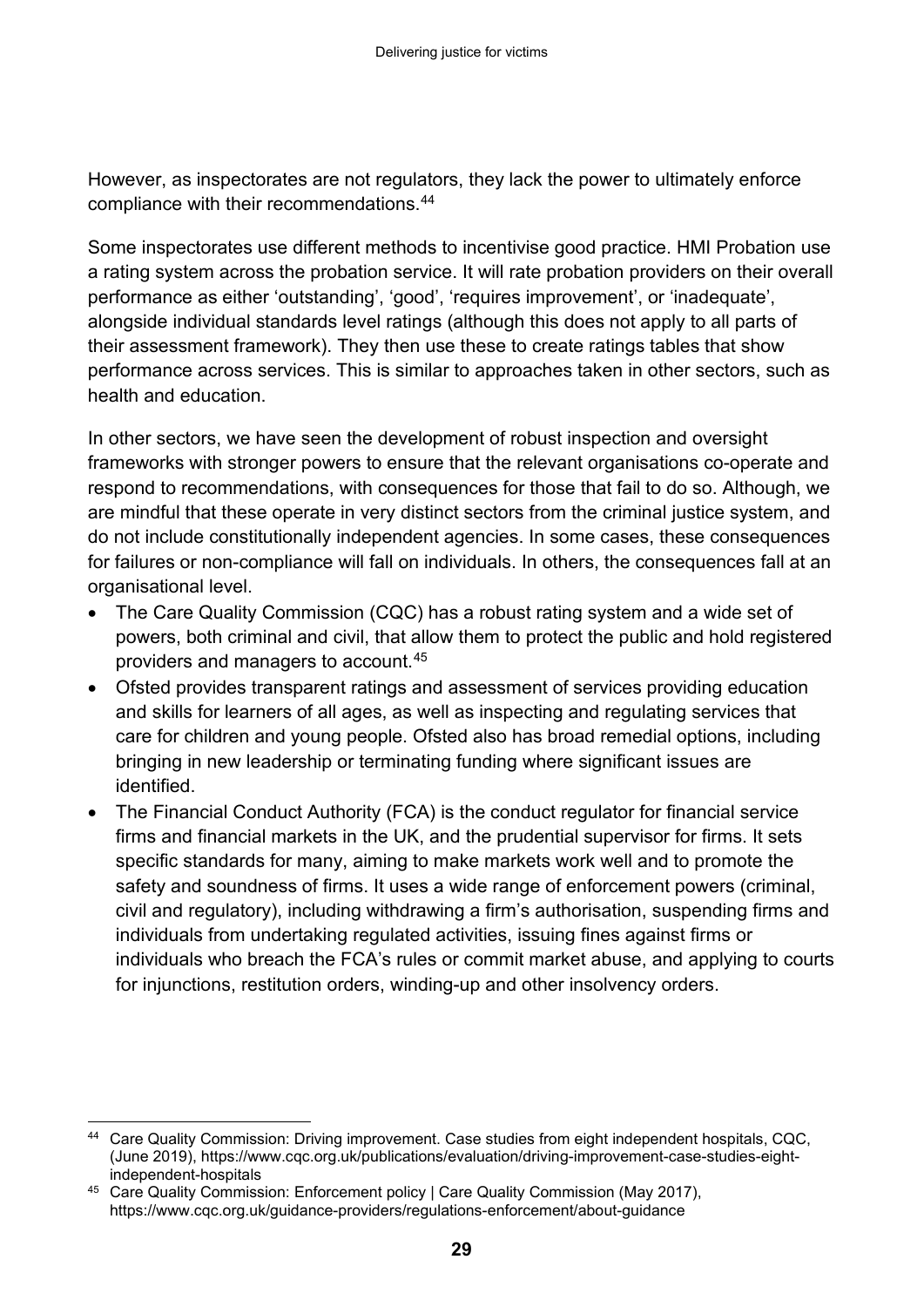## **What government action might address**

We want to identify what currently works well to incentivise performance and ensure that action is taken, and consider whether these could be applied more regularly and uniformly across the victim landscape. We also want to consider whether there are examples of good incentives and support from other sectors or jurisdictions that could be effectively applied to victims' issues.

We want to carefully consider to whom any new measures would apply. If our accountability measures are to be effective, we must target action taken in the right way. We want to consider how consequences resulting from new or enhanced measures – such as more regular victim feedback or improved oversight – could work. We want to explore the benefits and drawbacks of the different models that could be utilised.

We are interested in hearing what measures to ensure that action is taken have worked well in other sectors, whether they could be utilised effectively in relation to victims' issues and whether consequences should fall to individuals or organisations, or both. For example, we are considering whether powers utilised by the CQC (which can take action against providers and also certain individuals) or the FCA (which can impose consequences on individuals as well as firms), would work best, or whether it is more appropriate for individual consequences to remain as part of agencies' own staff management processes and an improved complaints framework (covered below). We are aware that there is evidence of practical difficulties around individual sanctions in the criminal justice system, such as identifying who is at fault.

Whilst considering these options, we remain mindful of the operational independence of our criminal justice partners, the constitutional independence of the judiciary, and the key constitutional principle of independence in decision-making by prosecutors. We are also aware that the criminal justice system is a system, and agencies may at times be dependent on other organisations in order to effectively fulfil their responsibilities in relation to delivery of a quality service for victims.

## **Questions**

**Question 14:** Are there any oversight mechanisms, measures or powers used in other sectors (for example by the CQC, Ofsted, and FCA) which would be beneficial and appropriate to be used within the criminal justice system to ensure that victims receive a high-quality service?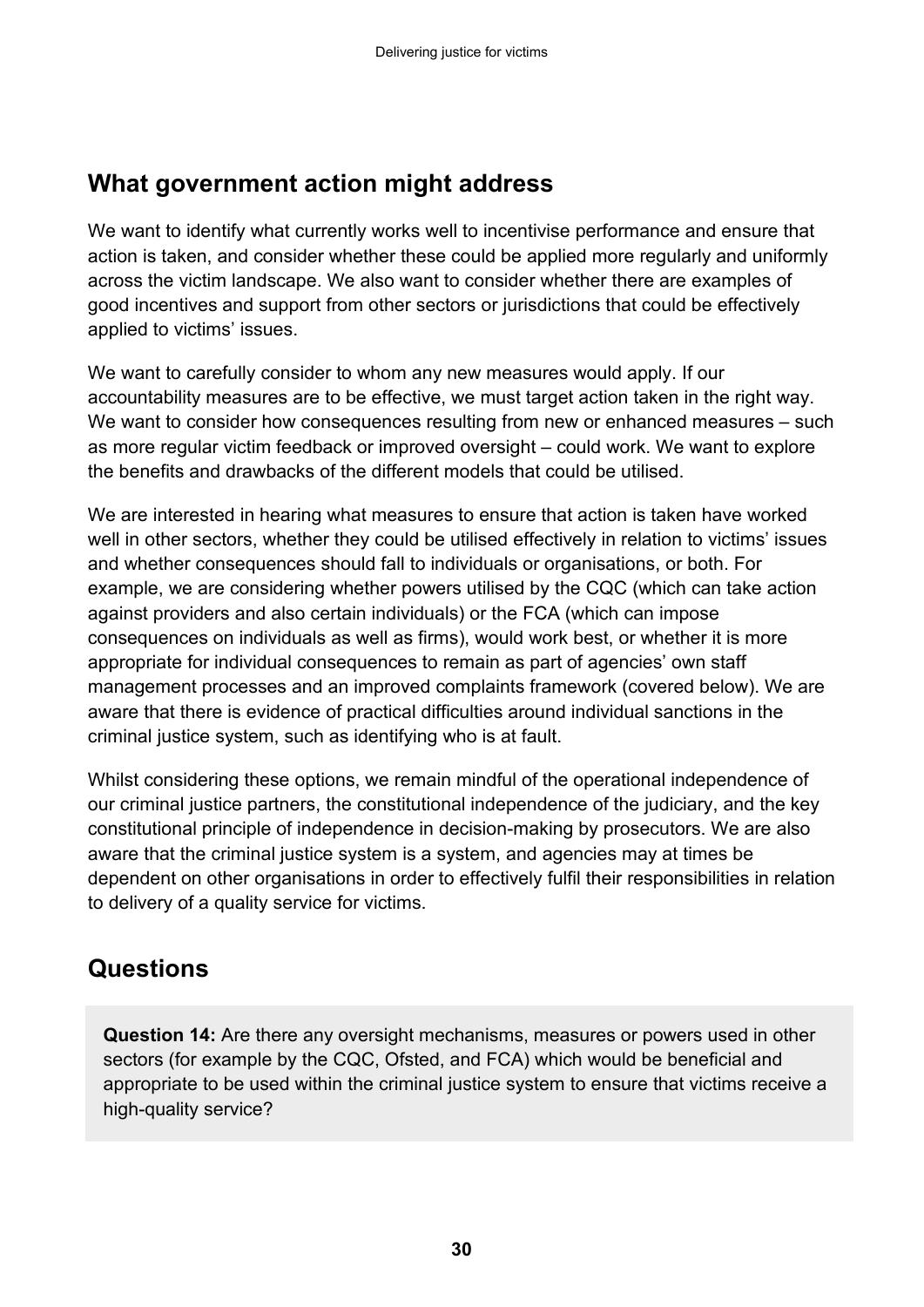**Question 15:** Would a more standardised and consistent approach to oversight, and to incentivising and supporting agencies in relation to delivery of a quality service for victims across the criminal justice system, be beneficial?

**Question 16:** What should the consequences be for significant failures in relation to delivering a quality service for victims, including complaints relating to the Victims' Code? Should those consequences be directed at criminal justice agencies as a whole and/or individuals responsible for the failure(s)?

## **Embedding the victim's voice**

#### **Background and where we are now**

To ensure that victims are at the heart of the criminal justice system and that we drive up the quality of services they receive, we need to develop how we use data on victims' experiences. We want to make sure that when we collect data, we use a methodology that is trauma-informed and avoids making victims relive the crime.

At present, there is a fragmented approach to collecting data about the service delivery to victims and the awareness and enforcement of the Code.

We want to use victims' voices to identify issues and drive up performance across the system, to ensure that a quality service is delivered effectively and consistently. We know that there is good practice already, but this needs to become commonplace.

Police forces collect victim feedback locally to implement improvements suited to the community's needs and measure their performance within the Police and Crime Plan.

Each CPS area hosts local scrutiny and involvement panels, where local issues are discussed with people from the community. They allow the CPS to hear the community's voice directly and clearly.

Local advisory panels also offer victims an opportunity to feed into the delivery of services.<sup>[46](#page-34-0)</sup>

Existing national, cross-system surveys are important in understanding victim experience. KANTAR conducts the Crime Survey for England and Wales on behalf of the Office for National Statistics, where households in England and Wales are asked about their

<span id="page-34-0"></span><sup>46</sup> End-to-end rape review report on findings and actions – GOV.UK (June 2021), p.42, <https://www.gov.uk/government/publications/end-to-end-rape-review-report-on-findings-and-actions>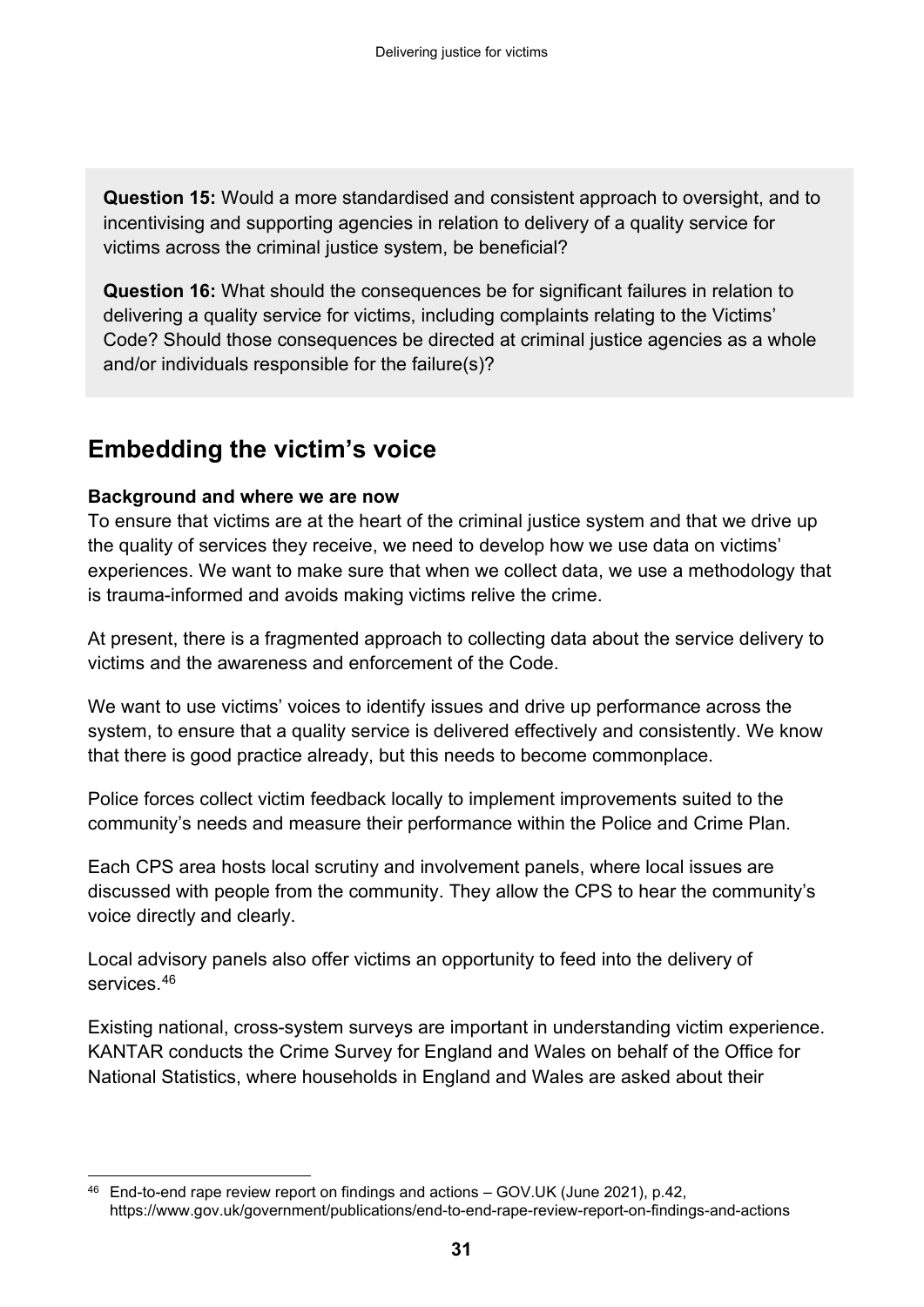experiences of a range of crimes in the previous 12 months.<sup>[47](#page-35-0)</sup> Additionally, the Victims' Commissioner's office conducts an annual self-selecting victims' survey. Neither survey covers all victims of crime so the data does not give a full picture of victim experience, nor do they provide insight around local variations in the level of service.<sup>[48](#page-35-1)</sup>

## **What government action might address**

To drive improvements in service delivery, we want to ensure that those responsible for the oversight and delivery of a quality service for victims (including the Government, PCCs, criminal justice agencies and frontline professionals themselves) have the right data on how victims experience the criminal justice system, including understanding if this is different for people with specialised needs.

We want to build on the good practice that already exists, allowing victims the opportunity to feed back on their experience at key points to drive improvement across the criminal justice system. The use of trauma-informed methodology will help measure the impact of services, understand what works well and highlight areas for improvement both locally and nationally.

## **Questions**

**Question 17:** What do you consider to be the best ways for ensuring that victims' voices, including those of children and young people, are heard by criminal justice agencies?

#### **Question 18:**

- **a)** What data should criminal justice agencies collect about victims' experiences, and at what key points in the process?
- **b)** Can you provide any examples in the UK or elsewhere of this being done effectively?

**Question 19:** How might victims provide immediate feedback on the service they receive and its quality (such as text message, online surveys etc.)?

<span id="page-35-0"></span><sup>&</sup>lt;sup>47</sup> Face-to-face interviews for the Crime Survey in England and Wales (CSEW) were suspended on 17 March 2020 as part of efforts to minimise social contact and stop the spread of the coronavirus (COVID-19). Consequently, a new telephone survey was designed to continue measuring crime during the coronavirus pandemic period and whilst face-to-face interviews are not possible. The Telephone operated Crime Survey for England and Wales (TCSEW) was launched on 20 May 2020 and has ran on a continuous basis ever since.

<span id="page-35-1"></span><sup>48</sup> Victims' Commissioner, Victims' Experience: Annual Survey (September 2021), <https://victimscommissioner.org.uk/publications/2021-victim-survey/>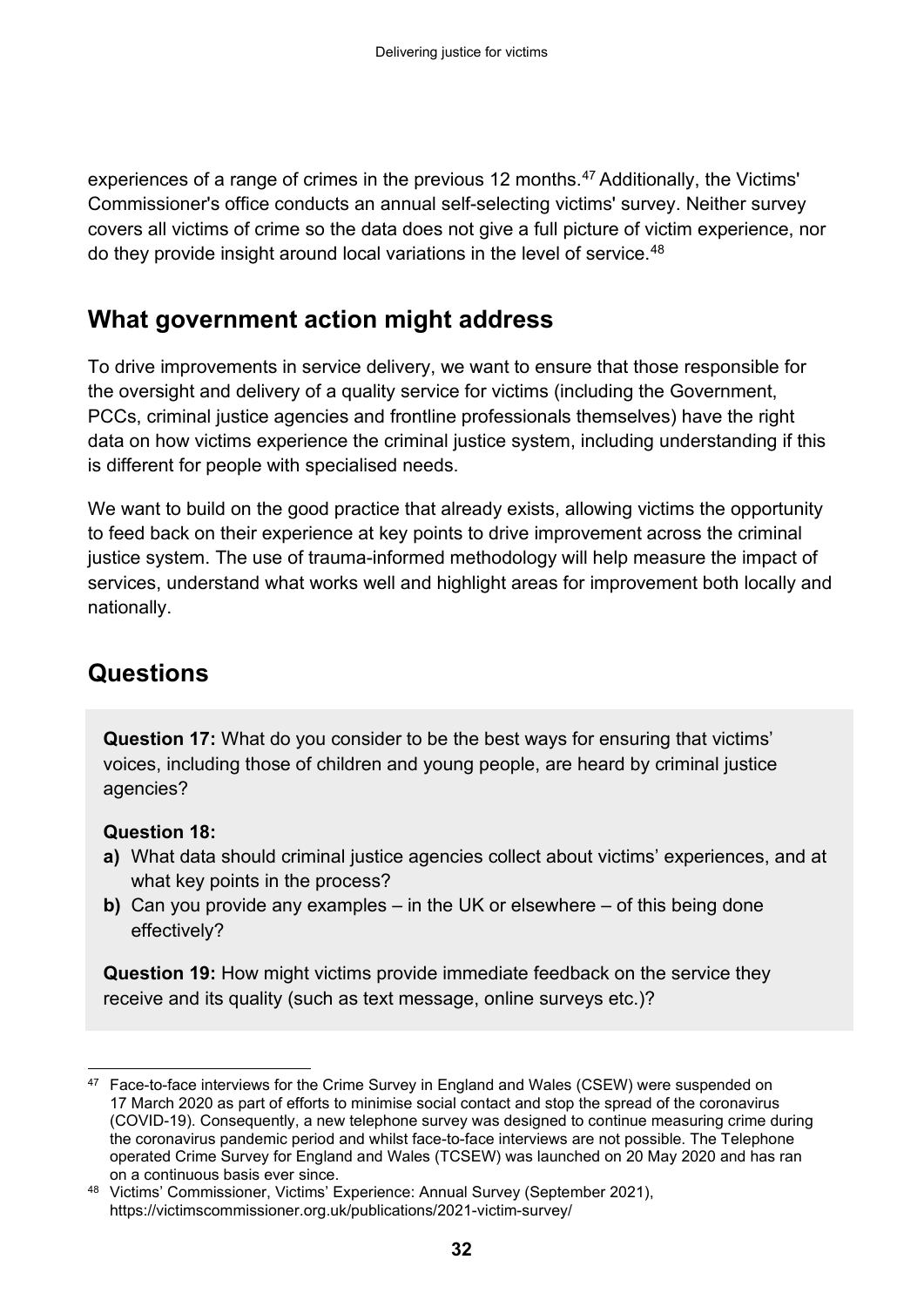## **Complaints about the application of the Code**

#### **Background and where we are now**

Our intention is that the steps suggested so far in Chapters 1 and 2 should lead to victims having their legitimate expectations of support and treatment under the Code met more consistently, as issues that arise are more quickly resolved. However, if things go wrong, there should be an easy-to-use, transparent complaints process with robust outcomes.

Under the Code, victims can make a complaint if they believe that they have not received what they should have done – for example, where a victim is not informed of the time and date of a court hearing.

All agencies responsible for delivering services under the Code must have a clearly identified complaints process through which victims can make such a complaint. [49](#page-36-0)

In the first instance, complaints should be directed to the relevant agency responsible for delivering the right or rights in question. This may not always be clear, and the Code requires agencies to inform victims if they have sent their complaint to the wrong place or if it needs to be dealt with by more than one organisation.

Complaints processes for agencies vary in structure. For example, HMCTS and the CPS both have a three-stage process for handling complaints, while the CPS also has an Independent Assessor of Complaints who publishes an annual report.<sup>[50](#page-36-1)</sup> Processes for handling complaints have been found to be unclear and lacking transparency.<sup>[51](#page-36-2)</sup>

Victims who are dissatisfied with the outcome or handling of their complaint by the police can contact the local PCC to express their concern. They can also make an application for a review or appeal to the Independent Office for Police Conduct (IOPC).[52](#page-36-3) An application must be made within 28 days from the day after the date on the letter explaining the outcome of the complaint. The IOPC can direct that the police reinvestigate the complaint or reconsider its findings. It can also make recommendations that the police must consider and respond to. Recommendations may involve organisational learning, so that the force can make sure it does not happen again (for example, a police force should change its

<span id="page-36-0"></span><sup>49</sup> Complaints procedure, HM Courts and Tribunals Service – GOV.UK, [https://www.](https://www/)gov.uk/government/organisations/hm-courts-and-tribunals-service/about/complaintsprocedure; Feedback and complaints – The Crown Prosecution Service,

<span id="page-36-1"></span>https://www.cps.gov.uk/feedback-and-complaints<br><sup>50</sup> Independent Assessor of Complaints – The Crown Prosecution Service,<br>https://www.cps.gov.uk/independent-assessor-complaints

<span id="page-36-2"></span><sup>&</sup>lt;sup>51</sup> Independent London Victims' Commissioner's Review of Compliance with the Victims' Code of Practice (VCOP), p.28, https://www.london.gov.uk/sites/default/files/vcop final pages.pdf

<span id="page-36-3"></span> $52$  Whether an application is treated as a review or an appeal depends on the complaint that was made. This is because from 1 February 2020, new laws took effect replacing the former right of appeal with a new right of review.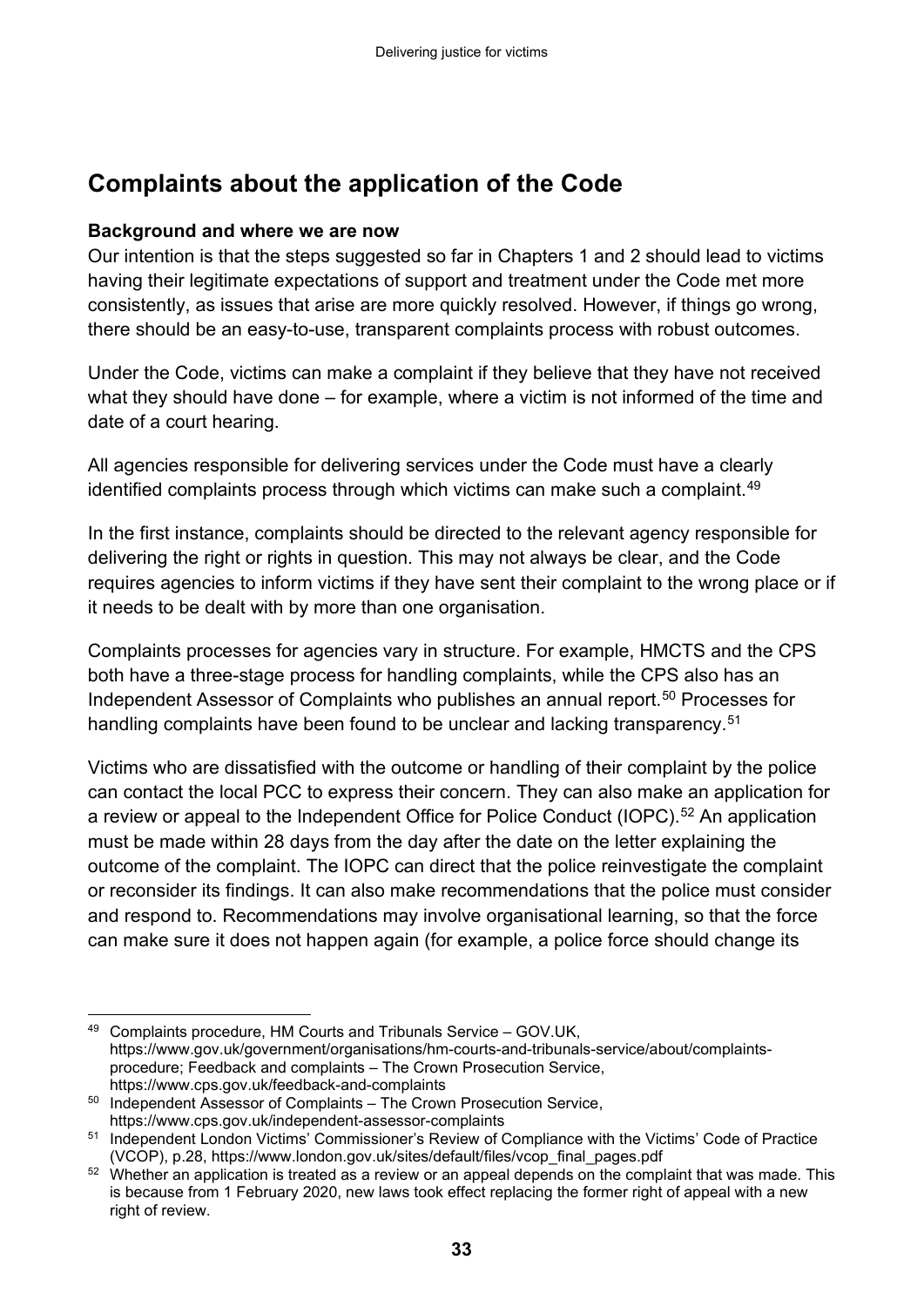policies or training procedures), or it may identify that an officer could benefit from extra learning or training.

Victims who are dissatisfied with the handling of their complaint by an agency responsible for delivering the Code other than the police can contact their MP, who may refer the matter to the Parliamentary and Health Service Ombudsman (PHSO). The PHSO can require the agency to apologise, make recommendations for change to processes (although agencies are not required to comply) or provide financial compensation using a severity of injustice scale.<sup>[53](#page-37-0)</sup>

The PHSO has expressed concern that this "MP filter" means that "members of the public face an additional obstacle to bringing their complaints".<sup>[54](#page-37-1)</sup> They have only received a small number of complaints relating to victims' issues in recent years.

There is no requirement under the Code for agencies to record or publish information about the complaints received or the outcome, or for them to use information from these complainants to identify systemic issues or inform performance and disciplinary considerations.

The Crime Survey for England and Wales indicates that in 2019/20, of 125 victims who made complaints to the police, 74% were very dissatisfied with how their complaint was handled.<sup>[55](#page-37-2)</sup> This suggests that there is a considerable issue. However, agencies do not routinely collect information about victims' satisfaction with the outcomes of their complaints, so it is difficult to gauge the extent to which those complaints are Code-related to know whether the level of dissatisfaction seen in the survey provides an accurate picture, or to understand the reasons why victims are dissatisfied.

Victims also tell us that complaints processes are unclear and difficult to navigate, and that there is little transparency in the system.<sup>[56](#page-37-3)</sup>

<span id="page-37-0"></span><sup>53</sup> Our guidance on financial remedy – Parliamentary and Health Service Ombudsman, <https://www.ombudsman.org.uk/sites/default/files/Our-guidance-on-financial-remedy-1.pdf>

<span id="page-37-1"></span><sup>54</sup> The Ombudsman's Annual Report and Accounts, 2020-2021 – Parliamentary and Health Service Ombudsman (July 2021) p.24, [https://assets.publishing.service.gov.uk/government/uploads/system/](https://assets.publishing.service.gov.uk/government/uploads/system/uploads/attachment_data/file/1005942/Parliamentary_and_Health_Service_Ombudsman_s_Annual_Report_and_Accounts_2020-2021__1_.pdf) [uploads/attachment\\_data/file/1005942/Parliamentary\\_and\\_Health\\_Service\\_Ombudsman\\_s\\_Annual\\_Rep](https://assets.publishing.service.gov.uk/government/uploads/system/uploads/attachment_data/file/1005942/Parliamentary_and_Health_Service_Ombudsman_s_Annual_Report_and_Accounts_2020-2021__1_.pdf)<br>ort and Accounts 2020-2021\_\_1\_.pdf

<span id="page-37-2"></span><sup>55</sup> Table S.27, [Crime in England and Wales: Annual supplementary tables – Office for National Statistics,](https://www.ons.gov.uk/peoplepopulationandcommunity/crimeandjustice/datasets/crimeinenglandandwalesannualsupplementarytables) [https://www.ons.gov.uk/peoplepopulationandcommunity/crimeandjustice/datasets/crimeinenglandandwale](https://www.ons.gov.uk/peoplepopulationandcommunity/crimeandjustice/datasets/crimeinenglandandwalesannualsupplementarytables) [sannualsupplementarytables](https://www.ons.gov.uk/peoplepopulationandcommunity/crimeandjustice/datasets/crimeinenglandandwalesannualsupplementarytables)

<span id="page-37-3"></span><sup>56</sup> Independent Victims' Commissioner for London Review of Compliance with the Victims' Code of Practice (2019), [https://www.london.gov.uk/sites/default/files/vcop\\_final\\_pages.pdf](https://www.london.gov.uk/sites/default/files/vcop_final_pages.pdf)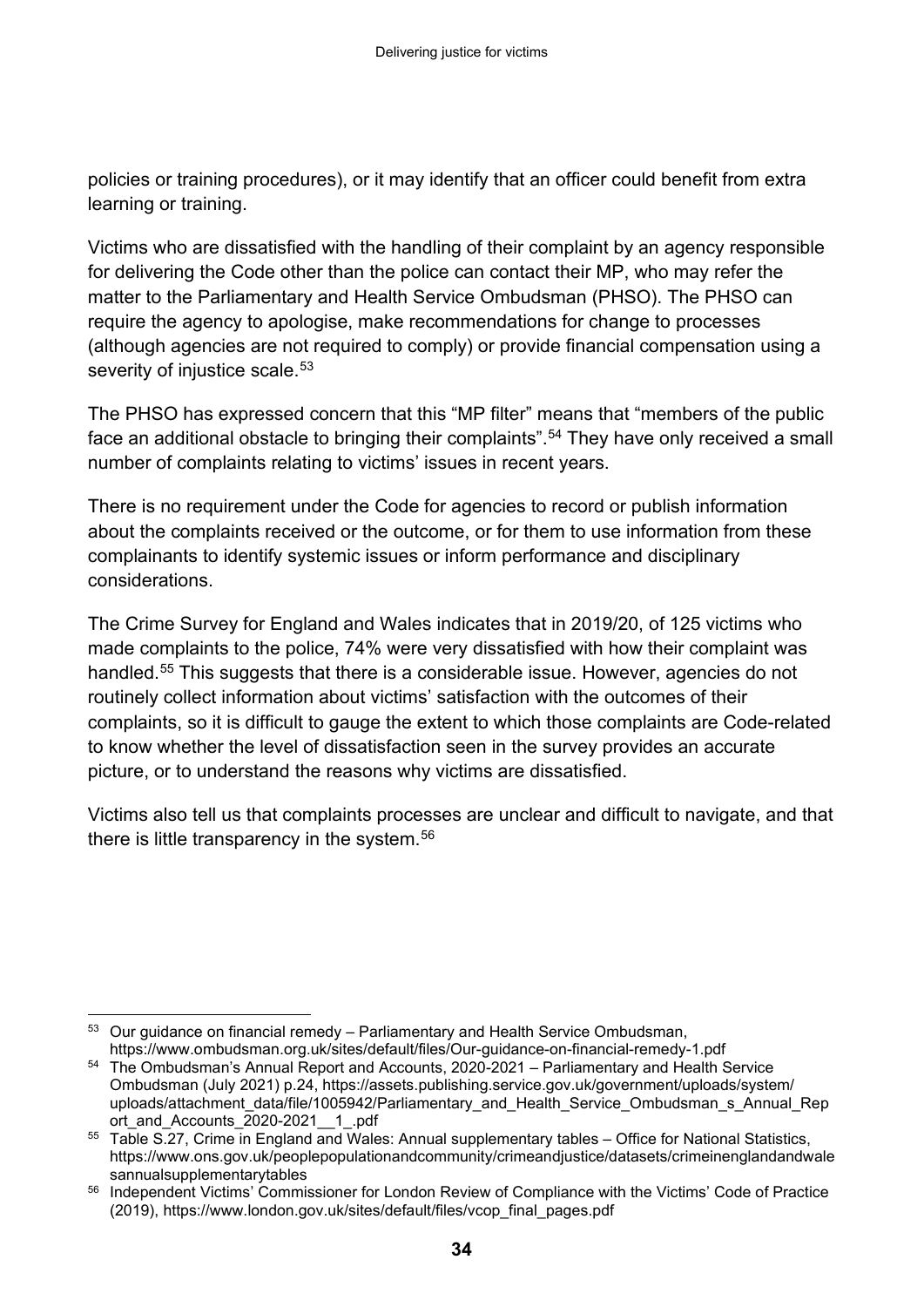## **What government action might address**

We believe that the framework for complaints by victims about the application of the Code can be improved significantly and, in turn, that this will improve the services provided by agencies. We know that other complaints procedures have been set out in legislation or regulations.<sup>[57](#page-38-0)</sup> Formalising the process by which complaints are handled and better understanding the lessons learned would provide a more consistent approach to complaint handling. It could also be used to create robust obligations on agencies to co-ordinate with one another in the reallocation of complaints. Our intention is that making the complaints process easier to navigate, trauma-informed and more transparent will, in turn, make agencies more responsive to victims' concerns and more alert to getting it right first time to avoid complaints.

We want to see improved oversight of agencies' handling of complaints to ensure consistent outcomes. We want to ensure that robust and transparent actions are routinely taken to address victims' complaints, such as additional training and feedback for staff. Agencies should not be waiting until they are instructed to do this by either the PHSO or IOPC. We want agencies to take a more proactive approach to complaints, shifting to a culture where they are seen by both the agencies and practitioners as an opportunity to further improve performance.

## **Questions**

To note: If you do wish to refer to a complaints process in a specific agency in your response to the following questions, please be clear which agency you are referring to.

**Question 20:** How do you think we could simplify the existing complaints processes to make them more transparent and easier for victims to use? How could we secure a swifter resolution while allowing for a more consistent approach?

**Question 21:** What more can be done to improve oversight of complaints handling, including where victims are dissatisfied with the outcome of the complaint process?

**Question 22:** What more might agencies do to embed complaints relating to the Victims' Code into their operational and performance management processes?

<span id="page-38-0"></span><sup>57</sup> For example: [The Police \(Complaints and Misconduct\) Regulations 2020,](https://www.legislation.gov.uk/uksi/2020/2/contents/made) <https://www.legislation.gov.uk/uksi/2020/2/contents/made>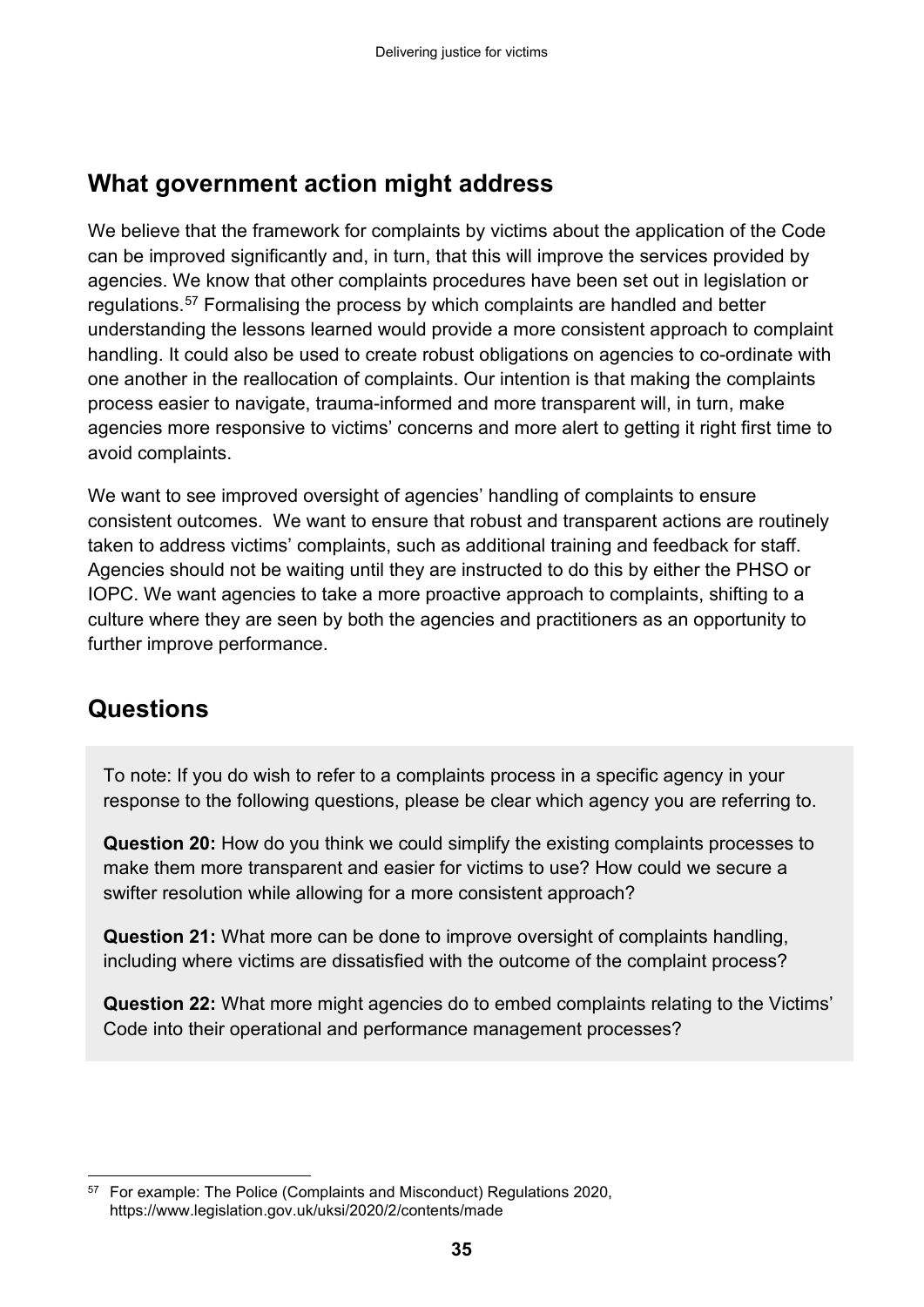## <span id="page-39-0"></span>**Chapter 3 – Supporting victims of crime**

## **Our vision**

Our vision is for all victims of crime – and particularly those of traumatic crimes like domestic abuse, sexual violence and other forms of serious violence – to have the right support at the right time to recover and rebuild their lives. We also want them to be in a position to engage with the criminal justice system so that they give their best evidence, to ensure that offenders are brought to justice.

We want clear pathways to access and seamless movement between NHS health services and third sector support services, which can often provide more holistic support for victims. We want to ensure that tailored services providing the right support at the right time are available where appropriate, so that all victims, no matter who they are, feel able to access support and that these services are a key part of the support landscape. We want this to be achieved through effective collaboration between those commissioning and providing services so that the right services are available to meet victims' needs.

In addition, we propose an increase to the Victim Surcharge, which is one mechanism through which we fund victim support services. This will ensure that all offenders are making a larger financial reparation towards support for victims.

In this chapter we seek views on:

- how further intervention might improve the provision of support services
- the best way to increase the Victim Surcharge

#### **Background and where we are now**

Under the Code, victims are entitled to be referred to services that support them, and have services and support tailored to their needs. Support for victims, particularly of traumatic crimes like domestic abuse, sexual violence and other serious violence crimes, is essential to help them cope and recover.

We know that these crimes can have long-term effects on victims' psychological, emotional and physical wellbeing. It is right that we give victims of these crimes the support that they deserve to rebuild their lives after traumatic offences. Supporting victims to cope and recover is a moral imperative. There are also wider benefits, as the right support can reduce demand on costly and acute provision later, such as refuges, emergency services and statutory mental health provision. For children and young people alone, we know that nearly £17 billion per year is spent in England and Wales on the cost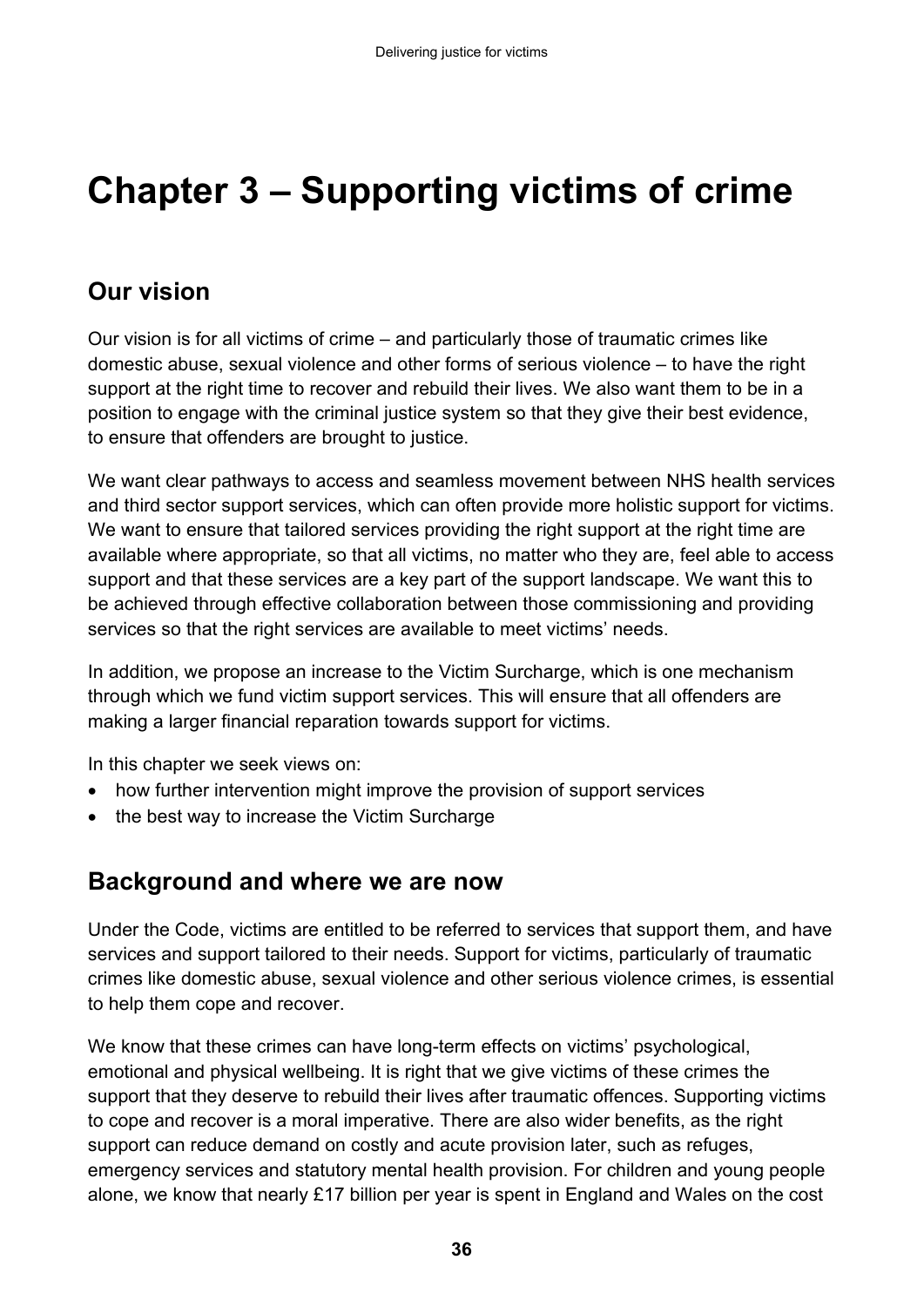of late intervention.[58](#page-40-0) There are also significant downstream costs to society of not adequately supporting victims, with domestic abuse estimated to cost £66 billion in the year ending March 2017 (about £74 billion in today's prices) and sexual violence estimated to cost £12.2 billion.<sup>[59](#page-40-1) [60](#page-40-2)</sup> The physical and emotional harms and the strain on individuals and resources make these crimes a public health issue.

We also know that supporting victims to deliver their best evidence and stay engaged helps them to continue to progress through the criminal justice system. This is well evidenced in cases of sexual violence. For example, research involving 585 reported rapes found that victims who received support from services such as Independent Sexual Violence Advisors (ISVAs) were 49% less likely to withdraw from the criminal justice investigation process when compared to those victims who did not receive support.<sup>[61](#page-40-3)</sup>

Victims are likely to experience a range of impacts following a crime and may require services across both the statutory and third sectors. There is a range of different support services available to victims in the community ('community-based support') following a crime. From engagement with the support sector, our working definition of communitybased support provision covers the following services:

- **advice services** providing information to victims on a range of topics to support them through or out of their current situation
- **advocacy services** providing support to victims to re-establish safety, reduce risk, manage specific needs and provide emotional support, which can also include advocacy through the criminal justice system
- **recovery and support work** providing long-term support to victims to help with their wellbeing and manage symptoms resulting from the impact of a traumatic event – support is offered to victims in either one-to-one or group settings

Health services also play a vital role in supporting victims' mental and physical health needs, including mental health services and sexual assault referral centres (SARCs), which provide people with acute healthcare and support, follow-up services and direct access or referral to an ISVA.[62](#page-40-4) 

<span id="page-40-0"></span><sup>58</sup> Early Intervention Foundation (2016), [https://www.eif.org.uk/report/the-cost-of-late-intervention-eif](https://www.eif.org.uk/report/the-cost-of-late-intervention-eif-analysis-2016)[analysis-2016](https://www.eif.org.uk/report/the-cost-of-late-intervention-eif-analysis-2016)

<span id="page-40-1"></span> $\frac{59}{2}$  The economic and social costs of domestic abuse – Home Office (2019), p.5; <https://www.gov.uk/government/publications/the-economic-and-social-costs-of-domestic-abuse>

<span id="page-40-2"></span><sup>&</sup>lt;sup>60</sup> The report suggest that much of this cost is due to lost economic output when victims can no longer work: [The economic and social costs of crime – Home Office \(2018\),](https://assets.publishing.service.gov.uk/government/uploads/system/uploads/attachment_data/file/732110/the-economic-and-social-costs-of-crime-horr99.pdf) [https://assets.publishing.service.gov.uk/government/uploads/system/uploads/attachment\\_data/file/73211](https://assets.publishing.service.gov.uk/government/uploads/system/uploads/attachment_data/file/732110/the-economic-and-social-costs-of-crime-horr99.pdf) [0/the-economic-and-social-costs-of-crime-horr99.pdf](https://assets.publishing.service.gov.uk/government/uploads/system/uploads/attachment_data/file/732110/the-economic-and-social-costs-of-crime-horr99.pdf)

<span id="page-40-3"></span> $61$  'Rape, inequality and the criminal justice response in England: The importance of age and gender', Walker et al (2019), p.304,<https://journals.sagepub.com/doi/pdf/10.1177/1748895819863095>

<span id="page-40-4"></span><sup>62</sup> PTSD following sexual assault or rape – PTSD UK, [https://www.ptsduk.org/what-is-ptsd/causes-of](https://www.ptsduk.org/what-is-ptsd/causes-of-ptsd/sexual-assault/)[ptsd/sexual-assault/](https://www.ptsduk.org/what-is-ptsd/causes-of-ptsd/sexual-assault/)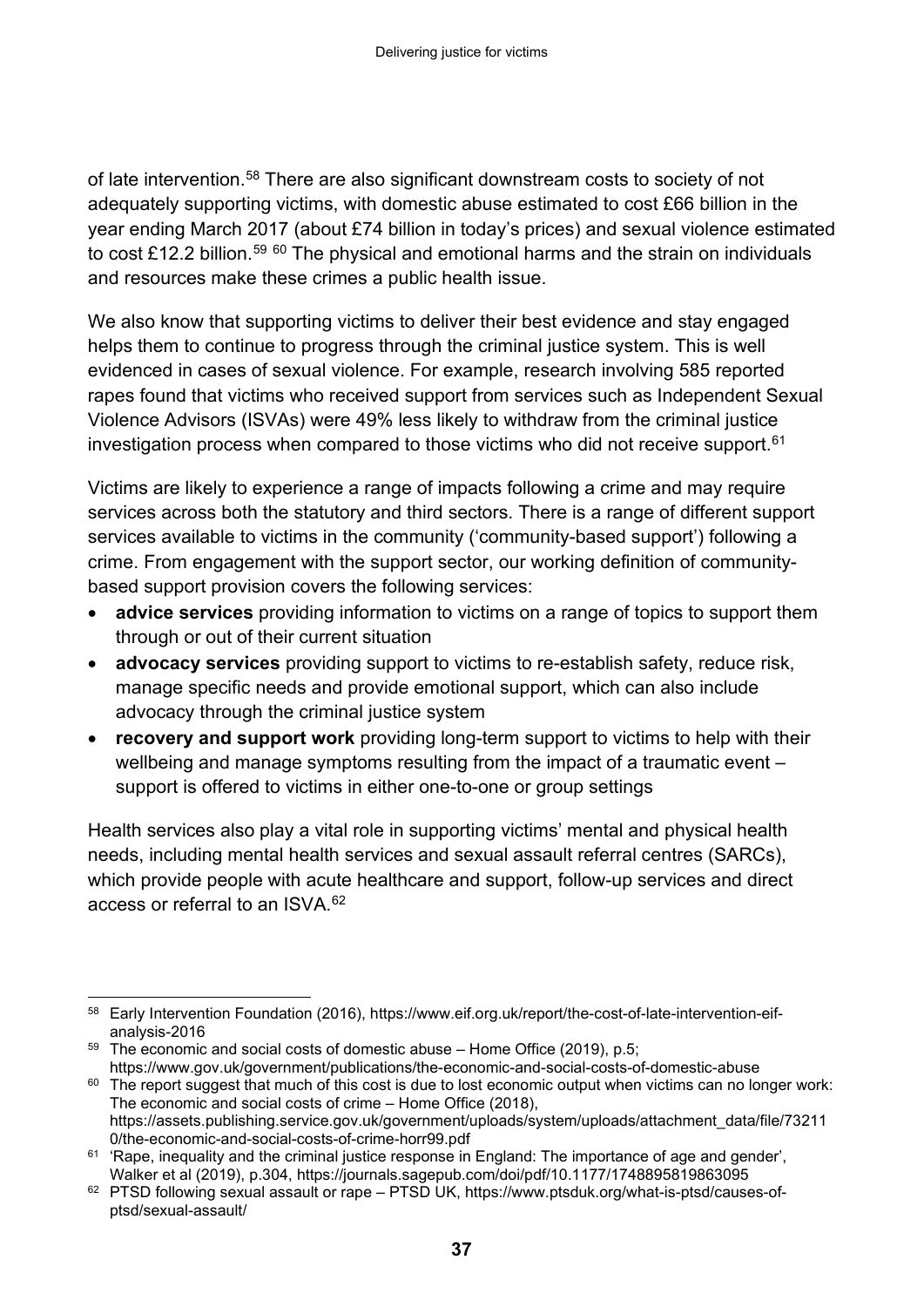#### **Challenges for community-based services**

We know that there continue to be challenges for victims in accessing the support that they need.

#### **Demand for services**

We know from providers that demand for domestic abuse and sexual violence support services continues to outstrip supply, and that waiting lists are growing. Referrals to NHS secondary mental health services, a key service for victims of crime, increased by 85% from April 2020 to May 2021: from 208,829to 385,430.<sup>[63](#page-41-0)</sup> For victims who are involved in cases being prosecuted, pandemic-related delays have risked them dropping out of the system. We expect demand for support through the criminal justice system to remain high as courts work through outstanding cases at a higher rate than before the pandemic.

Whilst sexual violence and domestic abuse are distinct crime types, the commissioning landscape to provide support for these victims is complex and has a tendency to overlap. We also know that support offers across local areas vary, and that this can lead to a 'postcode lottery' of available services.<sup>64</sup>

The Government is tackling calls for more provision. We have invested more than £300 million for victims' support services this year across departments (excluding NHS spend). £150.5 million in funding has been committed by the Ministry of Justice to communitybased victim and witness support services in 2021/22. This includes an extra £51 million to further increase support for rape and domestic abuse victims, building on the emergency funding from the last financial year to help domestic abuse and sexual violence services to meet COVID-19-driven demand. This additional funding included £2 million to help organisations supporting ethnic minority, LGBT or disabled victims, and £27 million to enable up to 700 Independent Sexual Violence Adviser (ISVA) and Independent Domestic Violence Adviser (IDVA) posts. The 2021 Spending Review further bolsters support for victims of crime by increasing annual Ministry of Justice funding for support services to £185 million by 2024/25 – an uplift of 85% from 2019/20. This compares to a total budget of £48.5 million for these services delivered in the community in 2010/11.

#### **Tailored services**

We know that tailored or specialised services can be instrumental for certain victims, and there are calls for this kind of provision to form a more prominent part of the commissioning landscape. For example, the Home Office's call for evidence on violence against women and girls found that there were clear calls for an improved, 'by and for' trauma-informed provision of services. A third of victim and survivor respondents felt that

<span id="page-41-0"></span><sup>63</sup> Mental Health Services Monthly Statistics Performance (2020 and 2021) [https://digital.nhs.uk/data-and](https://digital.nhs.uk/data-and-information/publications/statistical/mental-health-services-monthly-statistics/performance-april-provisional-may-2020#key-facts)[information/publications/statistical/mental-health-services-monthly-statistics/performance-april-](https://digital.nhs.uk/data-and-information/publications/statistical/mental-health-services-monthly-statistics/performance-april-provisional-may-2020#key-facts)

<span id="page-41-1"></span><sup>64</sup> Domestic Abuse Commissioner submission to HM Treasury Autumn Budget and Spending Review 2021 representations (2021), [https://domesticabusecommissioner.uk/wp-content/uploads/2021/11/FINAL-2109-](https://domesticabusecommissioner.uk/wp-content/uploads/2021/11/FINAL-2109-Spending-Review-submission-from-the-Domestic-Abuse-Commissioner-for-England-and-Wales.pdf) [Spending-Review-submission-from-the-Domestic-Abuse-Commissioner-for-England-and-Wales.pdf](https://domesticabusecommissioner.uk/wp-content/uploads/2021/11/FINAL-2109-Spending-Review-submission-from-the-Domestic-Abuse-Commissioner-for-England-and-Wales.pdf)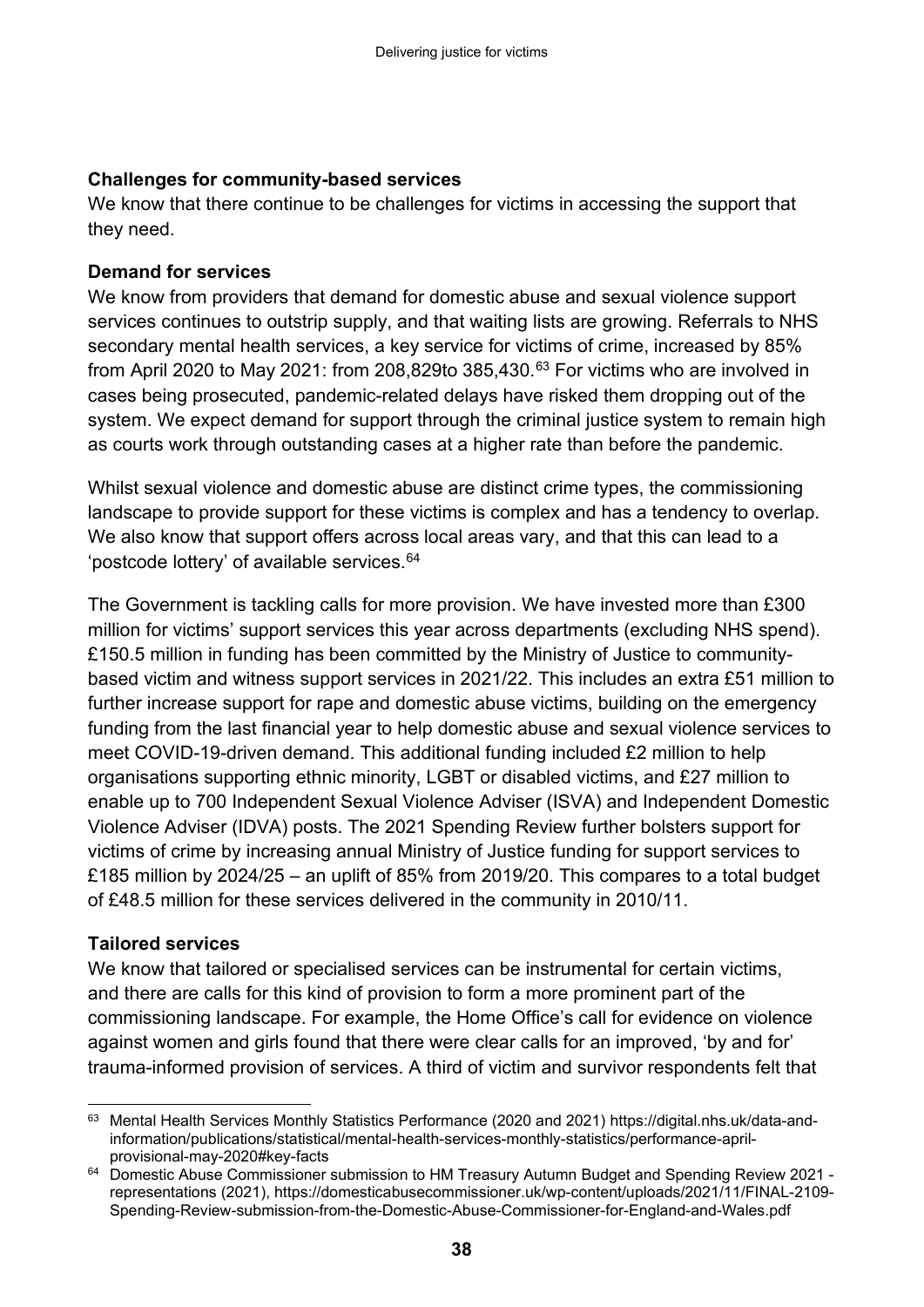their identity or personal characteristics acted as a barrier to accessing support or other services.<sup>[65](#page-42-0)</sup> Male victims of domestic abuse have reported that services did not seem appropriate for them, as they felt that they are often spaces specifically for women survivors.<sup>[66](#page-42-1)</sup> Galop's survey showed that of those LGBT respondents who accessed support, a higher proportion were satisfied with that service when it was specific rather than generic.<sup>67</sup>

#### **Catering for victims of different ages and victims of different crimes**

As well as hearing about services for victims of domestic abuse and sexual violence, we want to use this consultation to understand how well services work for victims of other forms of serious violence, and victims who are children and young people.<sup>68</sup>

We think that victims of other serious violence, such as knife crime and gun crime, are likely to benefit from similar community-based support to victims of domestic abuse and sexual violence. Victims of these crimes may also suffer similar long-term impacts, experience harm hidden from public view and typically under-report, with low levels of engagement with the criminal justice system. Latest trends show a 41% increase in NHS hospital admissions in England and Wales for assault with sharp objects between 2014/15 and 2018/19.<sup>[69](#page-42-4)</sup> Serious violence support services are likely to see considerable demand, with 1.6 million violent offences in the year ending March 2021 and 2015 research showing that 23.5% of victims of violent crimes engaged with initial contact from Victim Support.<sup>70</sup> [71](#page-42-6)

We understand that when it comes to serious violence, commissioners may largely focus on prevention and early intervention, not just on support for victims after a crime. The support landscape for victims of serious violence is therefore complex. Through this

<span id="page-42-0"></span><sup>65</sup> VAWG Call for Evidence, [Tackling violence against women and girls strategy – GOV.UK \(October 2021\),](https://www.gov.uk/government/publications/tackling-violence-against-women-and-girls-strategy/tackling-violence-against-women-and-girls-strategy) p.52 [https://www.gov.uk/government/publications/tackling-violence-against-women-and-girls-](https://www.gov.uk/government/publications/tackling-violence-against-women-and-girls-strategy/tackling-violence-against-women-and-girls-strategy)

<span id="page-42-1"></span>strategy/tackling-violence-against-women-and-girls-strategy<br><sup>66</sup> Help-seeking by male victims of domestic violence and abuse (DVA): a systematic review and qualitative<br>evidence synthesis – BMJ Open, https://bmjopen.bmj.com

<span id="page-42-2"></span> $67$  8 in 10 respondents who accessed LGBT specific support were satisfied with the service they received (80%), compared to only 4 in 10 respondents who accessed generic support (38%); Hate Crime Report 2021 – Galop (June 2021), p.8, [https://galop.org.uk/wp-content/uploads/2021/06/Galop-Hate-Crime-](https://galop.org.uk/wp-content/uploads/2021/06/Galop-Hate-Crime-Report-2021-1.pdf)

<span id="page-42-3"></span> $68$  For the purpose of this consultation, the definition of 'serious violence' within the Serious Violence Strategy will be used: knife crime, gun crime, homicide and areas of criminality where serious violence or its threat is inherent e.g. county lines and gang-related activity. [Home Office – Serious Violence Strategy,](https://assets.publishing.service.gov.uk/government/uploads/system/uploads/attachment_data/file/698009/serious-violence-strategy.pdf)  [April 2018 \(publishing.service.gov.uk\)](https://assets.publishing.service.gov.uk/government/uploads/system/uploads/attachment_data/file/698009/serious-violence-strategy.pdf)

<span id="page-42-4"></span><sup>69</sup> Crime [in England and Wales: Other related tables – Office for National Statistics \(ons.gov.uk\),](https://gbr01.safelinks.protection.outlook.com/?url=https%3A%2F%2Fwww.ons.gov.uk%2Fpeoplepopulationandcommunity%2Fcrimeandjustice%2Fdatasets%2Fcrimeinenglandandwalesotherrelatedtables&data=04%7C01%7CHelen.White6%40homeoffice.gov.uk%7Cc075ec212e34491e7ed808d961944024%7Cf24d93ecb2914192a08af182245945c2%7C0%7C0%7C637648111617542129%7CUnknown%7CTWFpbGZsb3d8eyJWIjoiMC4wLjAwMDAiLCJQIjoiV2luMzIiLCJBTiI6Ik1haWwiLCJXVCI6Mn0%3D%7C1000&sdata=CiuzotH8qopuJ8Uf8Gx3wVBSIk5kWPMvq6WKyQSWHos%3D&reserved=0) Table F5, ttps://www.ons.gov.uk/peoplepopulationandcommunity/crimeandjustice/datasets/crimeinenglandandwales otherrelatedtables

<span id="page-42-5"></span><sup>70</sup> Crime in England and Wales: Appendix Table 2A – Office for National Statistics – year ending March 2021, [https://www.ons.gov.uk/peoplepopulationandcommunity/crimeandjustice/datasets/](https://www.ons.gov.uk/peoplepopulationandcommunity/crimeandjustice/datasets/crimeinenglandandwalesappendixtables)

<span id="page-42-6"></span> $71$  Lowe et al., A UK investigation into engagement with victim support after a violent crime (2015), p.6, [https://www.researchgate.net/publication/304607500\\_A\\_qualitative\\_examination\\_of\\_engagement\\_with\\_s](https://www.researchgate.net/publication/304607500_A_qualitative_examination_of_engagement_with_support_services_by_victims_of_violent_crime/link/5a75acf345851541ce574811/download) [upport\\_services\\_by\\_victims\\_of\\_violent\\_crime/link/5a75acf345851541ce574811/download](https://www.researchgate.net/publication/304607500_A_qualitative_examination_of_engagement_with_support_services_by_victims_of_violent_crime/link/5a75acf345851541ce574811/download)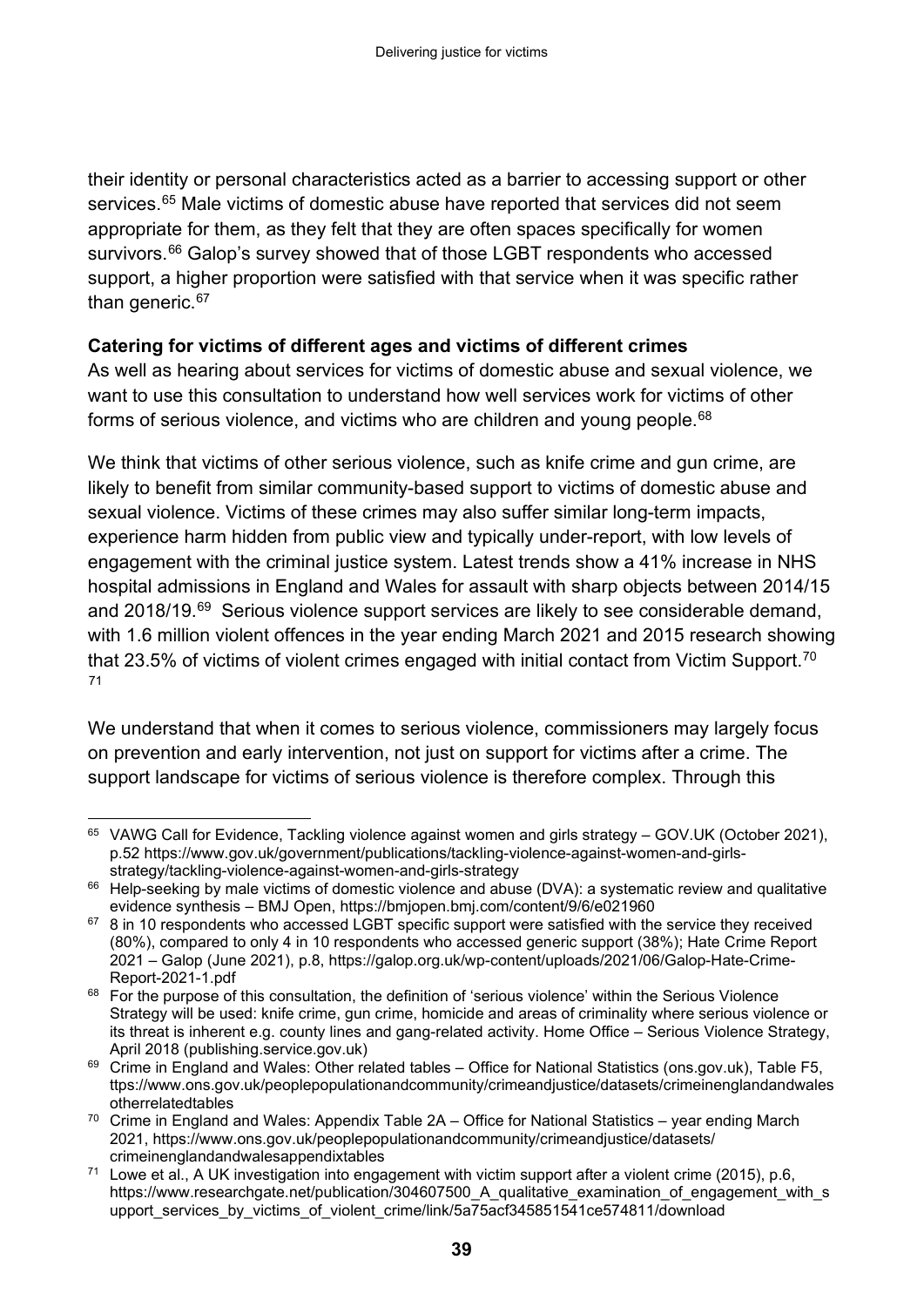consultation, we want to establish a better understanding of the models of support that currently exist for victims, and to determine whether this support is effective.

We also know that children and young people are disproportionately affected by domestic abuse, sexual violence and other serious violence (for example, within country lines and child criminal exploitation). We have heard that children and young people need tailored packages of intervention and support that is appropriate to them.[72](#page-43-0) Central and local commissioners have the ability, but are not generally required, to commission bespoke victim support services for children and young people. Funding across central government for victims is not generally ringfenced for a particular age group.

Through this consultation, we want to better understand how well services work for victims who are children and young people, and how support for them should sit within provision of community-based services. We also want to understand about the challenges in providing tailored services.

#### **Pathways and co-ordination**

It can be difficult for a victim to know which type of service will best support them at which time, and from where to initially seek support. We have heard that pathways between third sector and statutory health services are disjointed, particularly for those services that provide emotional and psychological support. The inability to access the right support at the right time can lead to the compounding of trauma and contribute to symptoms deteriorating over time.

#### **CASE STUDY – JOINT WORKING FOR SEXUAL VIOLENCE SUPPORT**

To ensure that victims of sexual violence who accessed health services could also access appropriate further support, the Lancashire PCC and Blackpool Teaching Hospital worked with LimeCulture (a national sexual violence and safeguarding organisation) to pilot placing sexual violence liaison officers in hospital safeguarding teams. Sexual violence liaison officers were able to provide immediate crisis support and advice to patients, as well as refer them on to other services such as ISVAs in the community, counselling services and the police.

The model was found not only to have helped referrals from the health setting to other services, but also to have raised awareness of sexual violence with NHS staff and enabled ISVAs to help clients access appropriate healthcare support.

<span id="page-43-0"></span><sup>&</sup>lt;sup>72</sup> Victims' Commissioner: Sowing the seeds, children's experience of domestic abuse and criminality (April 2020), p.7, [https://s3-eu-west-2.amazonaws.com/victcomm2-prod-storage-](https://s3-eu-west-2.amazonaws.com/victcomm2-prod-storage-119w3o4kq2z48/uploads/2020/03/Sowing-the-Seeds_final_web.pdf)[119w3o4kq2z48/uploads/2020/03/Sowing-the-Seeds\\_final\\_web.pdf](https://s3-eu-west-2.amazonaws.com/victcomm2-prod-storage-119w3o4kq2z48/uploads/2020/03/Sowing-the-Seeds_final_web.pdf)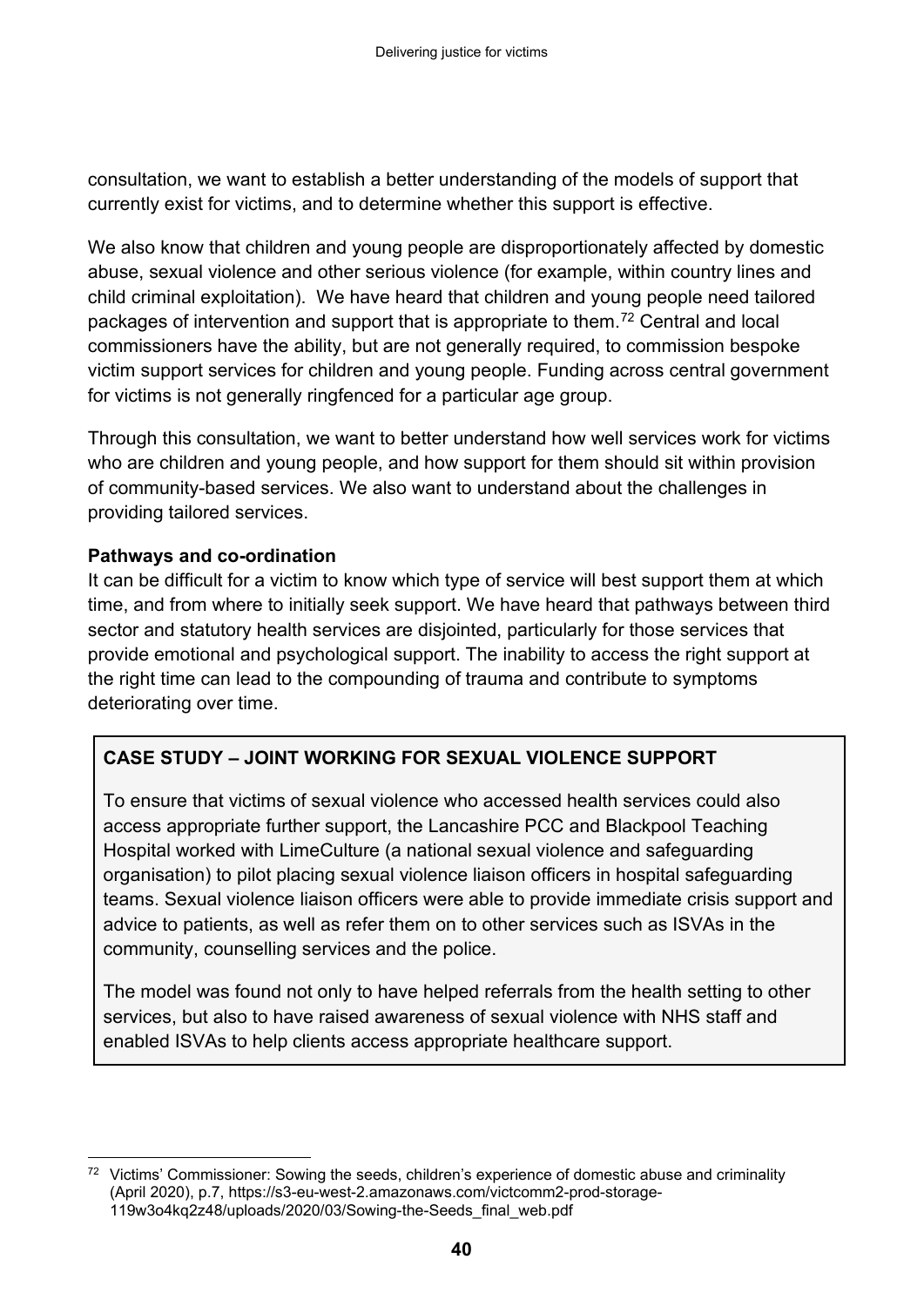#### **Co-ordination of commissioning support services**

The commissioning landscape is complex. Support services can be commissioned by a mix of groups, with some commissioned nationally by government departments and/or NHS England (such as the domestic abuse helpline, rape support fund and SARCs), and others commissioned locally by PCCs, clinical commissioning groups (CCGs) and local authorities.

This means that in many cases, there is no coherent strategy across a local area to co-ordinate service provision. We have heard from the sector that some challenges are structural, including a lack of effective partnership working and a lack of clear roles and responsibilities between different providers. The capacity of service providers can also be stretched to meet the commissioning, monitoring and reporting requirements associated with different funding streams, limiting the funding they can access and services they can provide. It can also be difficult for smaller organisations focusing on specialised support to access locally commissioned funding pots, given economies of scale and mixed local need.

Challenges in co-ordination can present barriers to targeting expenditure to meet demand and need. This risks duplication of resource in commissioning, as well as gaps in service provision. Some local areas have developed forums that bring together commissioners of relevant services to approach issues strategically and jointly. However, this is not the case in all areas, and success is often dependent on relationships rather than structures.

#### **CASE STUDY – JOINT COMMISSIONING OF VICTIM SUPPORT SERVICES**

Cheshire PCC saw a 45% rise in demand for support for victims of rape and sexual abuse, with static funding (over five years between April 2016 and March 2021). They identified a need for a joint commissioning framework to better meet the needs of people across such a large area.

They brought together the four local authorities within their area and NHS England to commission their Victims Aftercare Contract. Whilst the local authorities maintain their responsibility to provide aftercare services, this creates efficiencies in funding and delivery capacity. Involving NHS England, which commissions the local SARCs, alongside the police creates better join-up with the acute and aftercare pathway for victims, and facilitates improved access to mental health provision.

The joint commissioning relationship is maintained and managed through quarterly meetings of senior representatives. This provides the opportunity for all relevant groups to understand strategic and operational issues within the area. It enables the PCC to have clearer oversight of the funding and commissioning arrangements, which means that they can make better decisions to ensure that victims' needs are met.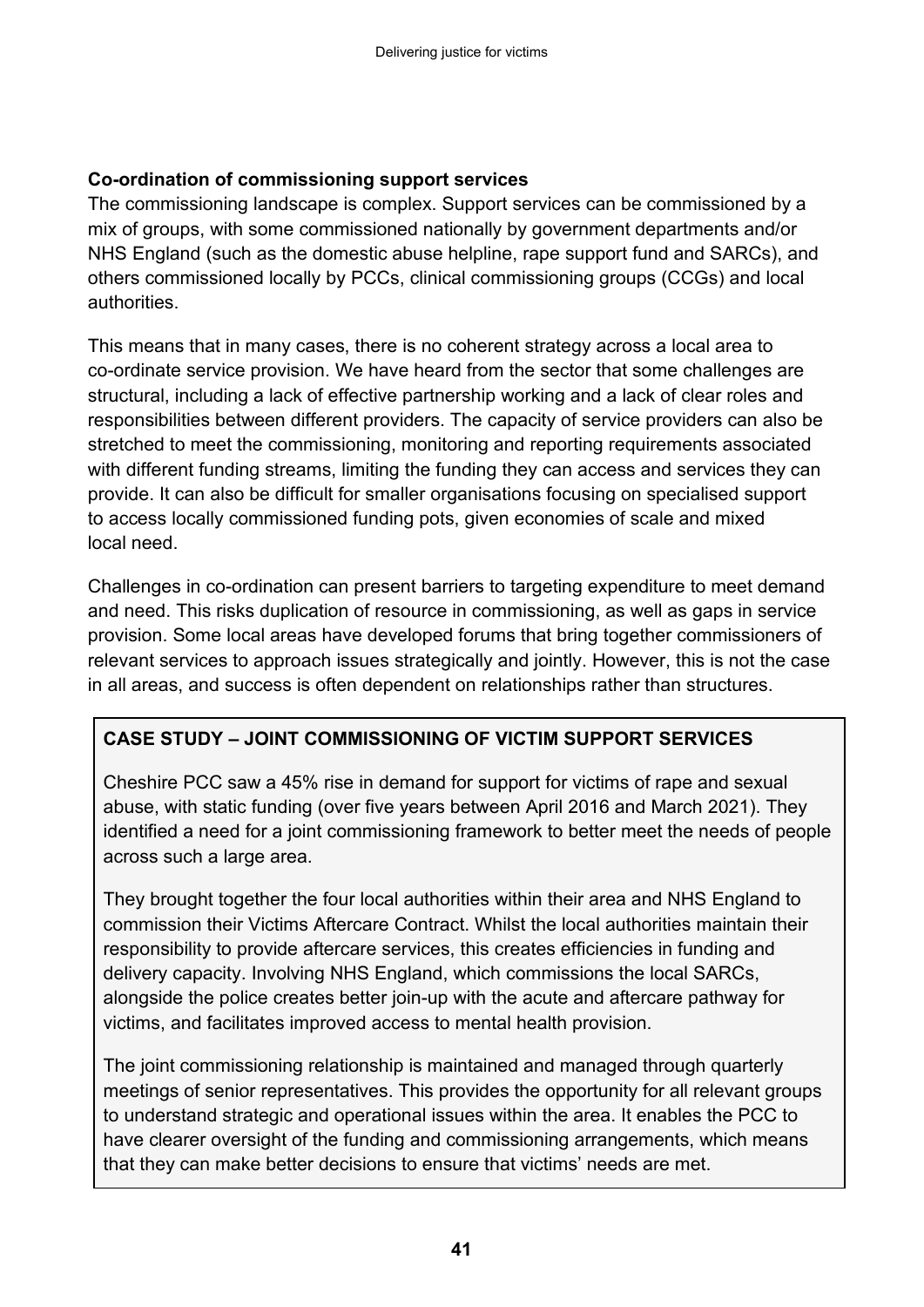We are therefore committed to consulting on the provision of community-based support for victims of domestic abuse and sexual violence to better understand how we can improve the commissioning and co-ordination of community-based services. This consultation is closely aligned with the work being undertaken by the Department of Health and Social Care, NHS England and NHS Improvement to ensure that reforms to establish statutory integrated care systems in health and social care in England (replacing CCGs) also ensure collaboration of the right groups to plan how to meet the needs of each area.

## **What government action might address**

We think that there is room to better co-ordinate how support services are commissioned and to clarify commissioning roles and responsibilities. Local commissioners could work together to strategically target funding, ensuring that the right services are commissioned to meet local need.

More formalised structures can help improve effective joint working between multiple agencies (we set out some examples below), enabling collaborative and locally-led strategies to meet shared aims. Requirements on local bodies can range from non-statutory grants through to legislation detailing prescriptive duties.

Examples include the duty and statutory guidance that require relevant agencies to work together to manage sexual and violent offenders (multi-agency public protection arrangements).<sup>73</sup> This was evaluated and found to have reduced reoffending and enabled a more committed multi-agency approach than before.<sup>[74](#page-45-1)</sup> The formalised approach in legislation set out a lead 'responsible authority' and put a 'duty to co-operate' on other services, such as local authorities and CCGs.

Another example of formalised collaboration is in the Crime and Disorder Act (1998), which required each local authority and PCC to formulate and implement a strategy to reduce local crime and disorder. A review found that this had steadily improved delivery of local crime and disorder reduction partnerships and recommended further clarification of individual roles and responsibilities within them.<sup>[75](#page-45-2)</sup> The upcoming serious violence duty proposed in the Police, Crime, Sentencing and Courts Bill will place a legal requirement on public authorities including the police, local authorities and health bodies to take a multiagency approach, focused on prevention and early intervention to reduce serious violence.

<span id="page-45-0"></span><sup>73</sup> [Multi-agency public protection arrangements \(MAPPA\):](https://www.gov.uk/government/publications/multi-agency-public-protection-arrangements-mappa-guidance) Guidance – GOV.UK (2021), [https://www.gov.uk/](https://www.gov.uk/government/publications/multi-agency-public-protection-arrangements-mappa-guidance) [government/publications/multi-agency-public-protection-arrangements-mappa-guidance](https://www.gov.uk/government/publications/multi-agency-public-protection-arrangements-mappa-guidance)

<span id="page-45-1"></span><sup>74</sup> Multi-agency public protection arrangements – Justice Inspectorates (GOV.UK), [https://www.justiceinspectorates.gov.uk/hmiprobation/research/the-evidence-base-probation/specific](https://www.justiceinspectorates.gov.uk/hmiprobation/research/the-evidence-base-probation/specific-types-of-delivery/mappa/)[types-of-delivery/mappa/](https://www.justiceinspectorates.gov.uk/hmiprobation/research/the-evidence-base-probation/specific-types-of-delivery/mappa/)

<span id="page-45-2"></span><sup>75</sup> Crime and Disorder Act Review (2005): [https://moderngov.harrow.gov.uk/documents/s15829/Crime%20](https://moderngov.harrow.gov.uk/documents/s15829/Crime%20and%20Disorder%20Act%20Review%20Recommendations%20APPENDIX%20A.pdf) [and%20Disorder%20Act%20Review%20Recommendations%20APPENDIX%20A.pdf](https://moderngov.harrow.gov.uk/documents/s15829/Crime%20and%20Disorder%20Act%20Review%20Recommendations%20APPENDIX%20A.pdf)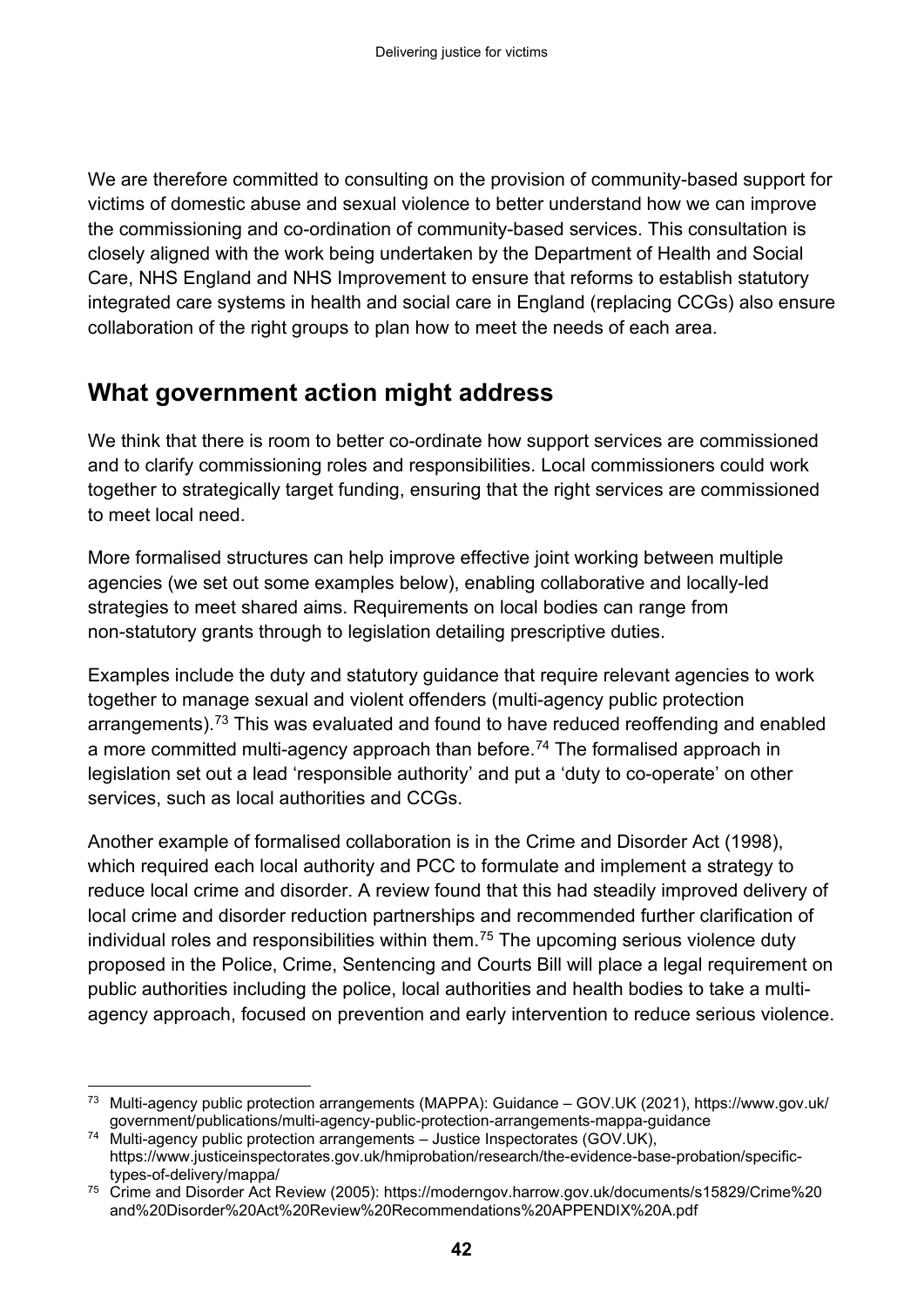The Domestic Abuse Act 2021 placed a duty on local authorities in relation to the provision of support to victims of domestic abuse and their children residing in safe accommodation, which was implemented in October 2021 and will be evaluated in due course.

We want to hear what more formalised collaboration structures and how more clearly defined roles and responsibilities could help to improve service provision, while retaining flexibility for local services to best meet local need. We also want to hear views on what could help to make sure that due consideration is given to the provision of tailored services, and how pathways between services can be clarified and improved.

## **Questions**

#### **Question 23:**

- **a)** What legislative duties placed on local bodies to improve collaboration where multiple groups are involved (such as those set out above) have worked well, and why?
- **b)** What are the risks or potential downsides of such duties?

**Question 24:** What works in terms of the current commissioning landscape, both nationally and locally, for support services for victims of:

- **a)** domestic abuse
- **b)** sexual violence (including child sexual abuse)
- **c)** other serious violence?

**Question 25:** How could the commissioning landscape be better brought together to encourage and improve partnership working and holistic delivery of victim services for: **a)** all victims of domestic abuse

- **b)** all victims of sexual violence
- **c)** all victims of other serious violence
- **d)** children and young people who are victims of these crimes?

#### **Question 26:**

- **a)** What can the Government do to ensure that commissioners are adequately responding and implementing the expertise of smaller, 'by and for' organisations in line with local need?
- **b)** Should national commissioning play a role in the commissioning framework for smaller, 'by and for' organisations?
	- Yes please explain why
	- No please explain why

**Question 27:** What can local commissioners (local authorities and PCCs) do to improve the commissioning of specialist 'by and for' services for their area?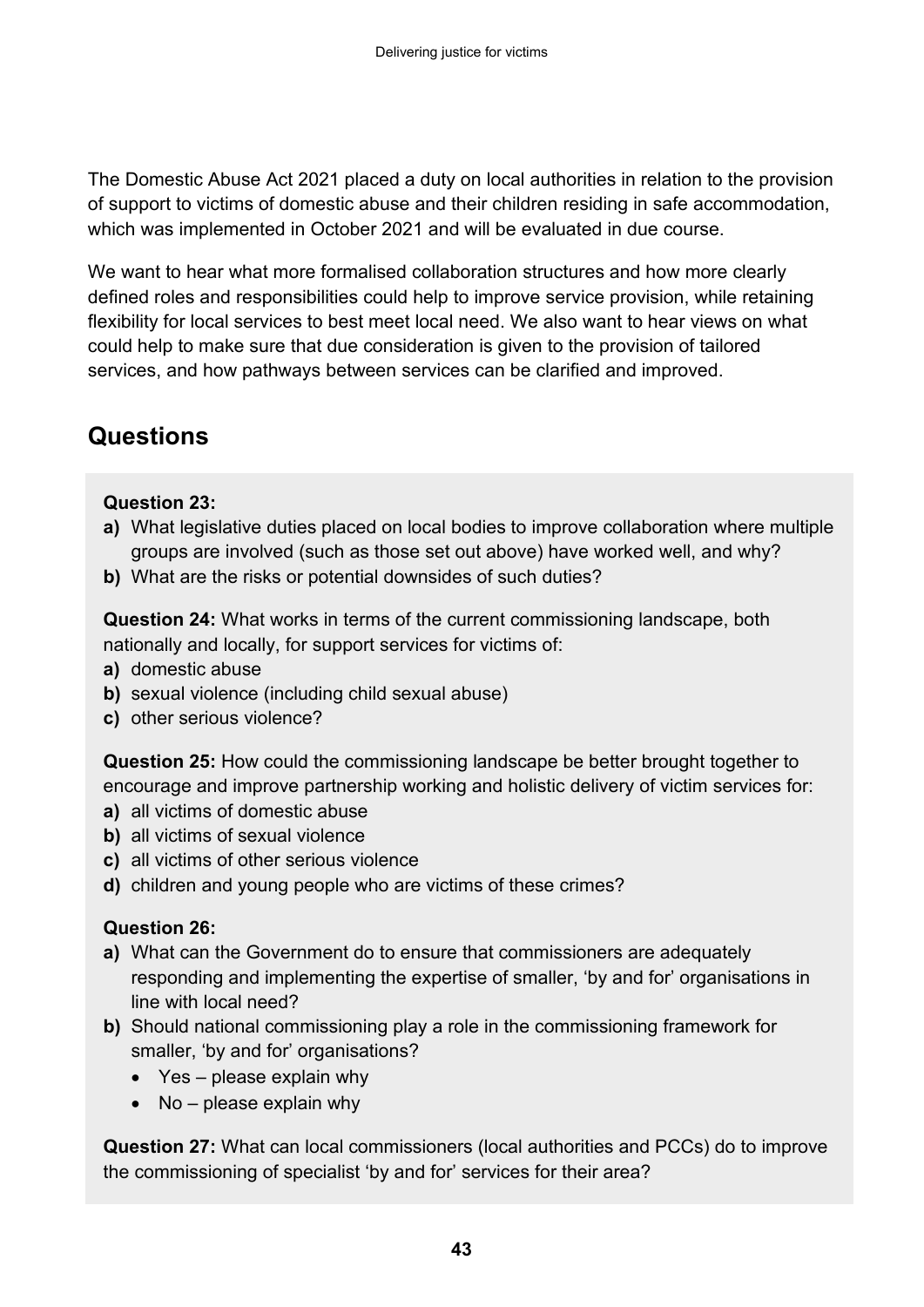#### **Question 28:**

- **a)** What challenges exist for victims in accessing integrated support across third sector and health service provisions?
- **b)** What and how could practical measures or referral mechanisms be put in place to address these?

## **Increasing the Victim Surcharge**

Finally, we want to make sure that the Victim Surcharge ('the surcharge') – one way through which we fund victim support services – ensures that offenders are making adequate financial reparation towards the cost of support for victims. As set out earlier in this chapter, there is a high demand for support services which has been compounded by the pandemic. We are considering proposals to increase the surcharge to generate further income for the provision of victim support services. This section seeks views on how this may be achieved.

### **Background and where we are now**

The surcharge was introduced in 2007 to ensure that offenders hold some responsibility towards the cost of supporting victims and witnesses. The court must order all offenders to pay the surcharge except where an offender does not have the means to pay both compensation to the victim and the surcharge. Compensation to individual victims is always paid before the surcharge is collected.

The surcharge was first introduced as a flat rate of £15 for only those offenders who received a fine. It has since been expanded to apply to all offenders that receive a sentence from the courts. It has only seen very moderate increases since its introduction. Adult offenders and offending organisations currently pay between £22 and £190 depending on the severity of the crime. The highest surcharge is applied to those who receive custodial sentences or receive a large fine.

Income collected from the surcharge is ringfenced and contributes to the Ministry of Justice's budget that is allocated to victim and witness support services.[76](#page-47-0) In 2021/22, the budget is £150.5 million, and the surcharge contribution is around 25%. The budget funds PCCs to deliver local support services for victims in their communities. It also funds national support such as:

<span id="page-47-0"></span><sup>&</sup>lt;sup>76</sup> The income collected is around £39 million [\(https://assets.publishing.service.gov.uk/government/uploads/](https://assets.publishing.service.gov.uk/government/uploads/system/uploads/attachment_data/file/936835/moj-annual-report-accounts-2019-2020.pdf) [system/uploads/attachment\\_data/file/936835/moj-annual-report-accounts-2019-2020.pdf\)](https://assets.publishing.service.gov.uk/government/uploads/system/uploads/attachment_data/file/936835/moj-annual-report-accounts-2019-2020.pdf) and the collection rate in 2019 over 18 months was 61% [\(https://www.gov.uk/government/collections/criminal](https://www.gov.uk/government/collections/criminal-court-statistics)[court-statistics\)](https://www.gov.uk/government/collections/criminal-court-statistics).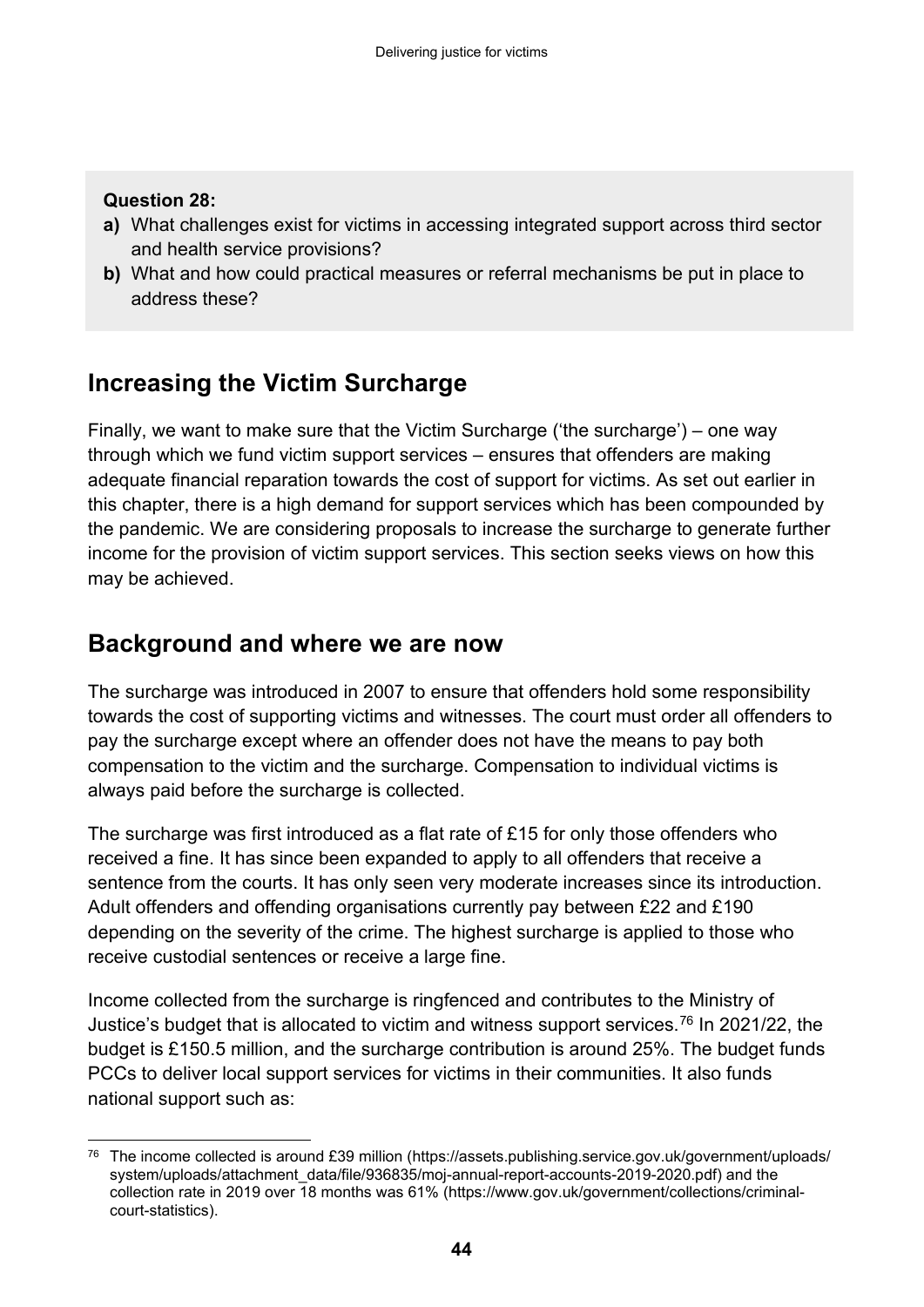- rape support centres across England and Wales
- the Court Based Witness Service
- the National Homicide Service

## **What government action might address**

The need for victim support services has continued to increase in demand, and this government is committed to ensuring that victims are able to access the support they need. This means that we need to look at further ways to fund these services, and one route could be through increasing the surcharge. The surcharge represents a tangible way for offenders to make reparation towards victims and help to fund the services that support them. Any income from the surcharge has to be used to fund victim and witness support services, which means that any further income will be contributing directly to these organisations from an increased surcharge.

In a pre-election pledge, the Government committed that the surcharge would be increased by 25% by 2024. An increase of 5% was completed last year, leaving a further 20% to deliver. The proposed increase would change the surcharge rates as below:

|                                                                                         | Surcharge rate                    |                                   |                                       |
|-----------------------------------------------------------------------------------------|-----------------------------------|-----------------------------------|---------------------------------------|
| <b>Sentence</b>                                                                         | <b>Previous</b>                   | Current-<br>5% increase           | Proposed –<br>further 20%<br>increase |
| Conditional discharge                                                                   | £21                               | £22                               | £26                                   |
| Fine (individuals / organisations)                                                      | 10% of fine. Min<br>£32, max £181 | 10% of fine. Min<br>£34, max £190 | 10% of fine. Min<br>£40, max £226     |
| Community order                                                                         | £90                               | £95                               | £113                                  |
| Sentence of imprisonment<br>(six months or less)                                        | £122                              | £128                              | £153                                  |
| Suspending sentence of<br>imprisonment (over six months)                                | £149                              | £156                              | £186                                  |
| Immediate custodial sentence<br>(six months or less)                                    | £122                              | £128                              | £153                                  |
| Immediate custodial sentence<br>(more than six months up to and<br>including two years) | £149                              | £156                              | £186                                  |
| Immediate custodial sentence<br>(two years to life)                                     | £181                              | £190                              | £226                                  |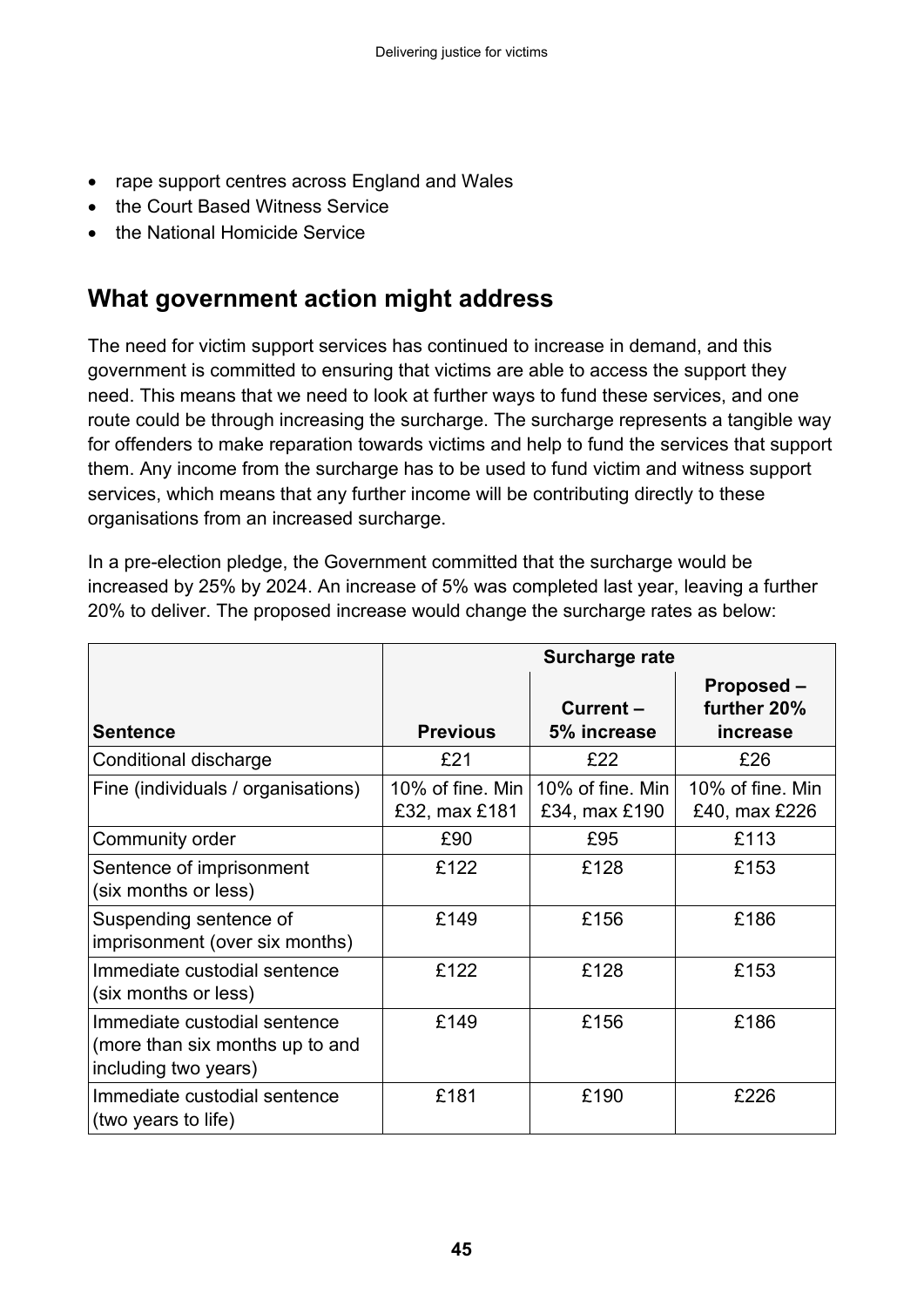Building on this pledge, we are seeking views on increasing the minimum rate for the surcharge above the 20% increase. As set out in the table above, the current lowest rate is £22 and the highest is £190. This variation of rates is due to the severity of the offence. However, this does not preclude increasing the minimum level that an offender has to pay.

We also propose to explore increasing the minimum level of surcharge to £100. This would change two surcharge rates: conditional discharge and minimum-cap fines (based on the 20% increase being implemented). For example, this means that conditional discharge could increase further from £26 to £100. For organisations and adult individuals sentenced to a fine, the current surcharge is 10% of the fine value with a minimum cap of £34 and a maximum cap of £190 (payable on fines of £1,900 and above). This could mean that the fine minimum cap could increase from £40 to £100. The remaining surcharge rates would be subject to the 20% increase as set out above in the table.

The surcharge for fines differs from the surcharge payable on community or custodial sentences, as it can be paid by both organisations and individuals. The majority of individual offenders are sentenced to a level of fine that means they will pay the surcharge at the minimum cap (i.e. a fine of £340 or less). Organisations typically receive higher fines and will pay either 10% or £190. This means that individuals are more likely to pay £34 (which can be higher than 10% of the fine) whereas, despite receiving larger fines, some organisations will pay £190 (which can be lower than 10% of the fine). We are seeking views on whether we should address this disparity.

We also wish to consider whether to increase the minimum rates for other more serious sentences both to reflect the impact on victims and for proportionality, with an increase in the minimum surcharge for fines and conditional discharges. The amount of income any increase will generate will vary as this is dependent on collection rates remaining consistent. There is no time limit to pay the surcharge so it can be paid over many months.

We will use evidence gathered to inform any final proposal and will produce an impact assessment with a response to this consultation. If it looks likely that the cost and benefit analysis of the proposal demonstrates burdens on businesses or charities of over £5 million per year, then we will endeavour to seek a Regulatory Policy Committee opinion.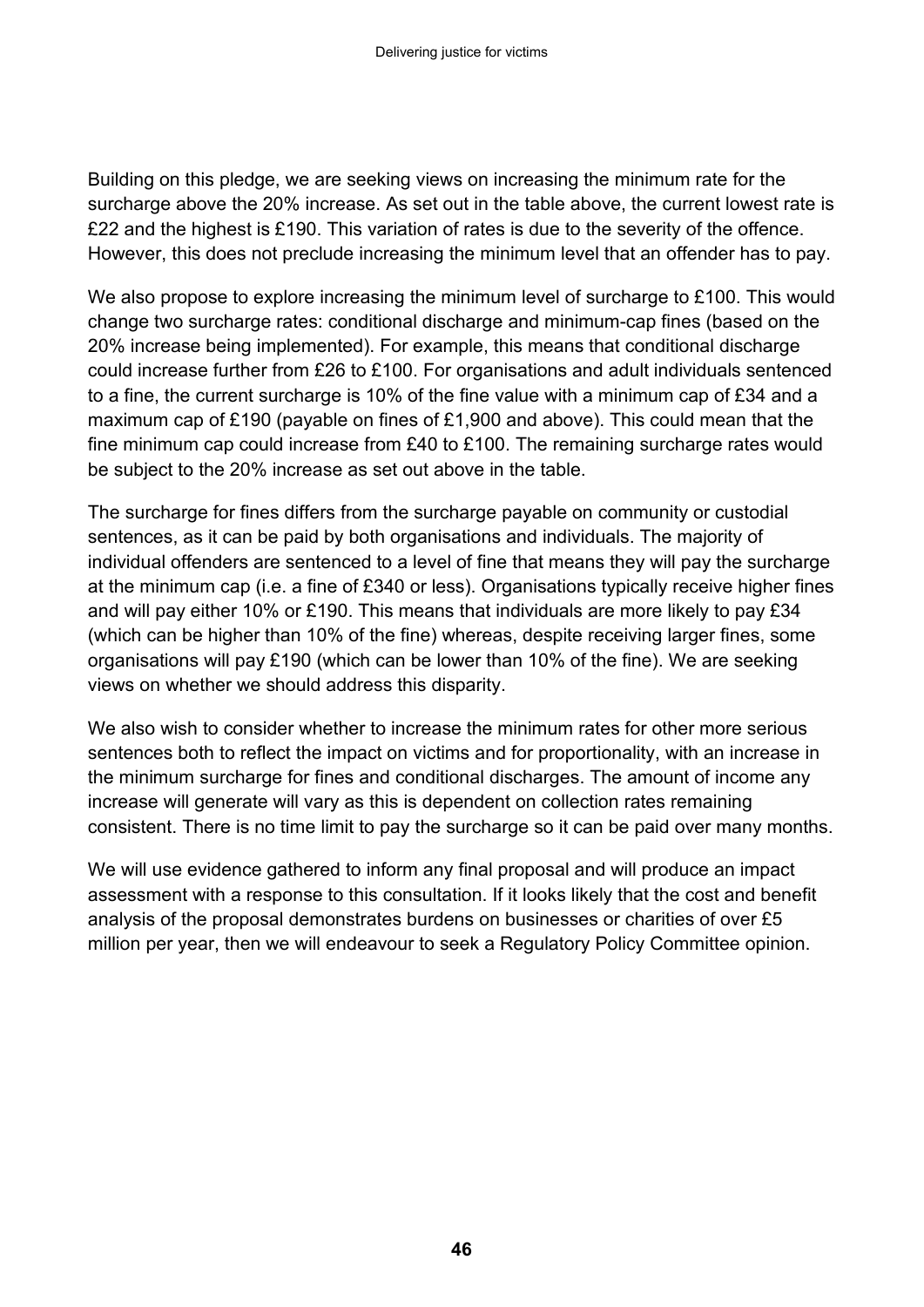## **Questions**

#### **Question 29:**

- **a)** Do you agree that we should explore increasing the surcharge?
	- Yes please explain why
	- No please explain why
	- Don't know / no answer
- **b)** Should we consider an overall percentage increase (for example, increasing the surcharge rate by 20%)? If so, do you have any views on what the percentage increase should be?
- **c)** Should we increase the minimum rate (for example, to £100)? If so, do you have any views on what the minimum rate should be?

**Question 30:** The surcharge for fines differs to the other surcharge impositions, as it is paid by both individuals and organisations and is calculated as a percentage amount of the fine with minimum and maximum caps.

- **a)** Do you agree that we should review the surcharge paid for fines?
	- Yes please explain why
	- $\bullet$  No please explain why
	- Don't know / no answer
- **b)** Should we review the cap rates for surcharge amounts for fines? If so, do you have any views on what the minimum / maximum caps should be?
- **c)** Should we review the percentage amount? If so, do you have any views on what the percentage amount should be?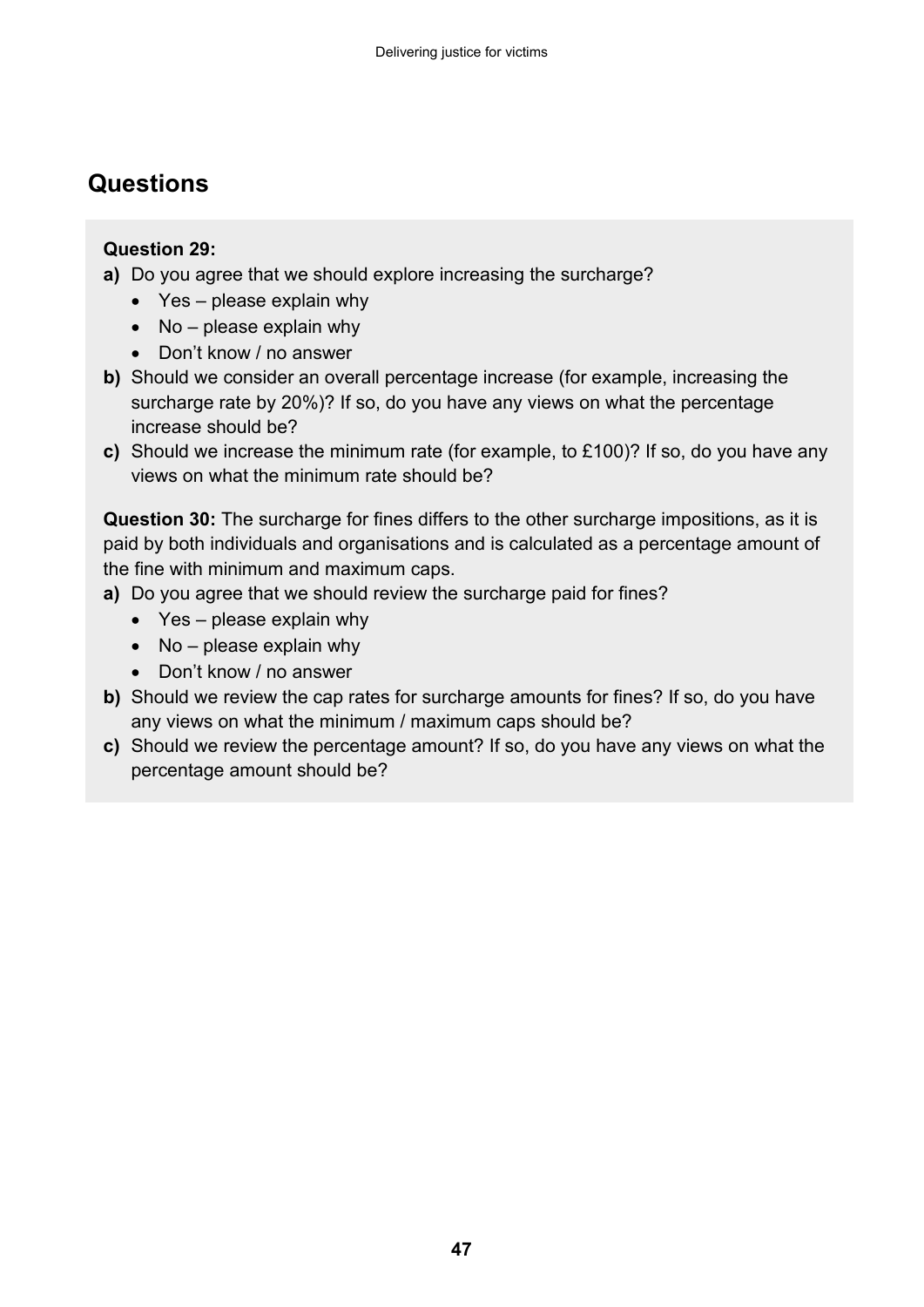## <span id="page-51-0"></span>**Chapter 4 – Improving advocacy support**

## **Our vision**

It is our vision that victims are supported to rebuild their lives and recover from the impacts of crime through accessible, professional and well-co-ordinated services. Victims' advocates – ISVAs, IDVAs and other kinds of advocates – have a crucial role to play in helping vulnerable victims to access support, cope, recover and engage with the criminal justice system.

We are looking at the role of victim advocates in this consultation because we understand their vital role in improving victims' journeys. Victim satisfaction with ISVAs and IDVAs is second only to their satisfaction with trained counsellors/psychologists, highlighting the critical and beneficial role they provide.[77](#page-51-1) Research has also shown that 93% of rape victims receiving support from an ISVA or other support service reported the offence to the police, compared to 54% without this support.[78](#page-51-2)

We think there are ways in which government action could help overcome challenges that advocates face in delivering support. We have worked hard to increase provision so that more victims can benefit from the support of an ISVA and an IDVA – ringfencing £27 million, which enabled up to 700 roles in 2020/21, and securing additional funding in the next Spending Review period. Through this consultation, we also want to consider how further government action can support professional advocates for adult and child victims of hidden-harm crimes (in particular ISVAs and IDVAs) to be as well-equipped as possible to provide the best support and services. We will seek to build our knowledge of best practice and consider where and whether it would be beneficial to standardise and strengthen advocate roles, and where government action could help do so. Victims should have a consistent and trusted service, whatever their experience, and wherever they are in the country. We also want to examine how advocates should work with other agencies to provide victims with a joined-up and seamless experience of the criminal justice system, and in what ways the Government can or should intervene to facilitate better multi-agency working.

<span id="page-51-1"></span><sup>77</sup> [Tackling violence against women and girls strategy – GOV.UK, \(July 2021\)](https://assets.publishing.service.gov.uk/government/uploads/system/uploads/attachment_data/file/1005630/Tackling_Violence_Against_Women_and_Girls_Strategy-July_2021-FINAL.pdf)  [https://assets.publishing.service.gov.uk/government/uploads/system/uploads/attachment\\_data/file/10056](https://assets.publishing.service.gov.uk/government/uploads/system/uploads/attachment_data/file/1005630/Tackling_Violence_Against_Women_and_Girls_Strategy-July_2021-FINAL.pdf) [30/Tackling\\_Violence\\_Against\\_Women\\_and\\_Girls\\_Strategy-July\\_2021-FINAL.pdf](https://assets.publishing.service.gov.uk/government/uploads/system/uploads/attachment_data/file/1005630/Tackling_Violence_Against_Women_and_Girls_Strategy-July_2021-FINAL.pdf)

<span id="page-51-2"></span> $\frac{5}{78}$  Rape survivors and the criminal justice system – Victims' Commissioners Office (October 2020), p.14 [https://victimscommissioner.org.uk/published-reviews/rape-survivors-and-the-criminal-justice-system/.](https://victimscommissioner.org.uk/published-reviews/rape-survivors-and-the-criminal-justice-system/) This is an association, rather than causal. Survivors may be more likely to report because they have an ISVA or those who report are more likely to be referred to an ISVA.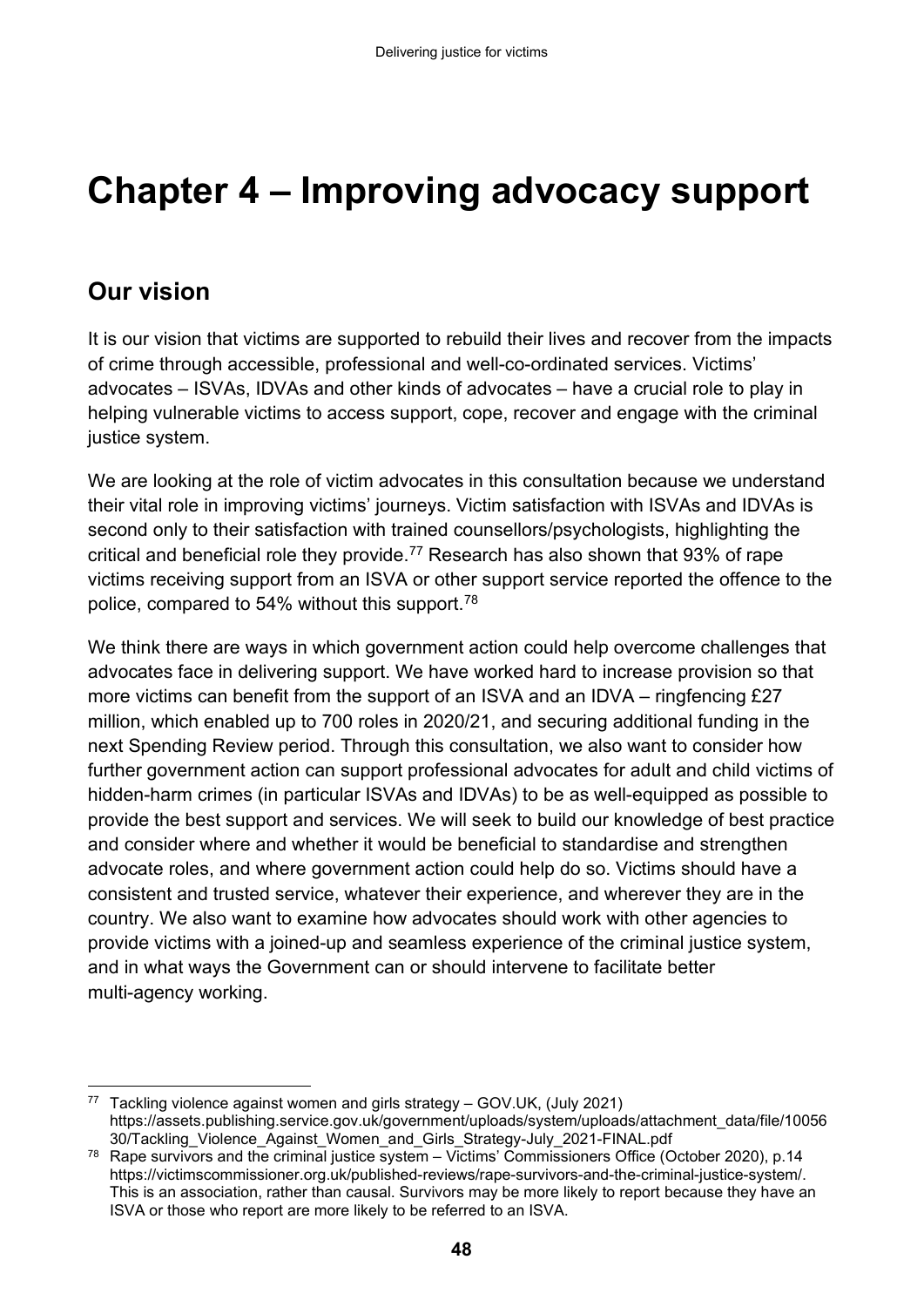This consultation focuses primarily on ISVAs and IDVAs as we have a more developed understanding of these positions and the Government funding for these roles.<sup>[79](#page-52-0)</sup> However, we do appreciate that similar advocate roles exist, and there are questions in this consultation that can apply equally to all advocate services.<sup>[80](#page-52-1)</sup>

In this chapter we seek views on:

- the 'on the ground' experiences of ISVAs, IDVAs and similar advocate roles that support victims of domestic abuse, sexual violence and other hidden harms, alongside the organisations which train and recruit them
- how these roles interact with other agencies within and outside of the criminal justice system and family justice system
- best practices and consideration of what more could be done to further develop ISVA and IDVA roles, including in relation to children and young people
- whether statutory and/or non-statutory standards, guidance or other frameworks could strengthen advocate roles
- if and how the Government can play a role in improving and standardising work in the advocate space

## **Defining functions**

#### **Background and where we are now**

Victim advocates come in many forms, but will all largely provide a crisis intervention role, with the goal of improving safety of and reducing risk to the victim. Advocates also work to ensure that victims can make informed choices and enable access to a range of services and agencies, including the criminal justice system.<sup>81</sup>

However, there are no clear, set definitions of victim advocacy in England and Wales. This results in inconsistent standards and difficulty in tracking supply and demand, measuring impact, and monitoring victim support and experience. Research from the Victims' Commissioner suggests that without definitions of the roles and responsibilities of advocates, roles may overlap with existing services provided by other agencies.<sup>[82](#page-52-3)</sup> We believe that greater understanding of the key functions of advocates and improved sharing of knowledge and standards could be useful, helping to avoid duplication and confusion in

<span id="page-52-0"></span> $79$  Extra £40m to help victims during pandemic and beyond – GOV.UK (February 2021), <https://www.gov.uk/government/news/extra-40m-to-help-victims-during-pandemic-and-beyond>

<span id="page-52-1"></span><sup>80</sup> Other advocate roles in existence include Independent Gender Violence Advisors (IGVAs), Refuge Advocates to Independent Stalking Advocacy Caseworkers (ISACs), Homicide Caseworkers, Young People's Violence Advisors (YPVAs), and Family Court IDVAs, alongside a range of caseworkers who provide similar functions. There are also specific advocates to care for children and young people.

<span id="page-52-2"></span><sup>81</sup> National scoping exercise of advocacy services for victims of violence against women and girls -GOV.SCOT (August 2017), [https://www.gov.scot/publications/national-scoping-exercise-advocacy](https://www.gov.scot/publications/national-scoping-exercise-advocacy-services-victims-violence-against-women-girls/pages/11/)[services-victims-violence-against-women-girls/pages/11/](https://www.gov.scot/publications/national-scoping-exercise-advocacy-services-victims-violence-against-women-girls/pages/11/)

<span id="page-52-3"></span><sup>82</sup> Victim Advocates: A Rapid Evidence Assessment – Victims' Commissioner (February 2019), p.24 <https://victimscommissioner.org.uk/published-reviews/victim-advocates-a-rapid-evidence-assessment/>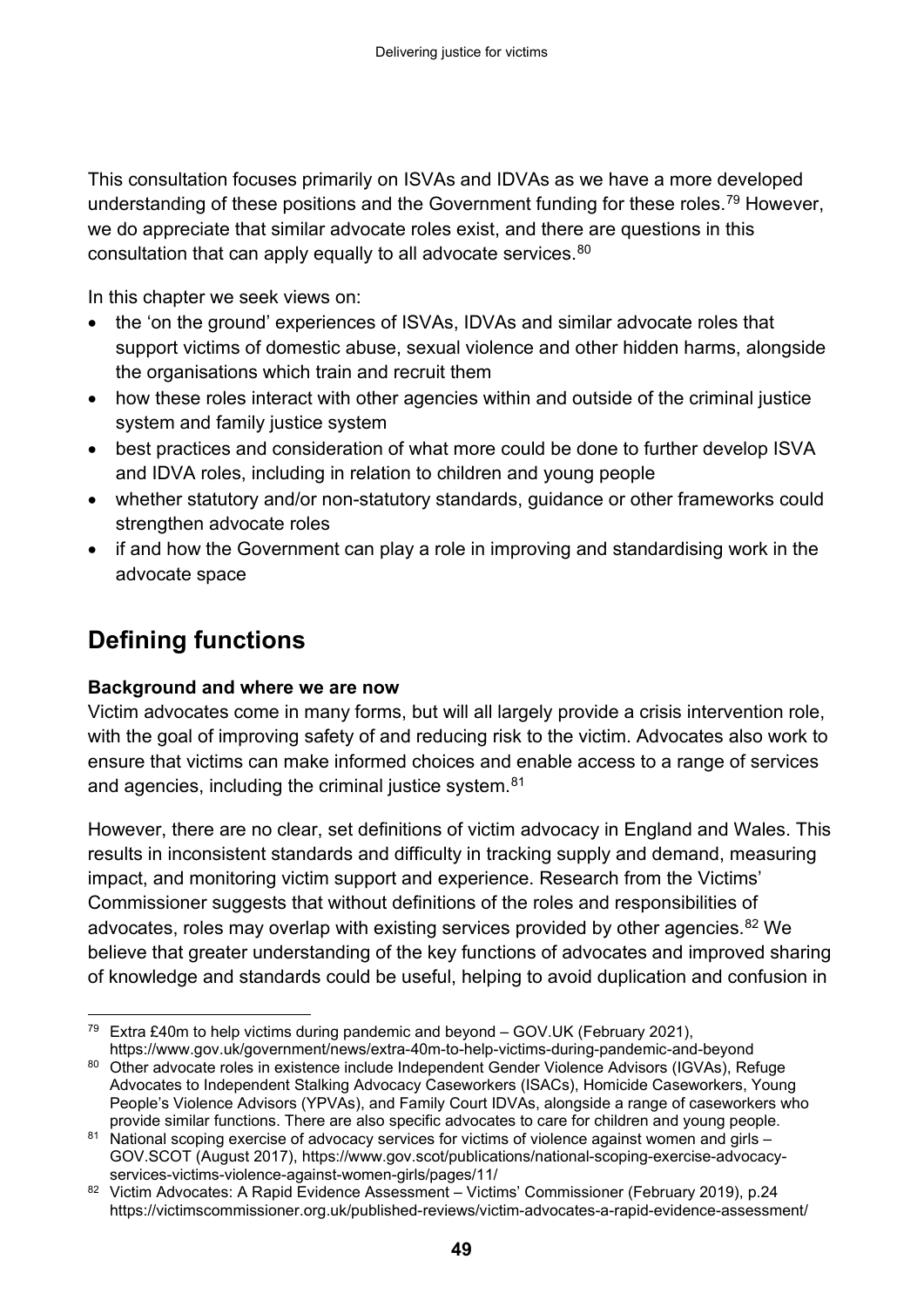the system. This would help victims to know that when they access advocacy services, they will always receive high-quality and timely support.

We want to make sure that any government interventions do not detract from the rich, complex and varied work that these roles can provide. We want to make sure that any definitions, standards or guidance allow for continued innovation and creativity in advocacy delivery, as spearheaded by the sector to date.

IDVAs and ISVAs serve similar functions but are distinct from one another. While there may be some overlap in common understanding and practice, both roles have unique knowledge and skills. They also share common challenges.

We are also aware that there are other roles which provide similar support to victims of sexual violence and domestic abuse, who do not self-describe as IDVAs or ISVAs. This is particularly prominent within services supporting children and young people and critical specialist services run by 'by and for' organisations serving those from particular communities or with specific needs.

## **What government action might address**

We believe that defining key functions of advocates could increase victims' awareness of the support they should expect to receive, and so improve access, and likewise increase other agencies' understanding and willingness to engage with these roles.

We want to deepen our understanding of advocacy support, including advocates working in 'by and for' organisations, noting the specific challenges they face in accessing resources and engaging other agencies, to inform the development of potential definitions to underpin these roles.

## **Questions**

**Question 31:** How do IDVAs fit into the wider network of support services available for victims of domestic abuse?

**Question 32:** How might defining the IDVA role impact services, other sector workers and IDVAs themselves?

**Question 33:** How do ISVAs fit into the wider network of support services available for victims of sexual violence?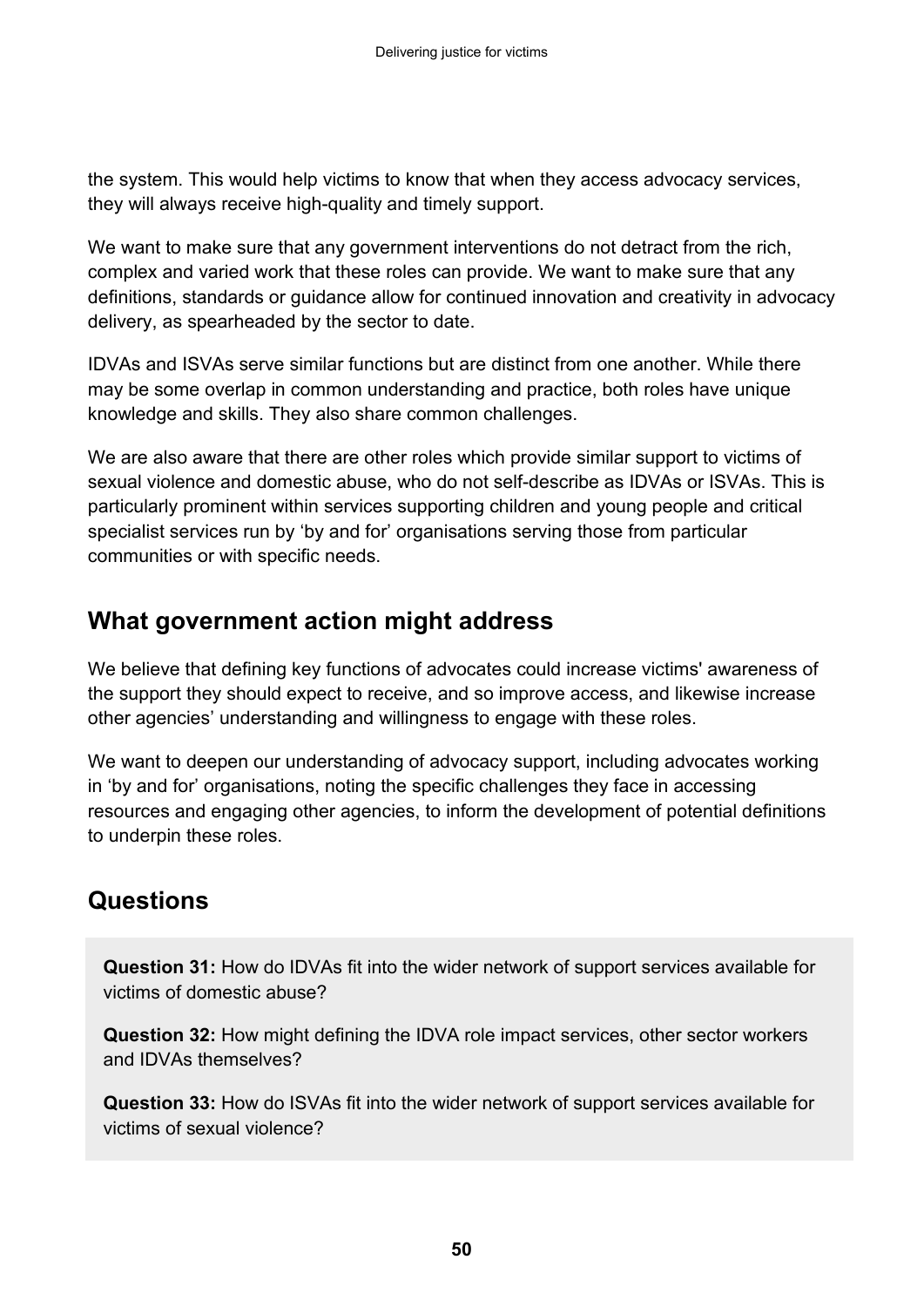**Question 34:** How might defining the ISVA role impact services, other sector workers and ISVAs themselves?

**Question 35:** What are the challenges in accessing advocate services, and how can the Government support advocates to reach victims in all communities?

**Question 36:** What other advocacy roles exist that support victims of hidden crimes, such as forms of other serious violence? Please outline the functions these roles perform. To what extent are the challenges faced similar to those experienced by ISVAs and IDVAs? Are there specific barriers?

## **Quality standards**

#### **Background and where we are now**

There are several organisations that set quality standards for ISVA and IDVA practice, which advocate services work to meet. These organisations also provide training and accredited qualifications that ISVAs and IDVAs undertake to gain tools, skills, knowledge and expertise to support victims. While training and accreditation may vary, there are similar principles in place. From conversations with providers and stakeholders, we know that the different approaches reflect differences in ethos and ideological approach of the various providers.

Despite the benefits that this range of perspectives brings, we are aware that having different qualifications can create complexities. Several stakeholders have raised the issue of qualified IDVAs or ISVAs retraining with a different organisation due to commissioning contract specifications, or facing barriers to securing training and accreditation due to time and financial constraints. This can be particularly problematic for those who provide specialist services as they often work across a larger area, encounter different commissioning requirements in each region or face challenges in securing funding.

At present, there is a limited amount of guidance for these roles, and none of it is legally binding or enforceable. This includes the Home Office's 2017 'essential elements of the ISVA role'. However, there is no equivalent government-issued quidance for IDVA roles.<sup>[83](#page-54-0)</sup>

<span id="page-54-0"></span><sup>83</sup> The end-to-end rape review report on findings and actions (June 2021), [https://assets.publishing.service.gov.uk/government/uploads/system/uploads/attachment\\_data/file/10014](https://assets.publishing.service.gov.uk/government/uploads/system/uploads/attachment_data/file/1001417/end-to-end-rape-review-report-with-correction-slip.pdf) [17/end-to-end-rape-review-report-with-correction-slip.pdf](https://assets.publishing.service.gov.uk/government/uploads/system/uploads/attachment_data/file/1001417/end-to-end-rape-review-report-with-correction-slip.pdf)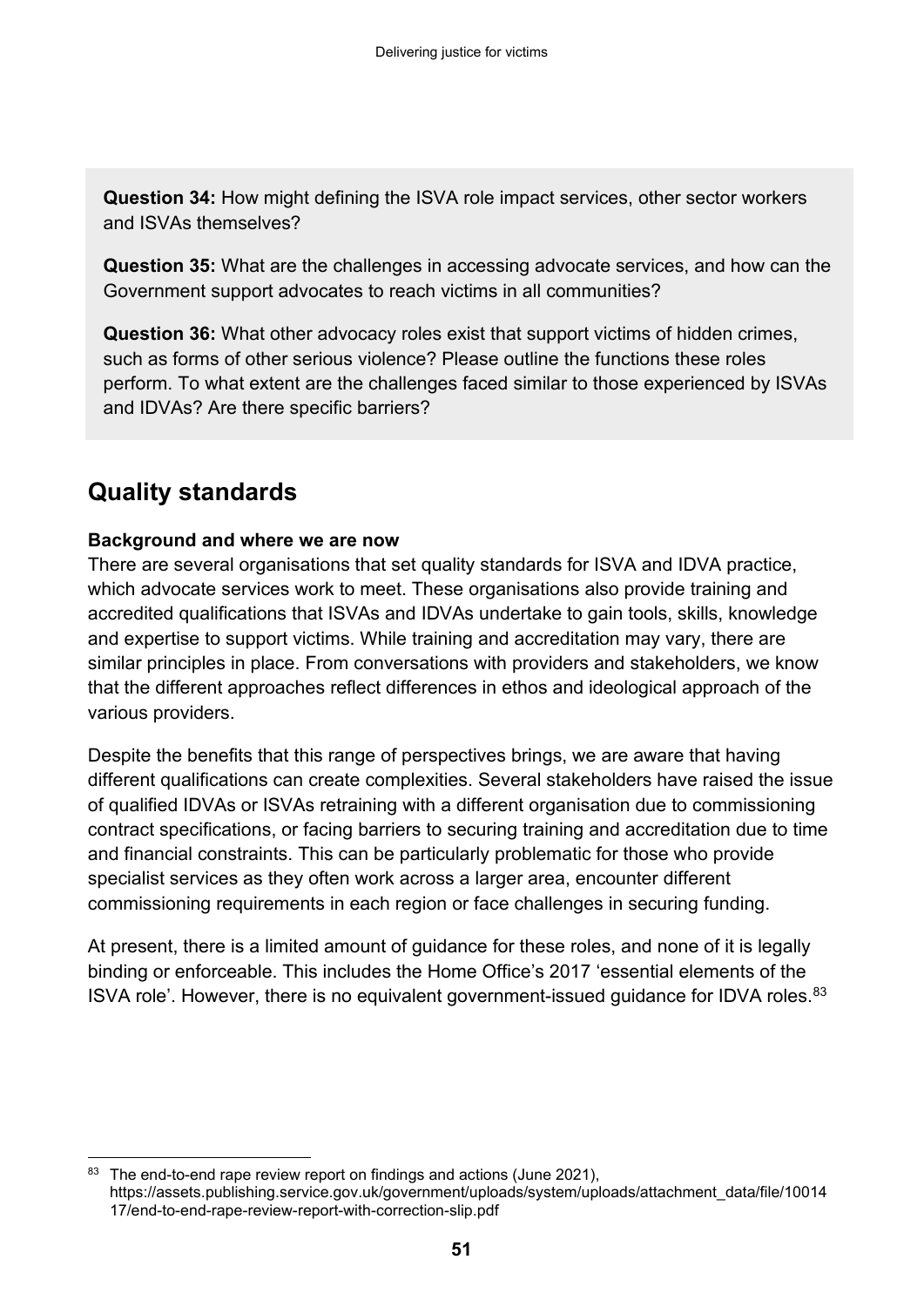## **What government action might address**

We want to understand if further or updated guidance for these advocate roles would be beneficial, and whether additional measures relating to standards for the professional advocate roles would have an impact.

## **Questions**

**Question 37:** How useful is existing guidance, and how can this guidance be strengthened?

**Question 38:** Is more action needed to define standards for ISVAs and to ensure they are met? If yes, who is best placed to take this action?

**Question 39:** Is more action needed to define standards for IDVAs and to ensure they are met? If yes, who is best placed to take this action?

**Question 40:** What are the advantages and disadvantages of the current qualifications and accreditation structures? Are there any changes that could improve it?

### **Advocate relationships with other agencies**

#### **Background and where we are now**

Advocates need to work with many agencies, including the police, CPS, HMCTS, health, housing, education, employment and social care sectors. All these agencies may play a crucial role in supporting victims' recovery. Advocates have been recognised for their work in engaging stakeholders to actively set direction and provide clarity so that victims can focus on important steps towards justice and recovery.<sup>[84](#page-55-0)</sup> They also provide an interlink between victims' services and the wider support an individual may be receiving, particularly individuals with multiple needs. When an advocate builds strong relationships with partners across different sectors, victims feel better supported and, if engaged in the criminal justice system, more able to take their case forward.

However, advocates can face barriers to establishing strong working relationships. For instance, there is evidence that shows there is a need for advocates' roles to be better understood.<sup>85</sup> The evidence suggests that one in five domestic abuse services and one in

<span id="page-55-0"></span><sup>&</sup>lt;sup>84</sup> Victim advocates: A rapid evidence assessment – Victims' Commissioner (February 2019), p.24<br>https://victimscommissioner.org.uk/published-reviews/victim-advocates-a-rapid-evidence-assessment/

<span id="page-55-1"></span><sup>85</sup> Kohli, R.K.S., et al., Evaluation of Independent Child Trafficking Advocates trial: final report, Home Office Research Report 86 (2015), p.6 [https://assets.publishing.service.gov.uk/government/uploads/system/](https://assets.publishing.service.gov.uk/government/uploads/system/uploads/attachment_data/file/486138/icta-horr86.pdf) [uploads/attachment\\_data/file/486138/icta-horr86.pdf](https://assets.publishing.service.gov.uk/government/uploads/system/uploads/attachment_data/file/486138/icta-horr86.pdf)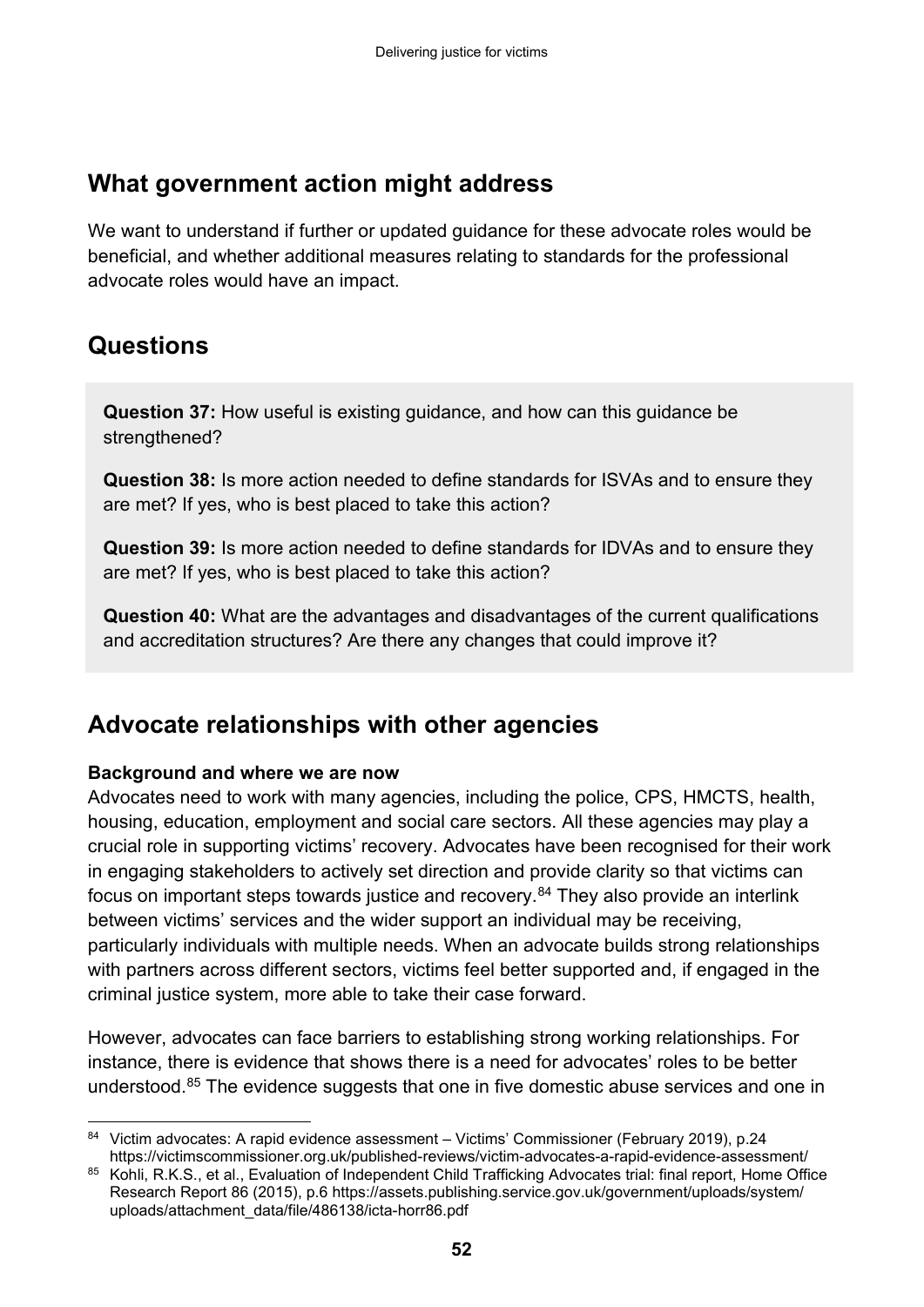three sexual violence services have been prevented on occasion from supporting victims in court. This suggests that there may be a need for better communication of their roles to court staff and the judiciary, to ensure effective working with IDVAs and ISVAs.<sup>[86](#page-56-0)</sup>

#### **CASE STUDY – THE CRUCIAL ROLE OF IDVAS IN SUPPORTING VICTIMS**

As part of the recent police engagement with women and girls thematic inspection, findings from Her Majesty's Inspectorate of Constabulary and Fire and Rescue Services (HMICFRS) support what stakeholders have already told us about the importance of victim advocates and the crucial role they play in the wider system.

It conducted lived experience research, where a domestic abuse victim said: "We relied heavily on [named advocate]. They've been the link to it all, the consistent person to keep us updated, follow up, listen to us. I don't know how anyone copes without that…. It was very, very hard going through it. The scaffolding we got from others was what sustained us, not [from] the police."[87](#page-56-1)

## **What government action might address**

Agencies are currently under no obligation to engage with advocates, and we believe that a lack of involvement could be due to other professionals not fully understanding the advocate role or believing this to be outside their remit. While there is good practice in some places, we are concerned that this is not consistent and can negatively impact victims – sometimes retraumatising them.

We want to understand how we could better raise the status of these roles and promote better collaboration between advocates and other agencies.

## **Questions**

**Question 41:** How can we ensure that all non-criminal justice agencies (such as schools, doctors, emergency services) are victim aware, and what support do these agencies need in order to interact effectively with IDVAs, ISVAs or other support services?

<span id="page-56-0"></span><sup>86</sup> Understanding court support for victims of domestic abuse – Safe Lives and Domestic Abuse Commissioner (June 2021), p.29, [https://safelives.org.uk/sites/default/files/resources/Court%20Support](https://safelives.org.uk/sites/default/files/resources/Court%20Support%20Mapping%20Report%20-%20DAC%20Office%20and%20SafeLives.pdf)

<span id="page-56-1"></span><sup>87</sup> HMICFRS, Police response to violence against women and girls: Final inspection report (2021), [https://www.justiceinspectorates.gov.uk/hmicfrs/publication-html/police-response-to-violence-against](https://www.justiceinspectorates.gov.uk/hmicfrs/publication-html/police-response-to-violence-against-women-and-girls-final-inspection-report/)[women-and-girls-final-inspection-report/](https://www.justiceinspectorates.gov.uk/hmicfrs/publication-html/police-response-to-violence-against-women-and-girls-final-inspection-report/)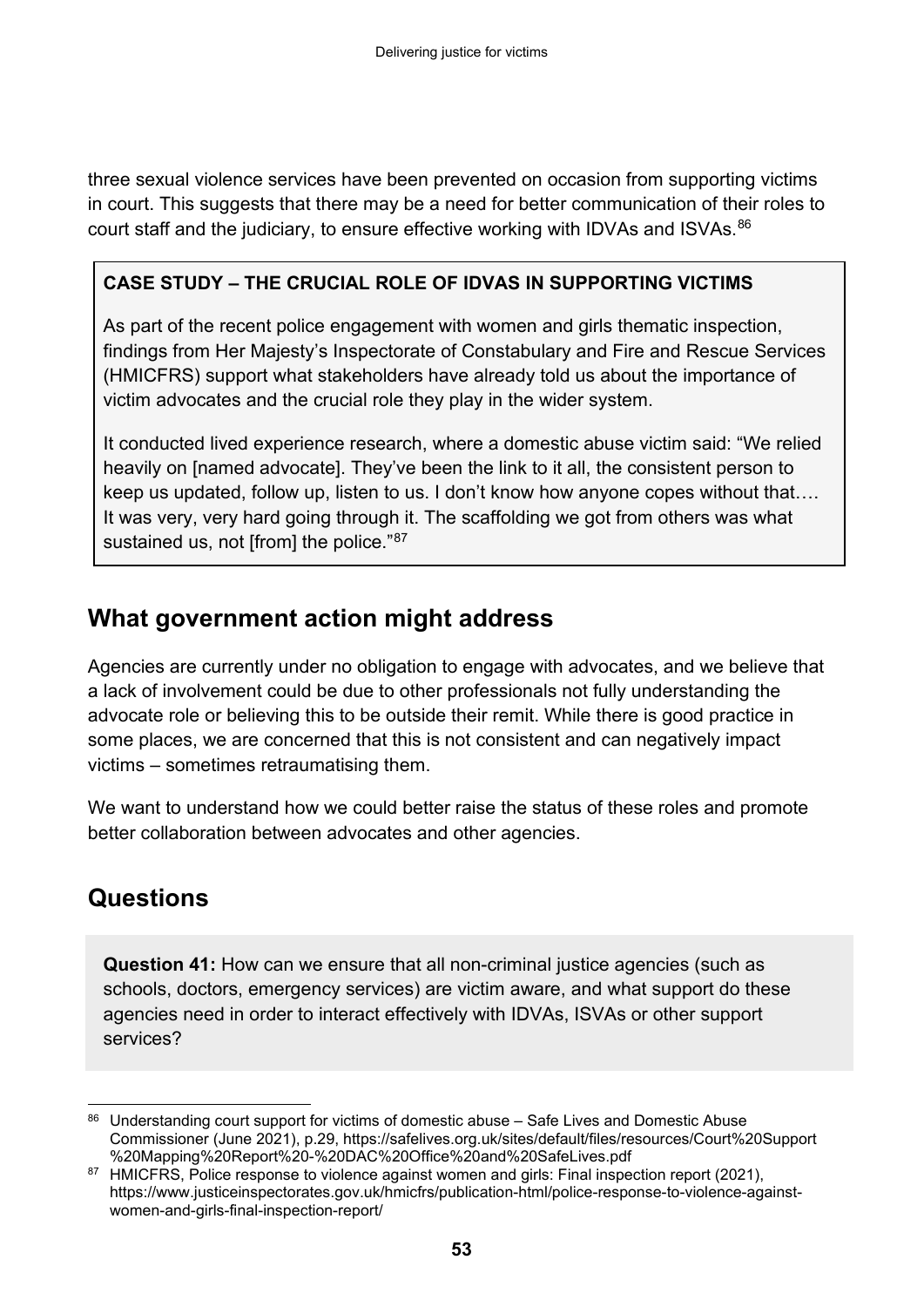**Question 42:** What are the barriers faced by ISVAs preventing effective cross-agency working, and what steps could the Government take to address these?

**Question 43:** What are the barriers faced by IDVAs preventing effective cross-agency working, and what steps could the Government take to address these?

**Question 44:** What are the barriers facing specialist or 'by and for' services preventing cross-agency working, and what steps could the Government take to address these?

## **Advocates for children and young people**

#### **Background and where we are now**

Children and young people are increasingly exposed to crimes hidden from public view. Domestic abuse is the most common type of abuse that children are referred to children's services for, with one in seven (14%) children and young people under the age of 18 living with domestic abuse at some point in childhood.<sup>[88](#page-57-0)</sup> Children and young people navigate a busy and complex support landscape, dealing with a host of voluntary, legal and statutory support roles, including children's social care workers, all working to help children and young people to rebuild and recover.

To address children and young people's distinct needs, a number of advocate roles have been created, including Young People's Violence Advisors, Independent Trafficking Guardians, Children's ISVAs and Children's IDVAs. These roles are somewhat less developed and not as widespread compared to adult advocacy roles. In addition to these roles, children and young people who are victims in the criminal justice system may also be offered the support of Registered Intermediaries who will support children to provide their best evidence in court.

Despite the fact that children and young people are entitled to support under the Code when they are victims of crime, we know that not every child who needs support will meet the threshold for help from children's social care, or will want to engage with statutory services. This leaves many children and young people without support, meaning that they may return to the system at a later date with higher risk concerns.

<span id="page-57-0"></span><sup>88</sup> Impact on children and young people – Womens Aid, [https://www.womensaid.org.uk/information](https://www.womensaid.org.uk/information-support/what-is-domestic-abuse/impact-on-children-and-young-people/)[support/what-is-domestic-abuse/impact-on-children-and-young-people/](https://www.womensaid.org.uk/information-support/what-is-domestic-abuse/impact-on-children-and-young-people/)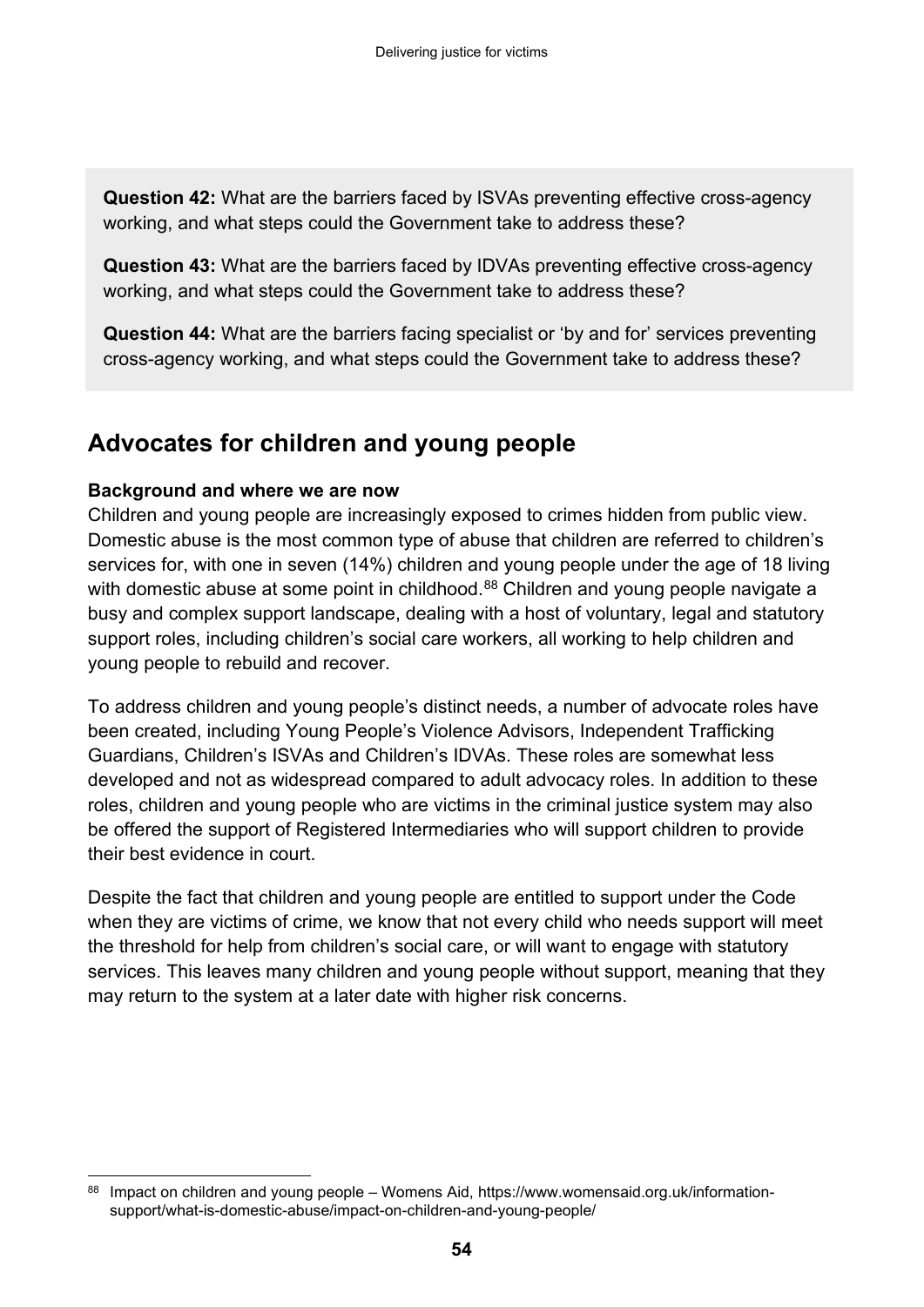## **What government action might address**

Ensuring that children and young people get the right support at the right time is key, as we know that the more adversity a child faces, the greater likelihood of long-term impact, including risk of future harm. This is why working together to support young people who are victims of crime is a priority across government, and an approach that is mirrored on the ground as multiple agencies and bodies co-ordinate to try and best protect children, young people and their families.

We are interested in learning more about these existing roles, how they interact with adult-focused roles, and how they engage with other agencies working with children and young people.

## **Questions**

**Question 45:** Please comment on the training required to support advocates for children and young people. How do these differ to adult advocate training, and are there barriers that exist to accessing this?

**Question 46:** What are the barriers to effective work with children and young people in this area, and what action could the Government take to address these?

**Question 47:** What best practice is there on referral pathways for children and young people who are victims of crime looking for advocacy support, including interaction with statutory services? Are there barriers to these pathways?

**Question 48:** Would providing clarity on the roles and functions of children and young people's advocates be helpful? In your experience, are these roles broad or do they focus on specific harms and crime types that children and young people have experienced?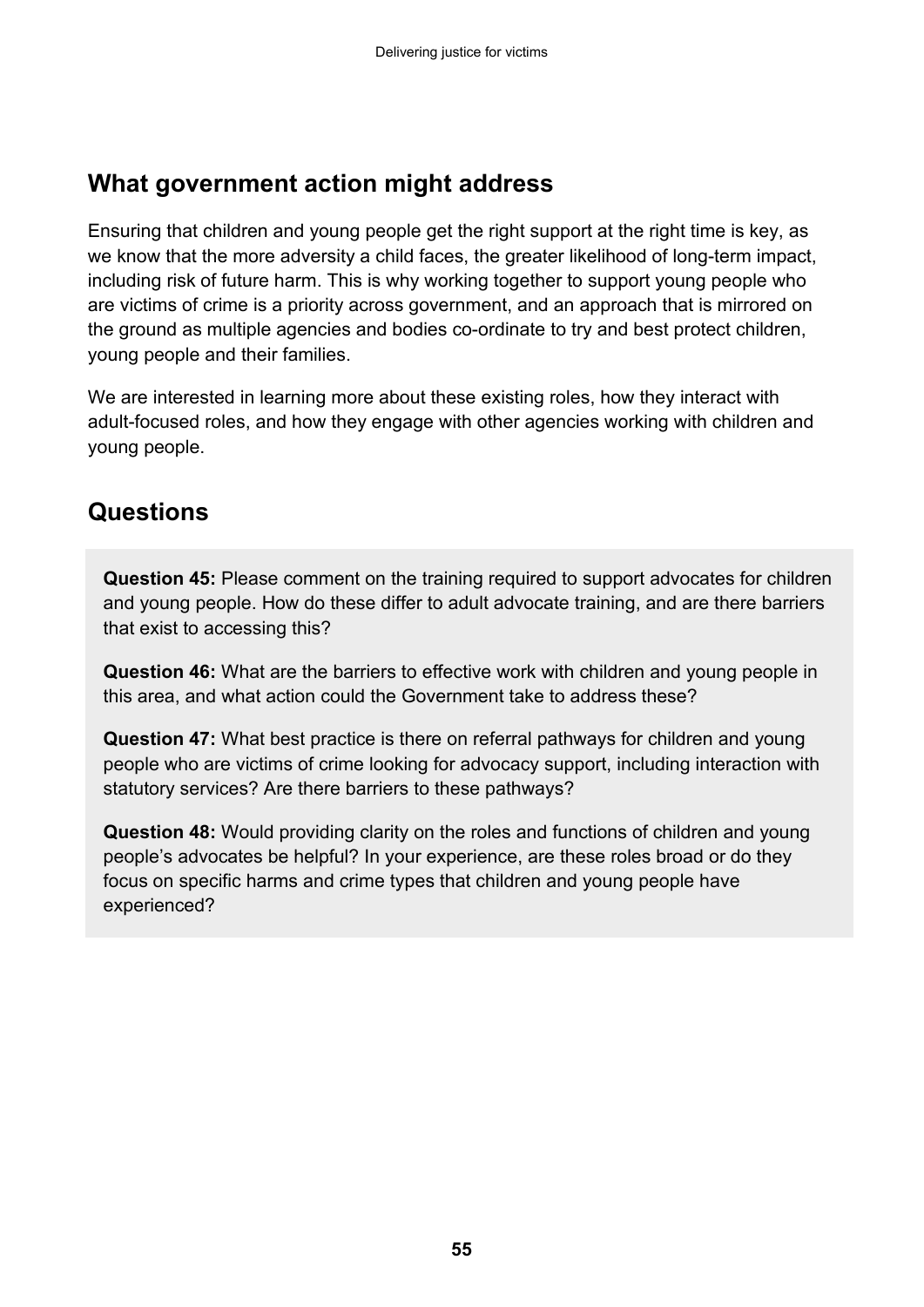## <span id="page-59-0"></span>**Equality considerations**

Section 149 of the Equality Act 2010 – the public sector equality duty – obliges ministers to have due regard when exercising their functions to the need to:

- eliminate discrimination, harassment, victimisation and any other conduct that is prohibited by or under the Equality Act 2010
- advance equality of opportunity between persons who share a relevant protected characteristic and persons who do not share it
- foster good relations between persons who share a relevant protected characteristic and persons who do not share it

Proportionate equality analysis should be used to consider likely impacts on people with the protected characteristics of disability, race, sex, gender reassignment, age, religion or belief, sexual orientation, pregnancy and maternity, marriage and civil partnership.

We know that there is more that we can do to make sure that all victims receive quality support from professionals across the system. Our proposals are designed to make it easier for all victims to report crimes, access support and engage with the criminal justice process.

We want to know about the impact of our proposals on people with protected characteristics. You can read more about the equalities considerations of this consultation in the equality statement.

We will provide a full equality impact assessment in response to the consultation and will consider the full impact of policy proposals on victims and other affected groups (for example, offenders in relation to the Victim Surcharge).

## **Question**

**Question 49:** Have we correctly identified the range and extent of the equalities impacts under this consultation in the equality statement? Please give reasons and supply evidence of further equalities impacts that are not covered as appropriate.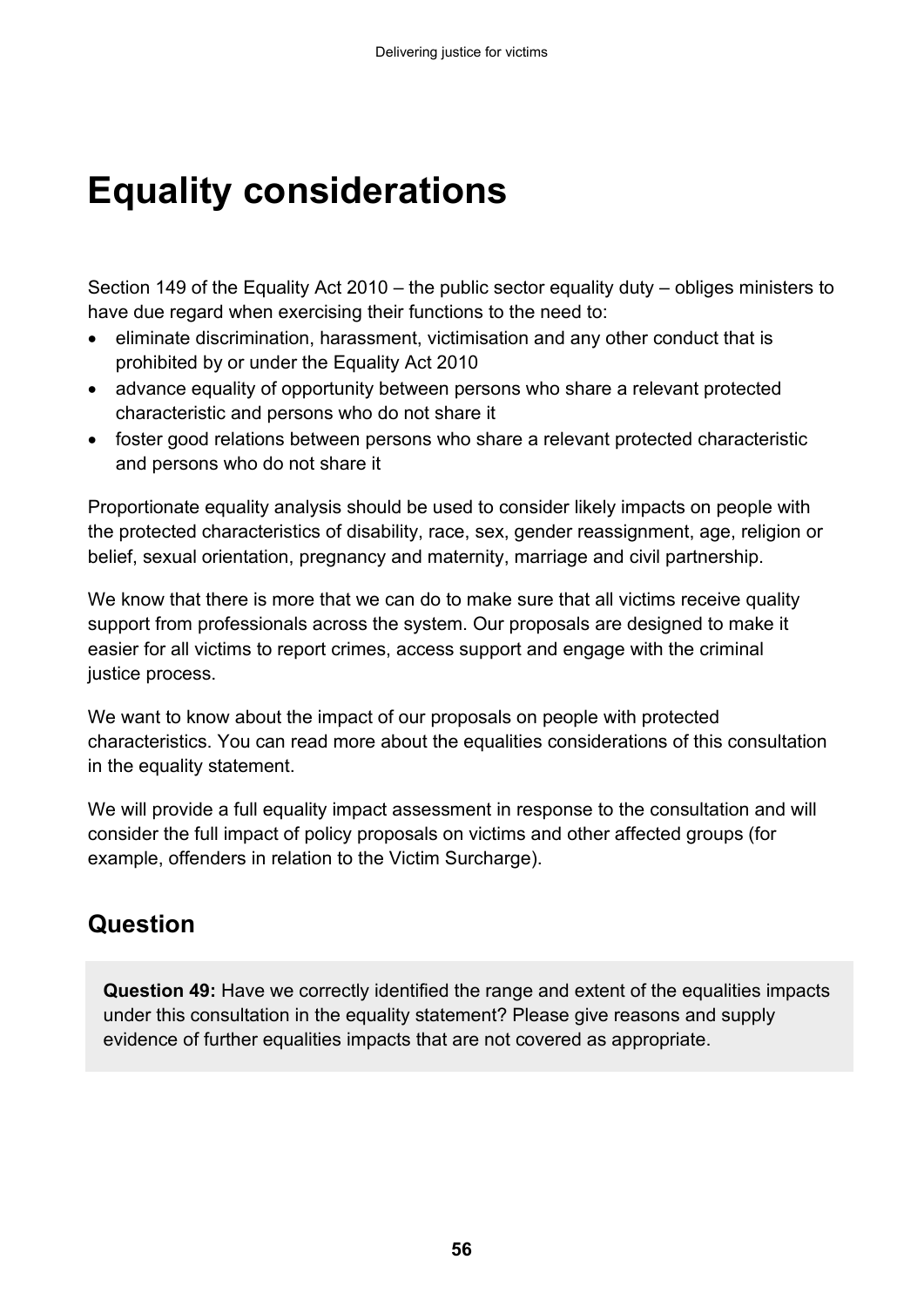## <span id="page-60-0"></span>**Annex A – Agencies with responsibilities to deliver services under the Victims' Code**

The following organisations are required to deliver the Code:

- Police and Crime Commissioners
- all police forces in England and Wales, the British Transport Police and the Ministry of Defence Police
- police witness care units
- the Crown Prosecution Service
- Her Majesty's Courts and Tribunals Service
- Her Majesty's Prison and Probation Service
- the National Probation Service
- the Parole Board for England and Wales
- the Criminal Cases Review Commission
- the Criminal Injuries Compensation Authority
- the UK Supreme Court
- the youth offending team

Under the Code, some victims will receive a service through a combination of the service providers listed above, and other service providers including:

- the Competition and Markets Authority
- the Department for Business, Energy and Industrial Strategy (Criminal Enforcement)
- the Environment Agency
- the Financial Conduct Authority
- the Gambling Commission
- the Health and Safety Executive
- Her Majesty's Revenue and Customs
- Home Office (Immigration Enforcement)
- the Information Commissioner's Office
- the Independent Office for Police Conduct
- the National Crime Agency
- the National Health Service
- Natural Resources Wales
- the Office of Rail and Road
- the Serious Fraud Office

#### **Thank you for participating in this consultation exercise.**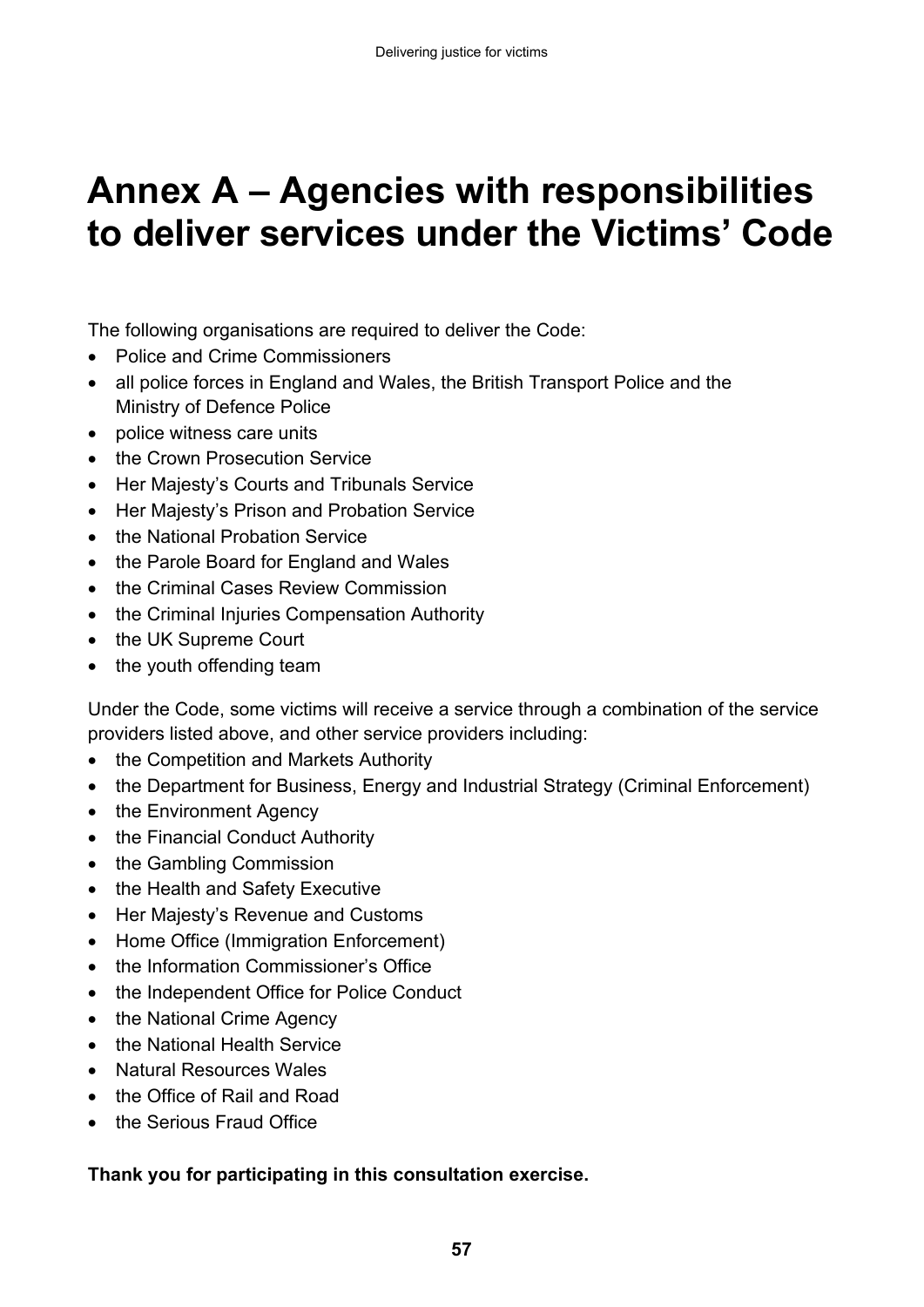## <span id="page-61-0"></span>**About you**

Please use this section to tell us about yourself.

If you don't feel comfortable answering these questions then you may leave them blank.

| <b>Full name</b>                                                                                                                                                                               |                                                                                                                                                                                                                                                                                                                                                                                                                                                                                      |
|------------------------------------------------------------------------------------------------------------------------------------------------------------------------------------------------|--------------------------------------------------------------------------------------------------------------------------------------------------------------------------------------------------------------------------------------------------------------------------------------------------------------------------------------------------------------------------------------------------------------------------------------------------------------------------------------|
| <b>Job title</b> or capacity in which you<br>are responding to this consultation<br>exercise (e.g. member of the public)<br>If you are responding to this<br>consultation exercise as a member | Academics<br>$\bullet$<br>Associations<br>$\bullet$<br>Health or social care worker<br>$\bullet$<br>Criminal justice practitioners<br>$\bullet$<br>Governmental departments/agencies<br>$\bullet$<br>Member of the public<br>Office of Police and Crime Commissioners<br>Police forces<br>$\bullet$<br>Voluntary organisations<br>If yes, how best describes your organisation<br>(e.g. national, local, community, 'by and for')?<br>Victims' advocate<br>Other<br>Yes<br>$\bullet$ |
| of the public, have you been a<br>victim of crime?                                                                                                                                             | <b>No</b>                                                                                                                                                                                                                                                                                                                                                                                                                                                                            |
| <b>Date</b>                                                                                                                                                                                    |                                                                                                                                                                                                                                                                                                                                                                                                                                                                                      |
| <b>Sex</b>                                                                                                                                                                                     | Male<br>$\bullet$<br>Female                                                                                                                                                                                                                                                                                                                                                                                                                                                          |
| Is the gender you identify with<br>the same as your sex registered<br>at birth?<br>This question is voluntary, so you<br>can leave it blank if you would<br>prefer.                            | Yes<br>$\bullet$<br><b>No</b><br>$\bullet$<br>If you answered "No", please give the term you<br>$\bullet$<br>use to describe your gender. This is also<br>voluntary, so you can leave it blank if you prefer.                                                                                                                                                                                                                                                                        |
| <b>What part of the United Kingdom</b><br>are you in?                                                                                                                                          | <b>North East</b><br>$\bullet$<br>North West<br>$\bullet$<br>Yorkshire/Humberside<br><b>East Midlands</b>                                                                                                                                                                                                                                                                                                                                                                            |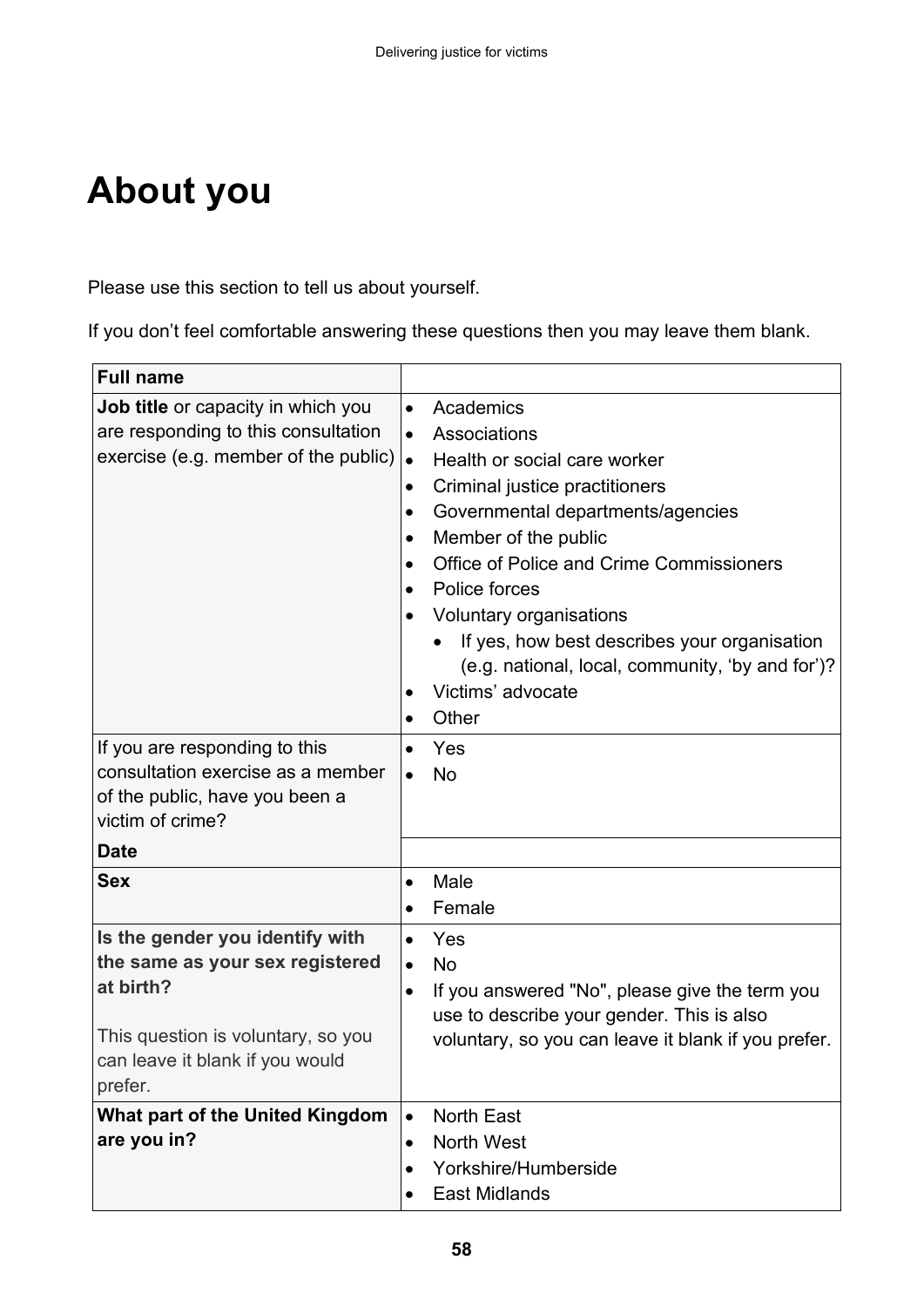|                  | <b>West Midlands</b><br>$\bullet$                          |  |
|------------------|------------------------------------------------------------|--|
|                  | Wales<br>$\bullet$                                         |  |
|                  | East Anglia                                                |  |
|                  | South East<br>$\bullet$                                    |  |
|                  | South West<br>٠                                            |  |
|                  | <b>Greater London</b><br>$\bullet$                         |  |
|                  | Scotland<br>٠                                              |  |
|                  | Northern Ireland<br>$\bullet$                              |  |
|                  | Other (please specify)<br>$\bullet$                        |  |
|                  | Prefer not to say<br>$\bullet$                             |  |
| Age              | Under 18<br>$\bullet$                                      |  |
|                  | 18-24<br>$\bullet$                                         |  |
|                  | 25-34<br>٠                                                 |  |
|                  | 35-44<br>٠                                                 |  |
|                  | 45-54<br>$\bullet$                                         |  |
|                  | 55-64<br>$\bullet$                                         |  |
|                  | 65 and over<br>$\bullet$                                   |  |
|                  | Prefer not to say<br>٠                                     |  |
| <b>Ethnicity</b> | <b>White</b>                                               |  |
|                  | English, Welsh, Scottish, Northern Irish or British<br>٠   |  |
|                  | Irish<br>$\bullet$                                         |  |
|                  | <b>Gypsy or Irish Traveller</b><br>$\bullet$               |  |
|                  | Any other White background<br>$\bullet$                    |  |
|                  | Mixed or multiple ethnic groups                            |  |
|                  | White and Black Caribbean<br>$\bullet$                     |  |
|                  | White and Black African<br>$\bullet$                       |  |
|                  | White and Asian<br>٠                                       |  |
|                  | Any other mixed or multiple ethnic background<br>$\bullet$ |  |
|                  |                                                            |  |
|                  | <b>Asian or Asian British</b>                              |  |
|                  | Indian<br>$\bullet$                                        |  |
|                  | Pakistani<br>$\bullet$                                     |  |
|                  | Bangladeshi<br>$\bullet$                                   |  |
|                  | Chinese<br>$\bullet$                                       |  |
|                  | Any other Asian background<br>$\bullet$                    |  |
|                  | Black, African, Caribbean or Black British                 |  |
|                  |                                                            |  |
|                  | African<br>$\bullet$                                       |  |
|                  | Caribbean<br>$\bullet$                                     |  |
|                  | Any other Black, African or Caribbean<br>$\bullet$         |  |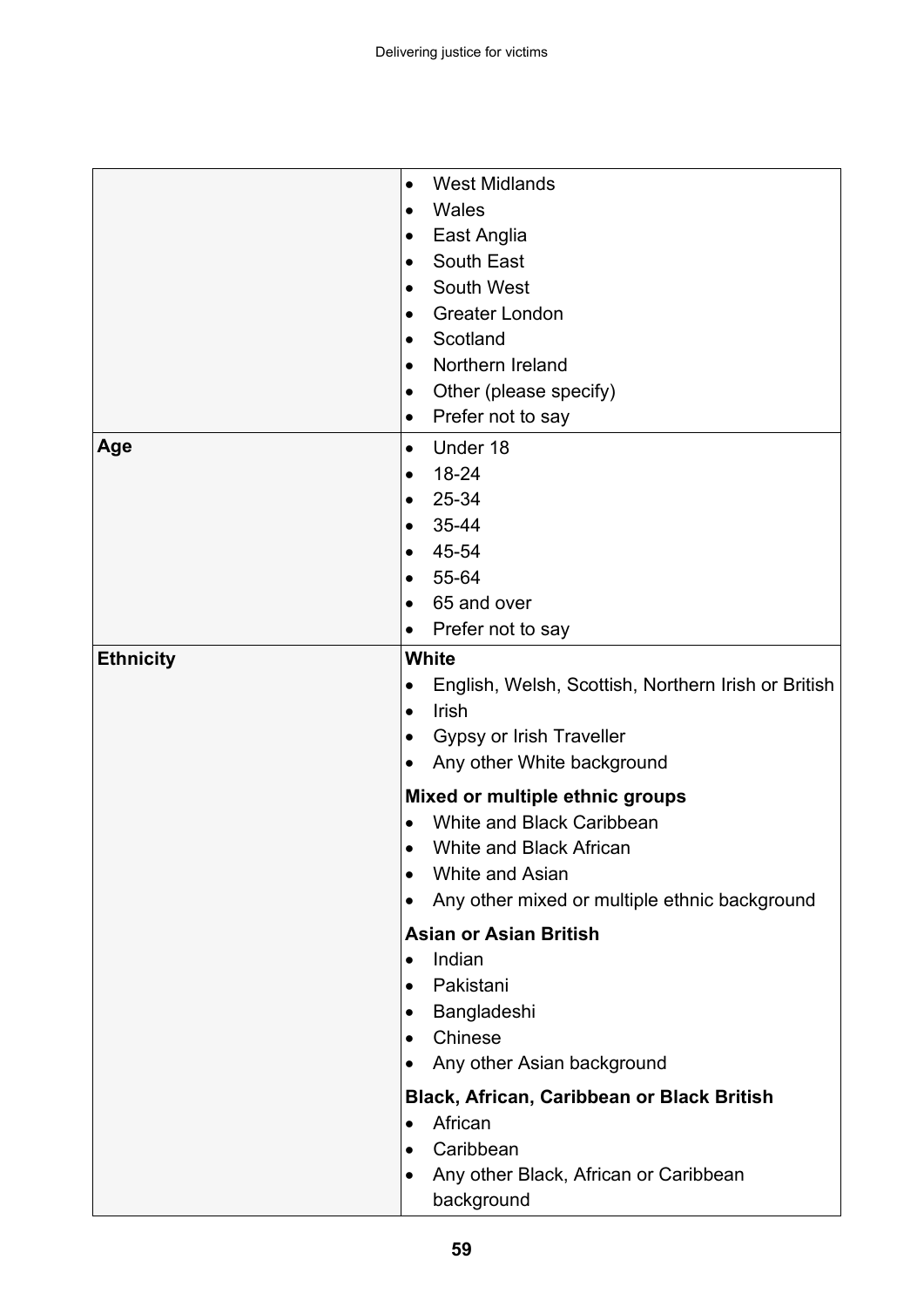|                                       | Other ethnic group                          |
|---------------------------------------|---------------------------------------------|
|                                       | Arab<br>$\bullet$                           |
|                                       | Any other ethnic group<br>$\bullet$         |
|                                       | Prefer not to say<br>$\bullet$              |
| Are you part of a religious           | No religion<br>$\bullet$                    |
| group?                                | Christian<br>$\bullet$                      |
|                                       | <b>Buddhist</b><br>$\bullet$                |
|                                       | Hindu<br>$\bullet$                          |
|                                       | Jewish<br>$\bullet$                         |
|                                       | <b>Muslim</b><br>$\bullet$                  |
|                                       | Sikh<br>$\bullet$                           |
|                                       | Any other religion                          |
|                                       | Prefer not to say<br>$\bullet$              |
| How would you describe your           | Heterosexual or straight<br>$\bullet$       |
| sexual orientation?                   | Gay or lesbian<br>$\bullet$                 |
|                                       | <b>Bisexual</b><br>$\bullet$                |
|                                       | Other<br>$\bullet$                          |
|                                       | Do not know/ prefer not to say<br>$\bullet$ |
| Do you have a disability?             | Yes<br>$\bullet$                            |
|                                       | No<br>$\bullet$                             |
| Are you married or in a civil         | Yes<br>$\bullet$                            |
| partnership?                          | No<br>$\bullet$                             |
| <b>Company name/organisation</b>      |                                             |
| (if applicable):                      |                                             |
| If you would like us to acknowledge   |                                             |
| receipt of your response, please tick |                                             |
| this box                              | (Please tick box)                           |
| Address to which the                  |                                             |
| acknowledgement should be sent, if    |                                             |
| different from above                  |                                             |
|                                       |                                             |

**If you are a representative of a group**, please tell us the name of the group and give a summary of the people or organisations that you represent.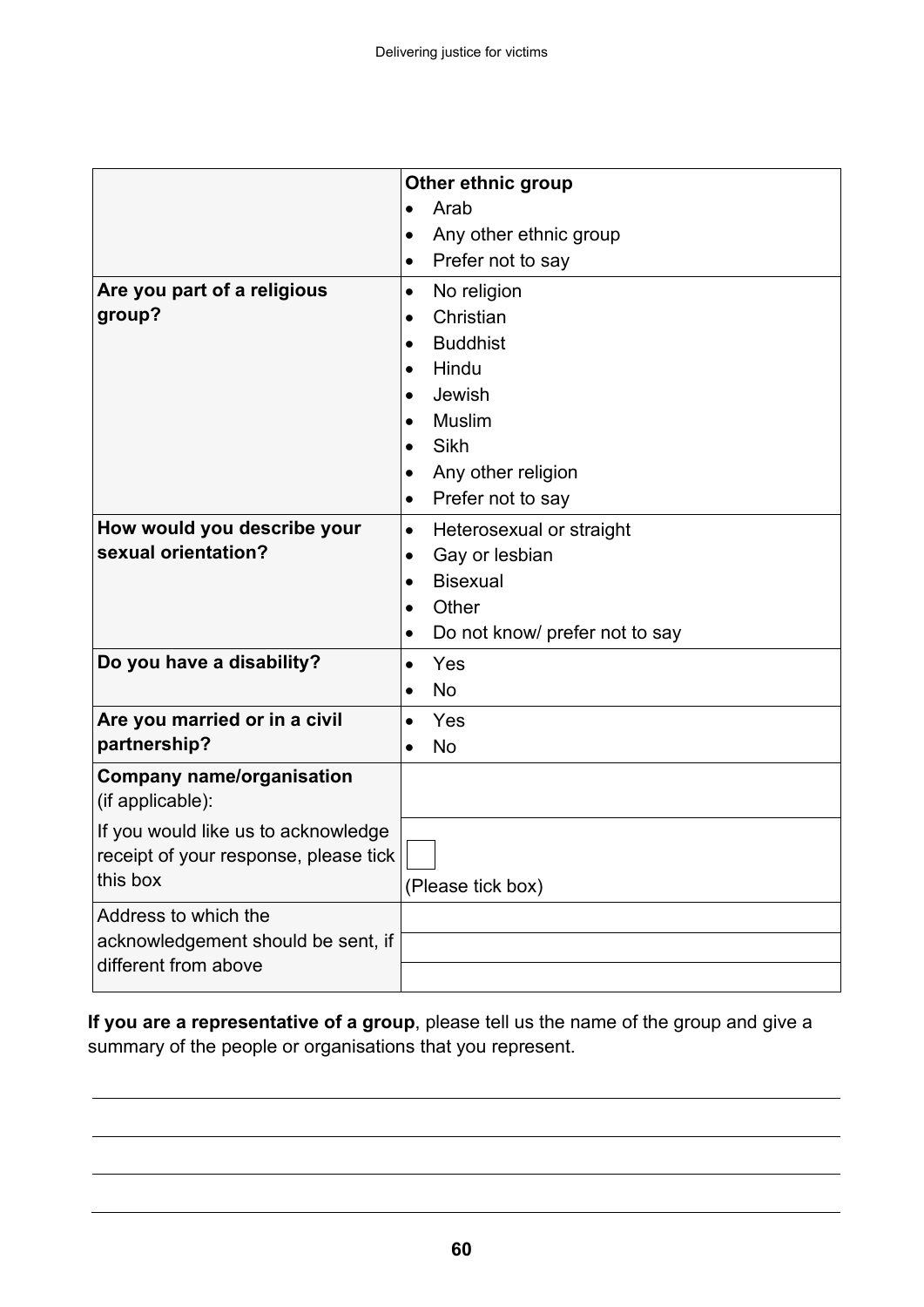## <span id="page-64-0"></span>**Contact details/How to respond**

Please send your response by 3 February 2022 to:

**Victim and Witness Policy and Strategy Team**  Ministry of Justice Family and Criminal Justice Policy Directorate 102 Petty France London SW1H 9AJ

**Email**: [victimsbillconsultation@justice.gov.uk](mailto:victimsbillconsultation@justice.gov.uk)

### **Complaints or comments**

If you have any complaints or comments about the consultation process, you should contact the Ministry of Justice at the above address.

### **Extra copies**

Further paper copies of this consultation can be obtained from this address and it is also available online at<https://consult.justice.gov.uk/>

Alternative format versions of this publication can be requested from [victimsbillconsultation@justice.gov.uk](mailto:victimsbillconsultation@justice.gov.uk)

### **Publication of response**

A paper summarising the responses to this consultation will be published in due course. The response paper will be available online at<https://consult.justice.gov.uk/>

### **Representative groups**

Representative groups are asked to give a summary of the people and organisations they represent when they respond.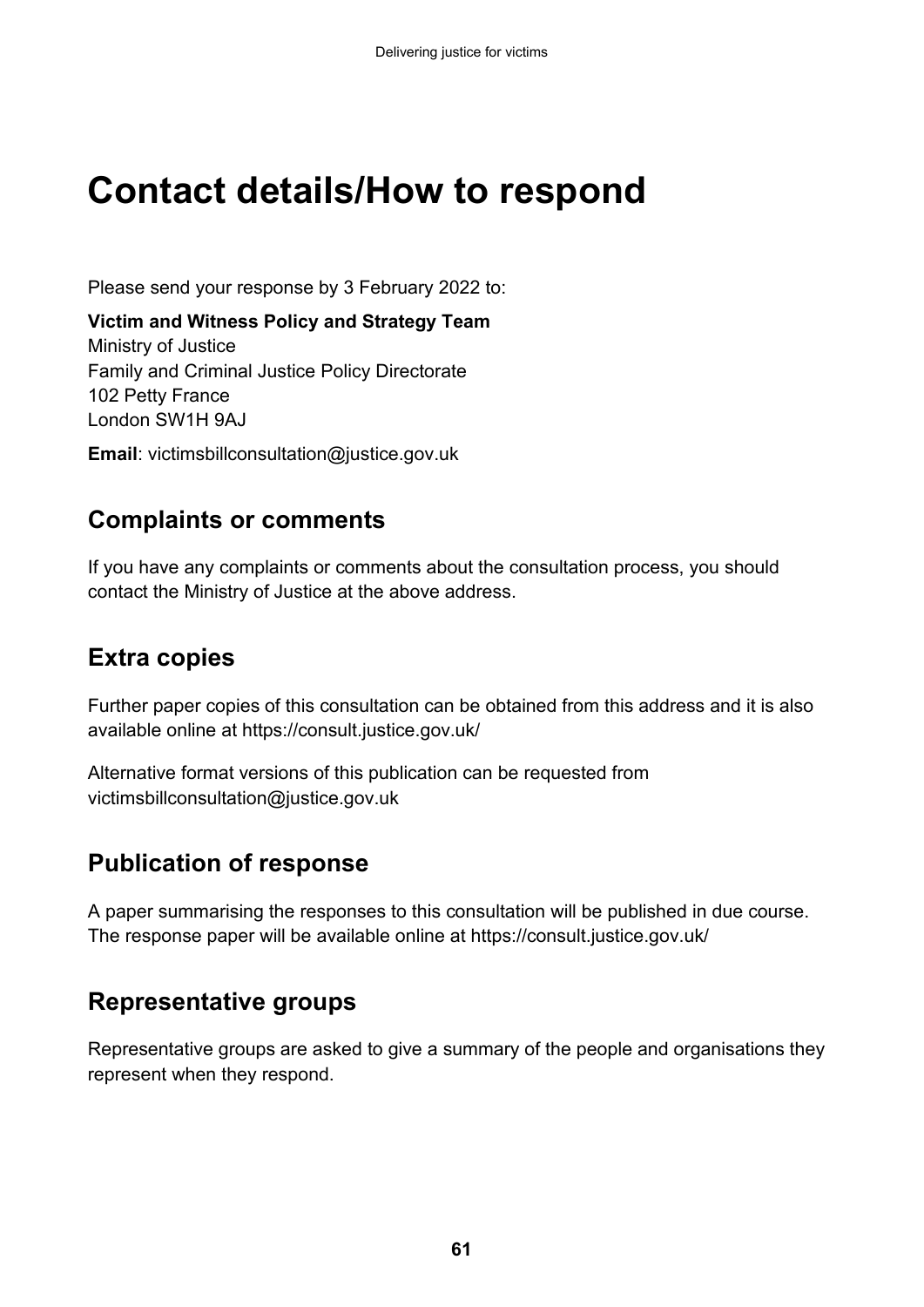## **Confidentiality**

Information provided in response to this consultation, including personal information, may be published or disclosed in accordance with the access to information regimes. These are primarily the Freedom of Information Act 2000 (FOIA), the Data Protection Act 2018 (DPA), the UK General Data Protection Regulation (GDPR) and the Environmental Information Regulations 2004.

If you want the information that you provide to be treated as confidential, please be aware that, under the FOIA, there is a statutory Code of Practice with which public authorities must comply and which deals, amongst other things, with obligations of confidence. In view of this, it would be helpful if you could explain to us why you regard the information you have provided as confidential. If we receive a request for disclosure of the information, we will take full account of your explanation but we cannot give an assurance that confidentiality can be maintained in all circumstances. An automatic confidentiality disclaimer generated by your IT system will not, of itself, be regarded as binding on the Ministry.

The Ministry will process your personal data in accordance with the DPA and in the majority of circumstances, this will mean that your personal data will not be disclosed to third parties.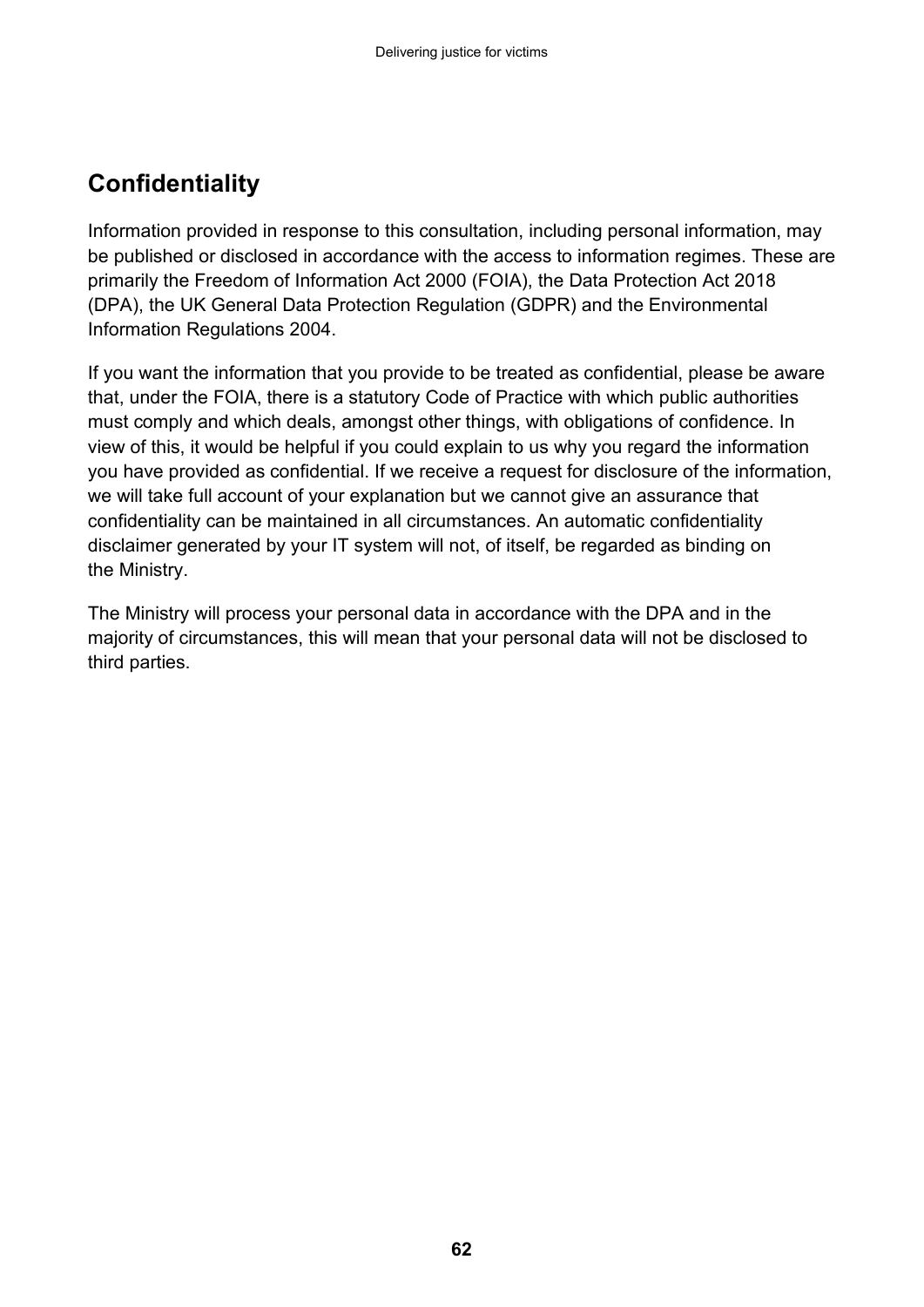## <span id="page-66-0"></span>**Consultation principles**

The principles that government departments and other public bodies should adopt for engaging stakeholders when developing policy and legislation are set out in the Cabinet Office Consultation Principles 2018, which can be found here:

[https://assets.publishing.service.gov.uk/government/uploads/system/uploads/attachment\\_](https://assets.publishing.service.gov.uk/government/uploads/system/uploads/attachment_data/file/691383/Consultation_Principles__1_.pdf) [data/file/691383/Consultation\\_Principles\\_\\_1\\_.pdf](https://assets.publishing.service.gov.uk/government/uploads/system/uploads/attachment_data/file/691383/Consultation_Principles__1_.pdf)